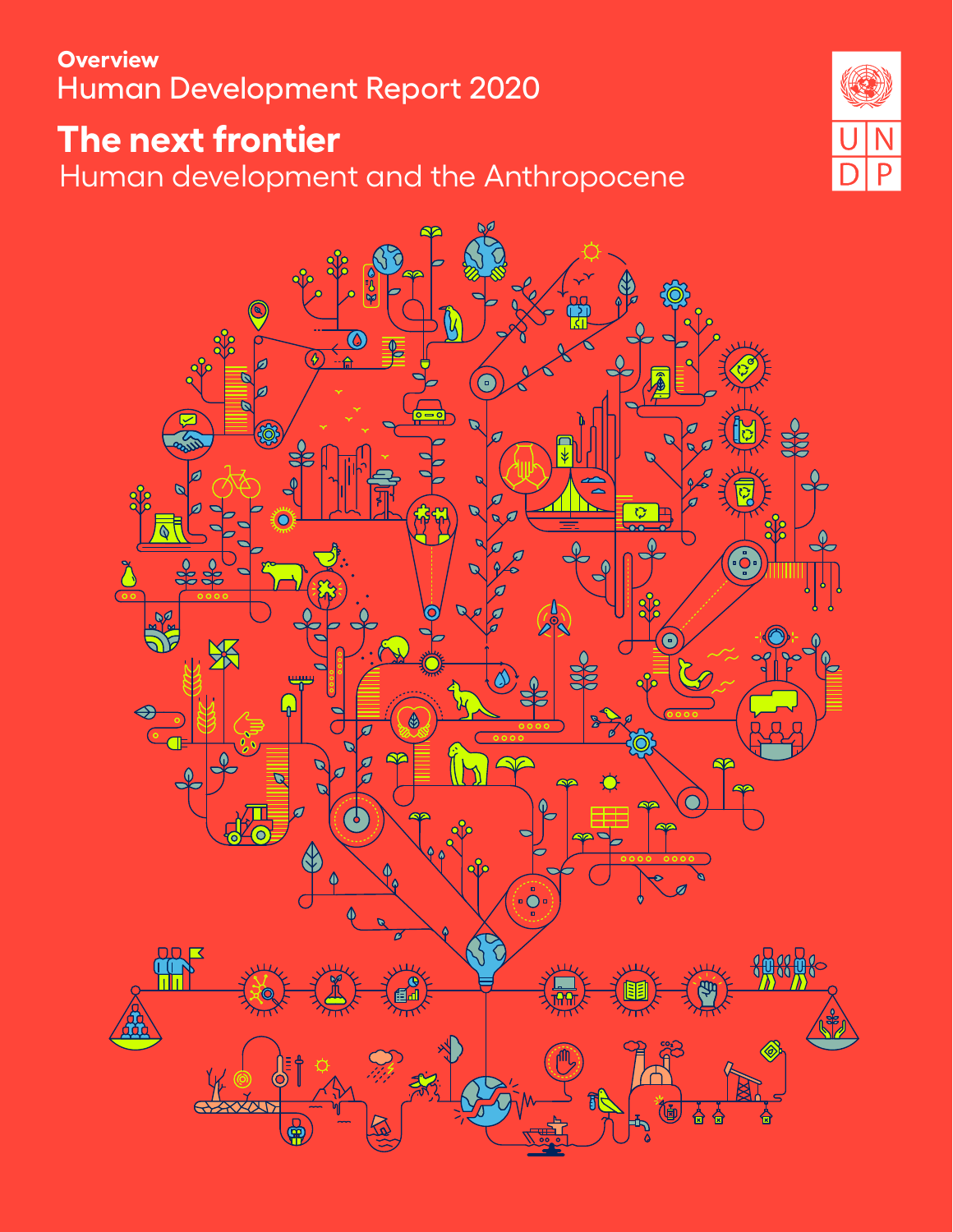## **Copyright @ 2020 By the United Nations Development Programme 1 UN Plaza, New York, NY 10017 USA**

All rights reserved. No part of this publication may be reproduced, stored in a retrieval system or transmitted, in any form or by means, electronic, mechanical, photocopying, recording or otherwise, without prior permission.

**General disclaimers.** The designations employed and the presentation of the material in this publication do not imply the expression of any opinion whatsoever on the part of the Human Development Report Office (HDRO) of the United Nations Development Programme (UNDP) concerning the legal status of any country, territory, city or area or of its authorities, or concerning the delimitation of its frontiers or boundaries. Dotted and dashed lines on maps represent approximate border lines for which there may not yet be full agreement.

The findings, analysis, and recommendations of this Report, as with previous Reports, do not represent the official position of the UNDP or of any of the UN Member States that are part of its Executive Board. They are also not necessarily endorsed by those mentioned in the acknowledgments or cited.

The mention of specific companies does not imply that they are endorsed or recommended by UNDP in preference to others of a similar nature that are not mentioned.

Some of the figures included in the analytical part of the report where indicated have been estimated by the HDRO or other contributors to the Report and are not necessarily the official statistics of the concerned country, area or territory, which may use alternative methods. All the figures included in the Statistical Annex are from official sources. All reasonable precautions have been taken by the HDRO to verify the information contained in this publication. However, the published material is being distributed without warranty of any kind, either expressed or implied.

The responsibility for the interpretation and use of the material lies with the reader. In no event shall the HDRO and UNDP be liable for damages arising from its use.

Printed in the USA, by AGS, an RR Donnelley Company, on Forest Stewardship Council certified and elemental chlorine-free papers. Printed using vegetable-based ink.



## **The 2020 Human Development Report**

The 30th Anniversary 2020 Human Development Report is the latest in the series of global Human Development Reports published by the United Nations Development Programme (UNDP) since 1990 as independent and analytically and empirically grounded discussions of major development issues, trends and policies.

Additional resources related to the 2020 Human Development Report can be found online at http://hdr.undp.org. Resources on the website include digital versions and translations of the Report and the overview in more than 10 languages, an interactive web version of the Report, a set of background papers and think pieces commissioned for the Report, interactive data visualizations and databases of human development indicators, full explanations of the sources and methodologies used in the Report's composite indices, country profiles and other background materials, and previous global, regional and national Human Development Reports. Corrections and addenda are also available online.

The cover conveys the complex connections between people and the planet, whose interdependence is a hallmark of the Anthropocene. The image evokes the many possibilities for people and planet to flourish if humanity makes different development choices, ones that aim to enhance equity, foster innovation and instill a sense of stewardship of nature.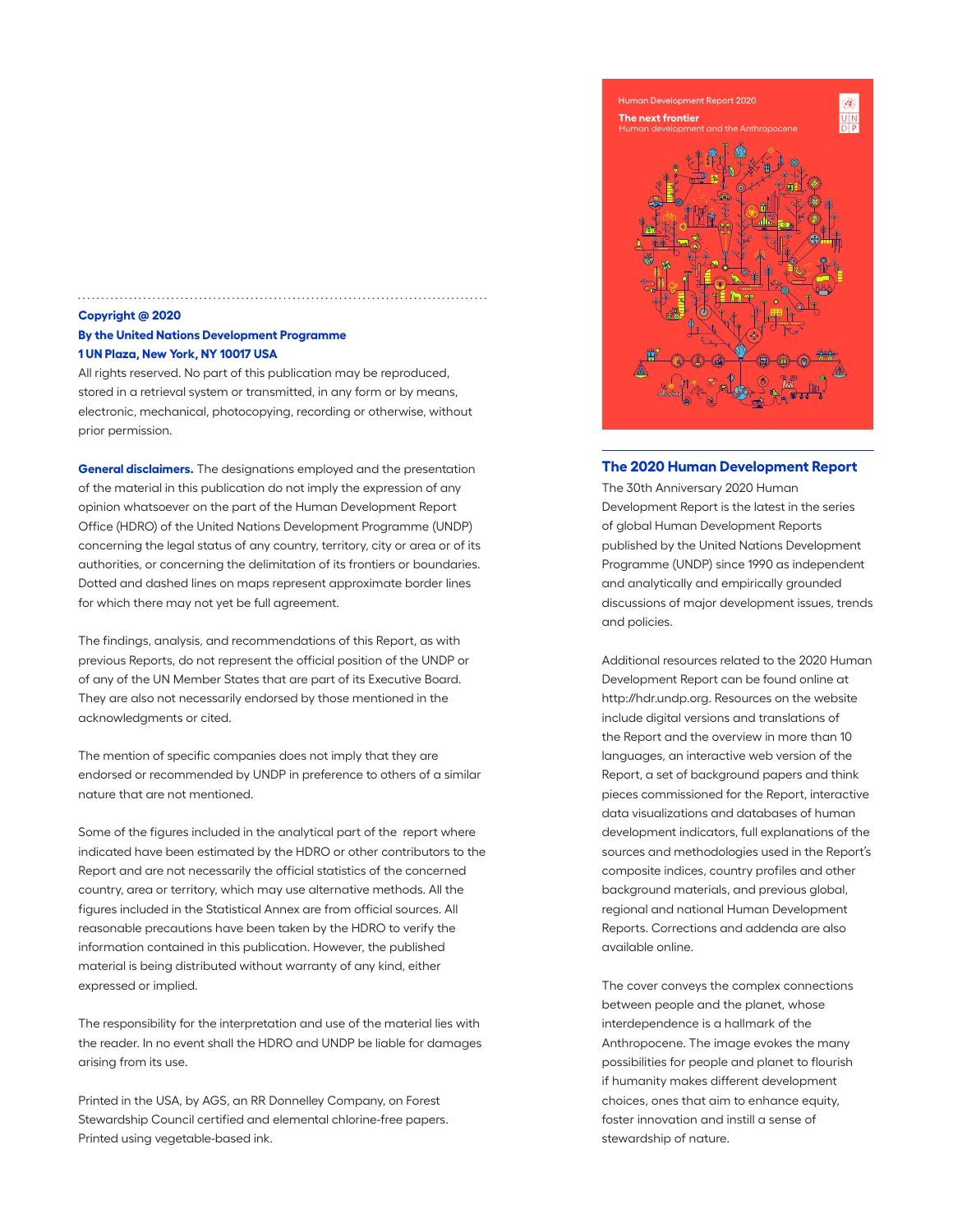

# **HUMAN DEVELOPMENT REPORT 2020**

**OVERVIEW**

# **The next frontier**

Human development and the Anthropocene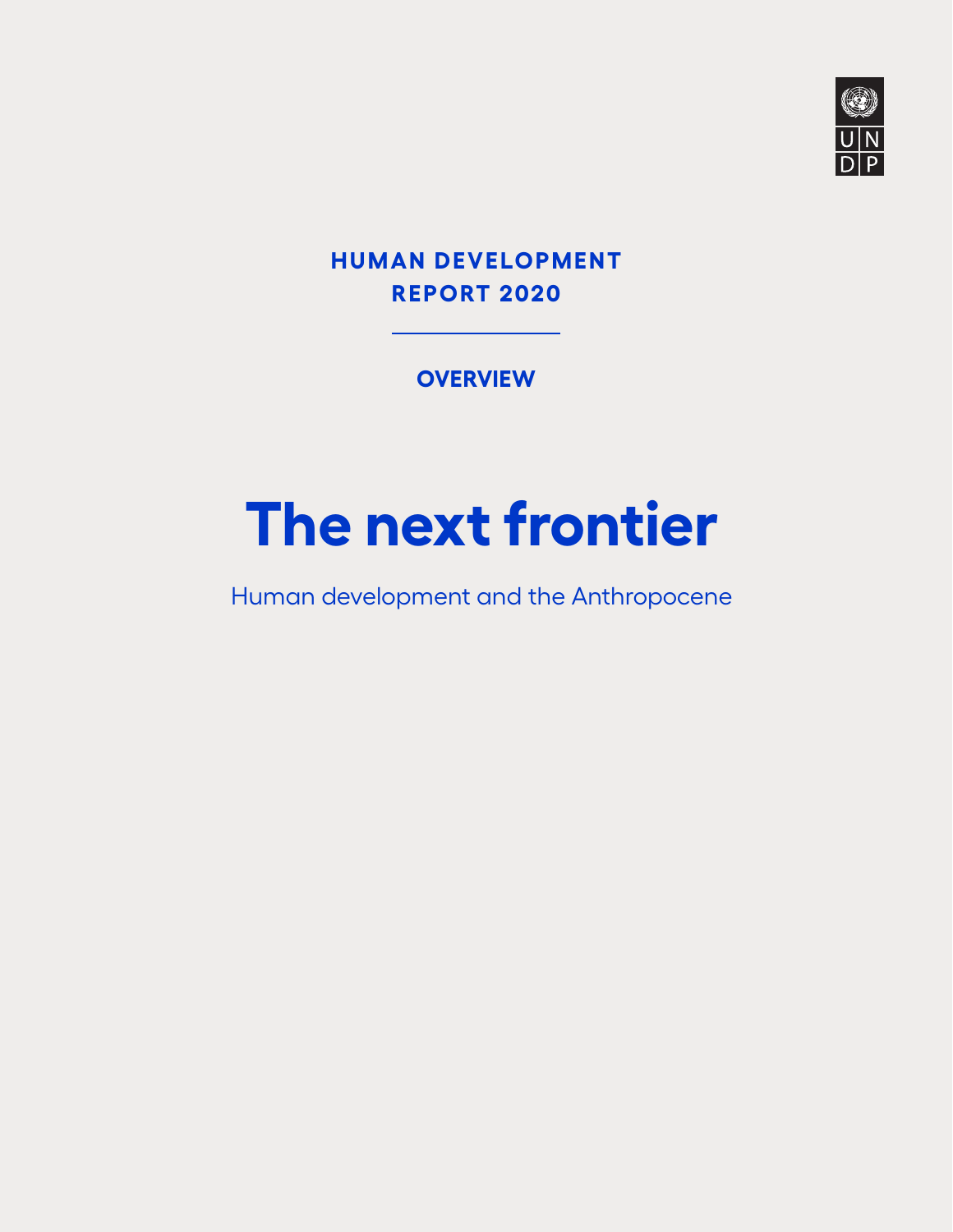# **Team**

# **Director and lead author** Pedro Conceição **Research and statistics** Jacob Assa, Cecilia Calderon, Fernanda Pavez Esbry, Ricardo Fuentes, Yu‑Chieh Hsu, Milorad Kovacevic, Christina Lengfelder, Brian Lutz, Tasneem Mirza, Shivani Nayyar, Josefin Pasanen, Carolina Rivera Vázquez, Heriberto Tapia and Yanchun Zhang **Production, communications, operations** Rezarta Godo, Kristin Hagegård, Jon Hall, Seockhwan Bryce Hwang, Admir Jahic, Fe Juarez Shanahan, Sarantuya Mend, Anna Ortubia, Yumna

Rathore, Dharshani Seneviratne and Marium Soomro

ii i HUMAN DEVELOPMENT REPORT / 2020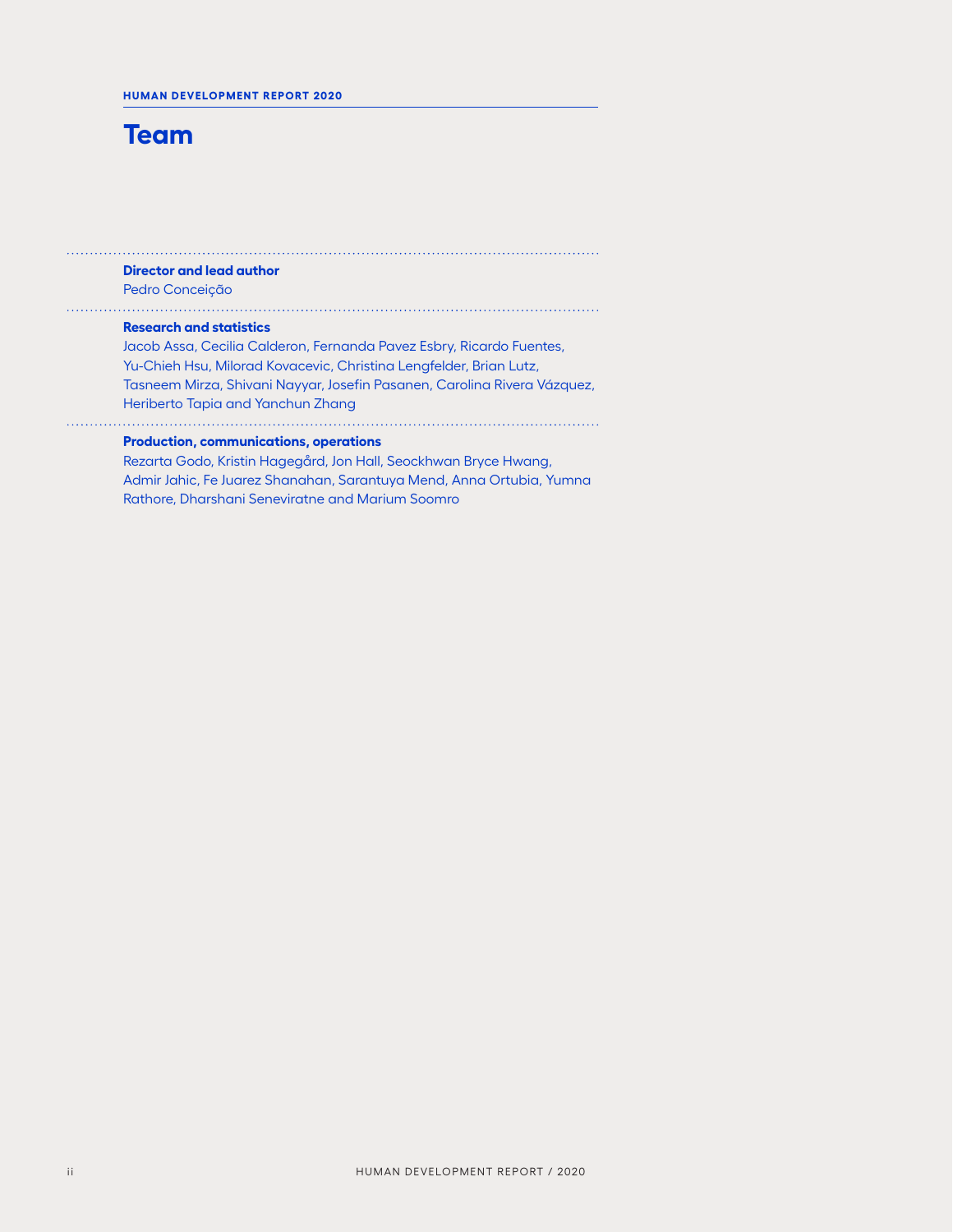# **Foreword**

Hidden in the long shadow of Covid-19, 2020 has been a dark year. Scientists have been forewarning a pandemic like this for years, pointing to the rise in zoonotic pathogens—those that jump from animals to humans—as a reflection of the pressures people put on planet Earth.

Those pressures have grown exponentially over the past 100 years. Humans have achieved incredible things, but we have taken the Earth to the brink. Climate change, rupturing inequalities, record numbers of people forced from their homes by conflict and crisis—these are the results of societies that value what they measure instead of measuring what they value.

In fact, the pressures we exert on the planet have become so great that scientists are considering whether the Earth has entered an entirely new geological epoch: the Anthropocene, or the age of humans. It means that we are the first people to live in an age defined by human choice, in which the dominant risk to our survival is ourselves.

Advancing human development while erasing such planetary pressures is the next frontier for human development, and its exploration lies at the heart of this 30th anniversary edition of UNDP's Human Development Report.

To survive and thrive in this new age, we must redesign a path to progress that respects the intertwined fate of people and planet and recognizes that the carbon and material footprint of the people who have more is choking the opportunities of the people who have less.

For example, the actions of an indigenous person in the Amazon, whose stewardship helps protect much of the world's tropical forest, offsets the equivalent of the carbon emissions of a person in the richest 1 percent of people in the world. Yet indigenous peoples continue to face hardship, persecution and discrimination.

Four thousand generations could live and die before the carbon dioxide released from the Industrial Revolution to today is scrubbed from our atmosphere, and yet decisionmakers continue to subsidize fossil fuels, prolonging our carbon habit like a drug running through the economy's veins.

And while the world's richest countries could experience up to 18 fewer days of extreme weather each year within our lifetime because of the climate crisis, the poorest countries face up to 100 extra days of extreme weather. That number could still be cut in half if the Paris Agreement is fully implemented.

It is time to make a change. Our future is not a question of choosing between people or trees; it is neither or both.

When the Human Development Report first challenged the primacy of growth as the measure of progress in 1990, the Cold War still shaped geopolitics, the World Wide Web had just been invented and very few people had heard of climate change. In that moment UNDP offered a forwardlooking alternative to GDP, ranking all countries by whether people had the freedom and opportunity to live a life they valued. In so doing, we gave voice to a new conversation on the meaning of a good life and the ways we could achieve it.

Thirty years on, much has changed, but hope and possibility have not. If people have the power to create an entirely new geological epoch, then people also have the power to choose to change. We are not the last generation of the Anthropocene; we are the first to recognize it. We are the explorers, the innovators who get to decide what this—the first generation of the Anthropocene—will be remembered for.

Will we be remembered by the fossils we leave behind: swaths of species, long extinct, sunken and fossilized in the mud alongside plastic toothbrushes and bottle caps, a legacy of loss and waste? Or will we leave a much more valuable imprint: balance between people and planet, a future that is fair and just?

*The Next Frontier: Human Development and the Anthropocene* sets out this choice, offering a thought-provoking, necessary alternative to paralysis in the face of rising poverty and inequalities alongside alarming planetary change. With its new, experimental Planetary pressures–adjusted Human Development Index, we hope to open a new conversation on the path ahead for each country—a path yet unexplored. The way forward from Covid-19 will be the journey of a generation. We hope it is one that all people will choose to travel together.

**Achim Steiner** Administrator United Nations Development Programme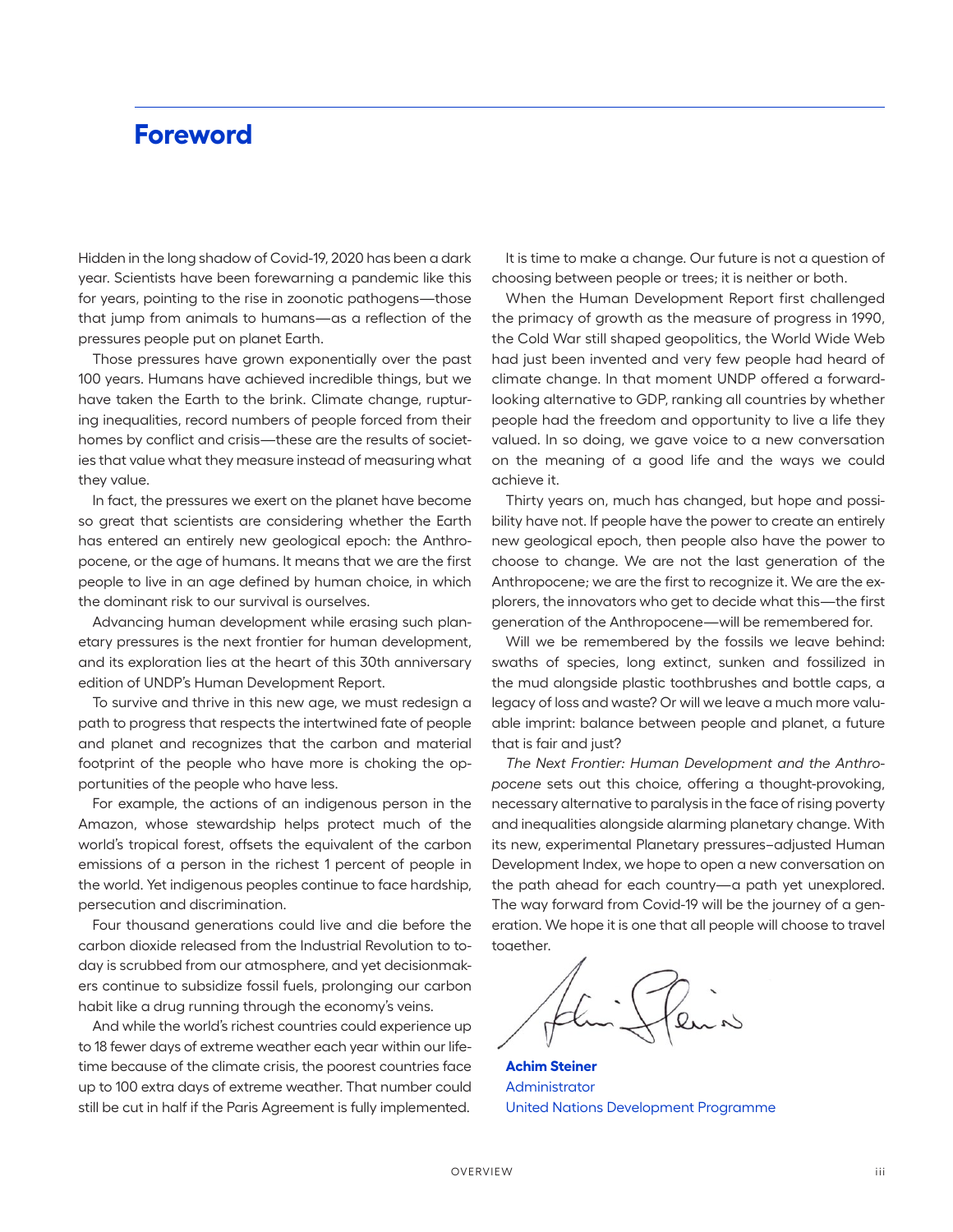# **Acknowledgements**

**Every person, everywhere in the world, has been affected by the Covid-19 pandemic. Amidst untold suffering the process of producing a Human Development Report often appeared less urgent over the course of 2020. The Report team felt the need to document the unfolding and devastating impact of the pandemic on human development, supporting UNDP's response to the crisis. The well planned process of consultations and team meetings had to be scrapped or changed in unprecedented ways. This implied reinventing the Report's typical production process. At many points it seemed that the Report simply could not be finished on time. Doing so was possible only because of the conviction that the Report had something important to say that speaks to this year's crisis, the obligation to honour 30 years of Human Development Reports and the encouragement, generosity and contributions of so many, recognized only imperfectly and partially in these acknowledgments.**

The members of our Advisory Board, led by Tharman Shanmugaratnam and A. Michael Spence as Co-Chairs, supported us in multiple and long virtual meetings, providing extensive advice on four versions of lengthy drafts. The other members of the Advisory Board were Olu Ajakaiye, Kaushik Basu, Haroon Bhorat, Gretchen C. Daily, Marc Fleurbaey, Xiheng Jiang, Ravi Kanbur, Jaya Krishnakumar, Melissa Leach, Laura Chinchilla Miranda, Thomas Piketty, Janez Potočnik, Frances Stewart, Pavan Sukhdev, Ilona Szabó de Carvalho, Krushil Watene and Helga Weisz.

Complementing the advice from our Advisory Board, the Report's Statistical Advisory Panel provided guidance

on several methodological and data aspects of the Report, in particular re‑ lated to the calculation of the Report's human development indices. We are grateful to all the panel members: Mario Biggeri, Camilo Ceita, Ludgarde Coppens, Koen Decancq, Marie Hal‑ dorson, Jason Hickel, Steve Macfeely, Mohd Uzir Mahidin, Silvia Montoya, Shantanu Mukherjee, Michaela Sai‑ sana, Hany Torky and Dany Wazen.

Many others without a formal ad‑ visory role offered advice, including Inês L. Azevedo, Anthony Cox, Andrew Crabtree, Erle C. Ellis, Eli Fenichel, Victor Galaz, Douglas Gollin, Judith Macgregor, Ligia Noronha, Belinda Reyers, Ingrid Robeyns, Paul Schreyer, Amartya Sen, Nicholas Stern, Joseph E. Stiglitz, Izabella Teixeira and Duncan Wingham.

We are thankful for especially close collaborations with our partners at the World Inequality Lab, including Lucas Chancel and Tancrède Voituriez, and with colleagues at the United Nations Environment Programme, including Inger Andersen, María José Baptista, Maxwell Gomera, Pushpam Kumar, Cornelia Pretorius, Steven Stone and Merlyn Van Voore, and at the International Science Council, including Eve El Chehaly, Mathieu Denis, Peter Gluckman, Heide Hackmann, Binyam Sisay Mendisu, Dirk Messner, Alison Meston, Elisa Reis, Asunción Lera St. Clair, Megha Sud and Zhenya Tsoy, with whom we partnered to initiate an ongoing conversation on rethinking human development. We are grateful for the opportunity to present to and receive feedback from the International Resource Panel and for the close collaboration with and support from the Stockholm Resilience Centre at Stockholm University.

Appreciation is also extended for all the data, written inputs and peer re‑ views of draft chapters to the Report, in‑ cluding those by Nuzhat Ahmad, Sabina Alkire, Simon Anholt, Edward Barbier, Scott Barrett, Kendon Bell, Joaquín Ber‑ nal, Christelle Cazabat, Manqi Chang, Ajay Chhibber, David Collste, Sarah Cor‑ nell, Bina Desai, Simon Dikau, Andrea S. Downing, Maria Teresa Miranda Espino‑ sa, David Farrier, Katherine Farrow, John E. Fernández, Eduardo Flores Mendoza, Max Franks, William Gbohoui, Arunabha Ghosh, Oscar Gomez, Nandini Harihar, Dina Hestad, Solomon Hsiang, Inge Kaul, Axel Kleidon, Fanni Kosvedi, Jan. J. Kuiper, Timothy M. Lenton, Wolfgang Lutz, Khalid Malik, Wolf M. Mooij, Michael Muthukrishna, Karine Nyborg, Karen O'Brien, Carl Obst, José Antonio Ocampo, Toby Ord, Ian Parry, Catherine Pattillo, Jonathan Proctor, Francisco R. Rodríguez, Valentina Rotondi, Roman Seidl, Uno Svedin, Jeanette Tseng, Iñaki Permanyer Ugartemendia, David G. Victor, Gaia Vince and Dianneke van Wijk.

A number of virtual consultations with thematic and regional experts were held between February and September 2020, and physical consultations were held in New York; in the Republic of Korea, hosted by UNDP's Seoul Policy Centre; and in Zimbabwe, hosted by the United Nations Economic Commission for Africa. We are grateful for inputs during these consultations by Lilibeth Acosta-Michlik, Bina Agarwal, Sanghoon Ahn, Joseph Aldy, Alessandra Alfieri, Frans Berkhout, Steve Brumby, Anthony Cak, Hongmin Chun, Keeyong Chung, William Clark, Flavio Comin, Adriana Conconi, Fabio Corsi, Diane Coyle, Rosie Day, Fiona Dove, Paul Ekins, Marina Fischer-Kowalski, Enrico Giovannini, Pamela Green, Peter Haas, Raya Haffar El Hassan, Mark Halle, Stéphane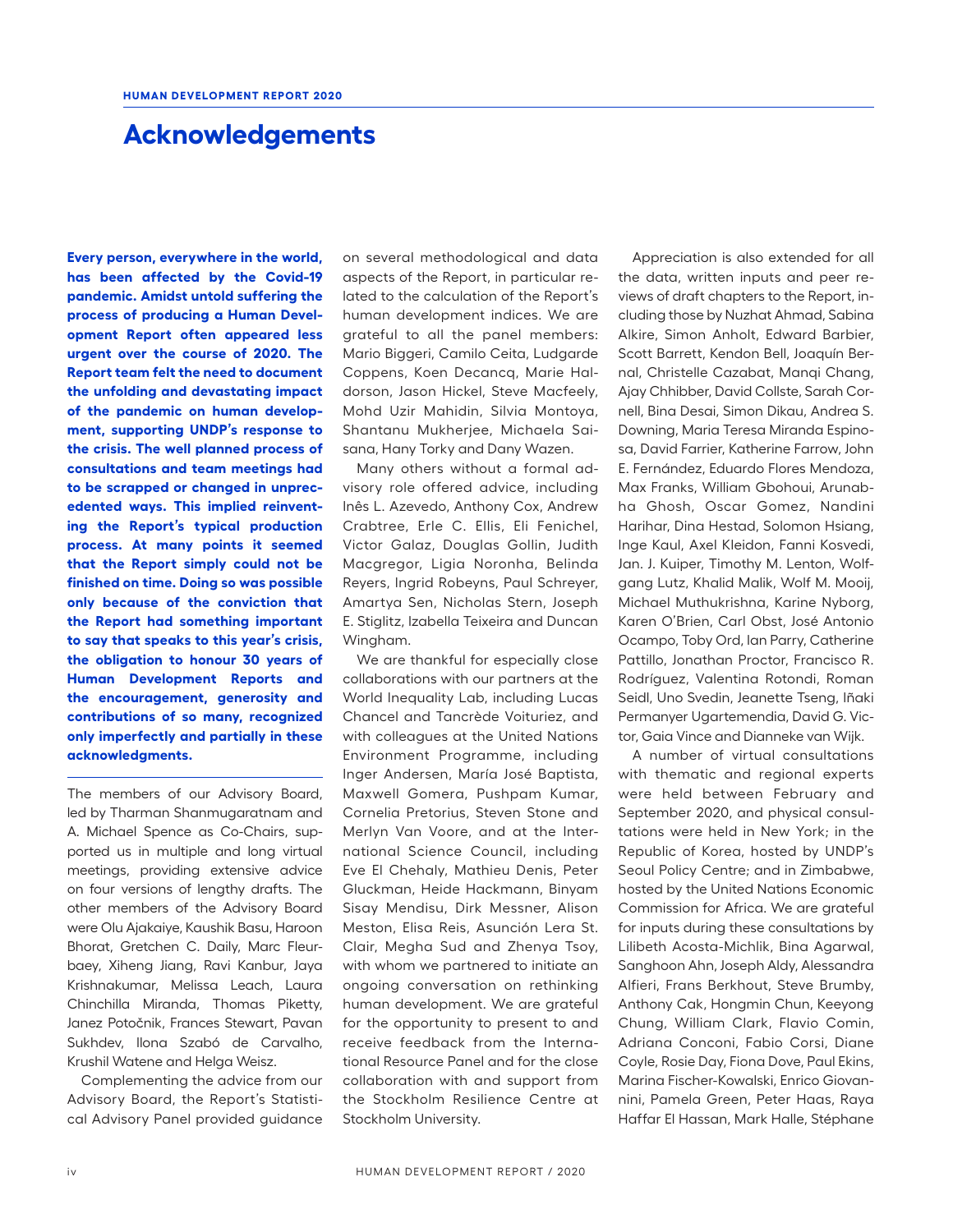Hallegatte, Laurel Hanscom, Gordon Hanson, Ilpyo Hong, Samantha Hyde, Sandhya Seshadri Iyer, Nobuko Kajiura, Thomas Kalinowski, Simrit Kaur, Asim I. Khwaja, Yeonsoo Kim, Randall Krantz, Sarah Lattrell, Henry Lee, David Lin, Ben Metz, James Murombedzi, Connie Nshemereirwe, John Ouma-Mugabe, Jihyeon Irene Park, Richard Peiser, Richard Poulton, Isabel Guerrero Pulgar, Steven Ramage, Forest Reinhardt, Katherine Richardson, Jin Hong Rim, Giovanni Ruta, Sabyasachi Saha, Saurabh Sinha, Ingvild Solvang, Yo Whan Son, Tanja Srebotniak, Jomo Kwame Sundaram, Philip Thigo, Charles Vörösmarty, Mathis Wackernagel, Robert Watson and Kayla Walsh.

Further support was also extended by others too numerous to mention here. Consultations are listed at [http://](http://hdr.undp.org/en/towards-hdr-2020) [hdr.undp.org/en/towards-hdr-2020](http://hdr.undp.org/en/towards-hdr-2020), with more partners and participants mentioned at [http://hdr.undp.org/en/](http://hdr.undp.org/en/acknowledgements-hdr-2020) [acknowledgements-hdr-2020](http://hdr.undp.org/en/acknowledgements-hdr-2020). Contributions, support and assistance from partnering institutions, including UNDP regional bureaus and country offices, are also acknowledged with much gratitude.

We are grateful for many colleagues in the UN family who supported the preparation of the Report by hosting consultations or providing comments and advice. They include Robert Hamwey, Maria Teresa Da Piedade Moreira, Henrique Pacini and Shamika Sirimanne at the United Nations Conference for Trade and Development; Astra Bonini, Sara Castro-Hallgren, Hoi Wai Jackie Cheng and Elliott Harris at the United Nations Department of Economic and Social Affairs; Manos Antoninis, Bilal Barakat, Nicole Bella, Anna Cristina D'Addio, Camila Lima De Moraes and Katharine Redman at

the United Nations Educational, Scientific and Cultural Organization; Shams Banihani, Hany Besada, Jorge Chediek, Naveeda Nazir and Xiaojun Grace Wang at the United Nations Office for South-South Cooperation; Kunal Sen at the United Nations University–World Institute for Development Economics Research; and many colleagues from the United Nations Children's Fund and the United Nations Entity for Gender Equality and the Empowerment of Women.

Colleagues in UNDP provided ad‑ vice and inputs. We are grateful to Babatunde Abidoye, Marcel Alers, Jesus Alvarado, Carlos Arboleda, Sade Bamimore, Betina Barbosa, Malika Bhandarkar, Bradley Busetto, Michele Candotti, Sarwat Chowdhury, Joseph D'Cruz, Abdoulaye Mar Dieye, Simon Dikau, Mirjana Spoljaric Egger, Jamison Ervin (who devoted much time to advise and contribute to the Report), Bakhodur Eshonov, Ahunna Eziakonwa, Almudena Fernández, Cassie Flynn, Bertrand Frot, Oscar A. Garcia, Raymond Gilpin, Balazs Horvath, Vito Intini, Artemy Izmestiev, Anne Juepner, Stephan Klingebiel, Raquel Lagunas, Luis Felipe López-Calva, Marion Marigo, George Gray Molina, Mansour Ndiaye, Sydney Neeley, Hye-Jin Park, Midori Paxton, Clea Paz, Isabel de Saint Malo de Alvarado, Tim Scott, Ben Slay, Anca Stoica, Bertrand Tessa, Anne Virnig, Mourad Wahba and Kanni Wignaraja.

We were fortunate to have the support of talented interns—Jadher Aguad, Cesar Castillo Garcia, Jungjin Koo and Ajita Singh—and fact check‑ ers—Jeremy Marand, Tobias Schillings and Emilia Toczydlowska.

The Human Development Report Office also extends its sincere gratitude to the governments of Germany, the Re‑ public of Korea, Portugal and Sweden for their financial contributions. Their ongoing support is much appreciated and remains essential.

We are grateful for the highly professional work of our editors and layout artists at Communications De‑ velopment Incorporated—led by Bruce Ross-Larson with Joe Brinley, Joe Ca‑ ponio, Meta de Coquereaumont, Mike Crumplar, Peter Redvers-Lee, Christopher Trott and Elaine Wilson. A special word of gratitude to Bruce, who edited the very first Report 30 years ago, and almost all the others since, bringing un‑ paralleled scrutiny and wisdom—and, not infrequently, encouragement too.

To conclude, we are extremely grateful to UNDP Administrator Achim Steiner. His probing intellect and constant reminder that the Report needs to speak to people's concerns pro‑ vided us the guideposts we needed to develop the arguments in a rigorous but practical way. He told us that this Report should matter in the context of the Covid-19 pandemic and beyond. That gave us the compass to navigate the production of the Report in a disorienting year—we hope to have been able to meet that aspiration, as we seek to contribute to advance the next frontier of human development in the Anthropocene.



**Pedro Conceição Director** Human Development Report Office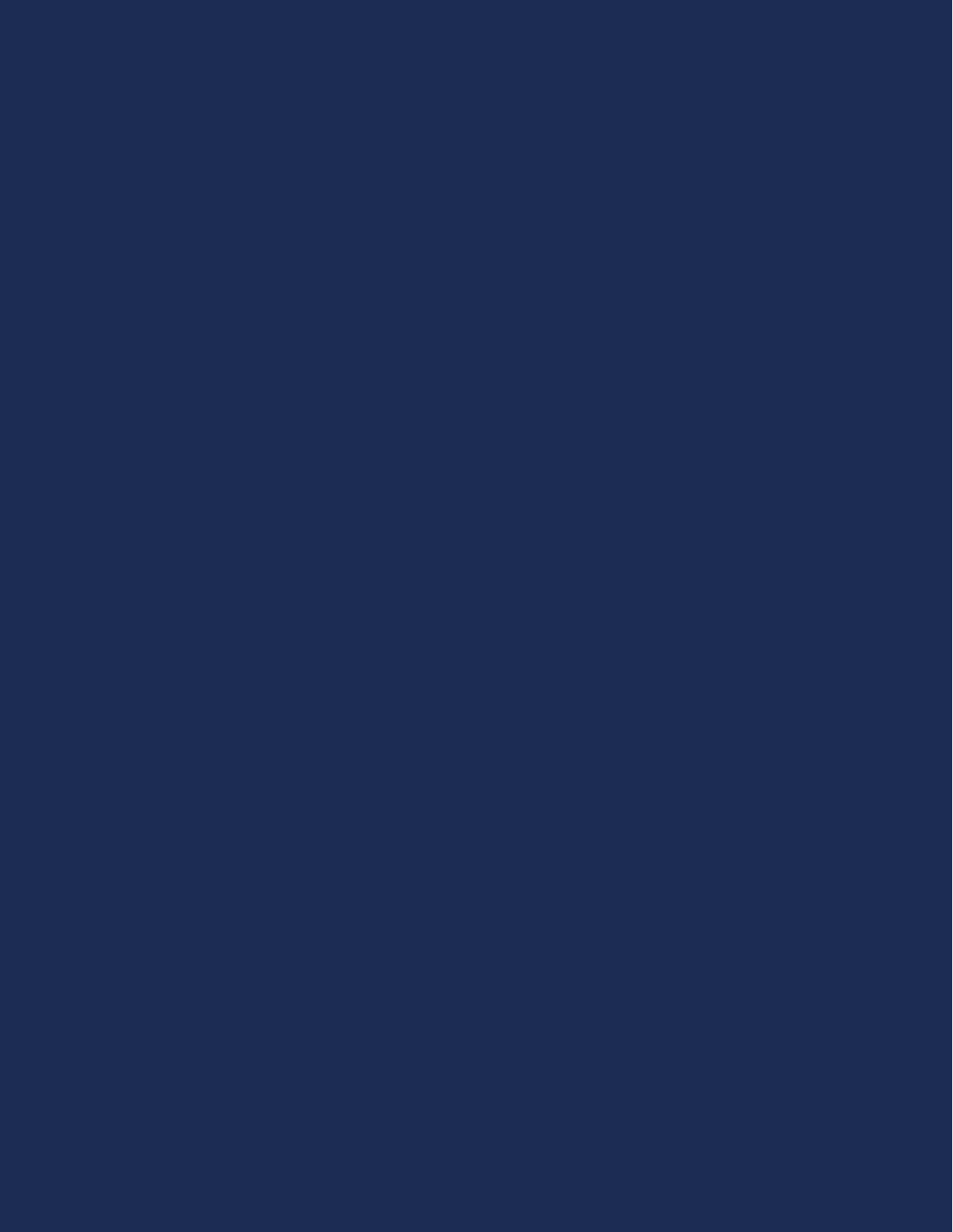# **Contents of the 2020 Human Development Report**

#### **Foreword**

#### **Acknowledgements**

**Special contribution—Human development and Mahbub ul Haq Overview**

### **PA RT I**

**Renewing human development for the Anthropocene**

#### **CHAPTER 1**

**Charting human development in the Anthropocene**

Confronting a new reality: People versus trees?

Reimagining the human development journey: Bringing the planet back in

Leveraging the human development approach for transformation: Beyond needs, beyond sustaining

#### **CHAPTER 2**

**Unprecedented—the scope, scale and speed of human pressures on the planet**

Looking beneath the environment and sustainability: Human activity driving dangerous planetary change

Enter the Anthropocene

Anthropocene risks and human development

Planetary change is disempowering

### **CHAPTER 3**

**Empowering people for equity, innovation and stewardship of nature**

Enhancing equity to advance social justice and broaden choices

Pursuing innovation to widen opportunities

Instilling a sense of stewardship of nature

## **PART II**

**Acting for change**

### **CHAPTER 4**

| Empowering people, unleashing transformation |  |  |  |  |  |  |  |  |
|----------------------------------------------|--|--|--|--|--|--|--|--|
| From theory to change                        |  |  |  |  |  |  |  |  |
| From learning to value formation             |  |  |  |  |  |  |  |  |
| From values to self-reinforcing social norms |  |  |  |  |  |  |  |  |

From existential risks to transformation

#### **CHAPTER 5**

## **Shaping incentives to navigate the future**

| Harnessing finance to incentivize transformation         |  |  |  |  |  |  |  |  |
|----------------------------------------------------------|--|--|--|--|--|--|--|--|
| Shifting prices, changing minds                          |  |  |  |  |  |  |  |  |
| Enhancina international and multiactor collective action |  |  |  |  |  |  |  |  |

#### **CHAPTER 6**

**Building nature-based human development**

When local becomes global

Avoiding biosphere integrity loss, empowering people

Towards nature-based human development

### **PA RT III**

**Measuring human development and the Anthropocene**

#### **CHAPTER 7**

**Towards a new generation of human development metrics for the Anthropocene**

One index to rule them all?

Broadening the vista on the Human Development Index: The income component and planetary pressures

Adjusting the Human Development Index as a whole

#### **Notes**

**References**

#### **BOXES**

| 1                | The planetary pressures-adjusted Human Development Index:<br>Signposts to navigate the Anthropocene                 |
|------------------|---------------------------------------------------------------------------------------------------------------------|
| 1.1              | Indigenous and local knowledge systems and practices generate<br>synergies between biodiversity and human wellbeing |
| 1.2              | A just transition                                                                                                   |
| 1.3              | Choosing inclusive futures for human development in the<br>Anthropocene                                             |
| 1.4              | Capabilities in a rapidly changing living planet                                                                    |
| 2.1              | The planetary boundaries framework                                                                                  |
| 2.2              | Complexity in social and natural systems                                                                            |
| $2.3\phantom{0}$ | Natural hazards and displacement                                                                                    |
| 3.1              | The Amazon's biodiversity loss and disempowerment                                                                   |
| 3.2              | The environmental justice movement                                                                                  |
| 3.3              | The potential in recycling electronic waste                                                                         |
| 3.4              | Human-nonhuman natures: Broadening perspectives                                                                     |
| S1.3.1           | Existential risk as sustainability                                                                                  |
| 4.1              | How education can save lives                                                                                        |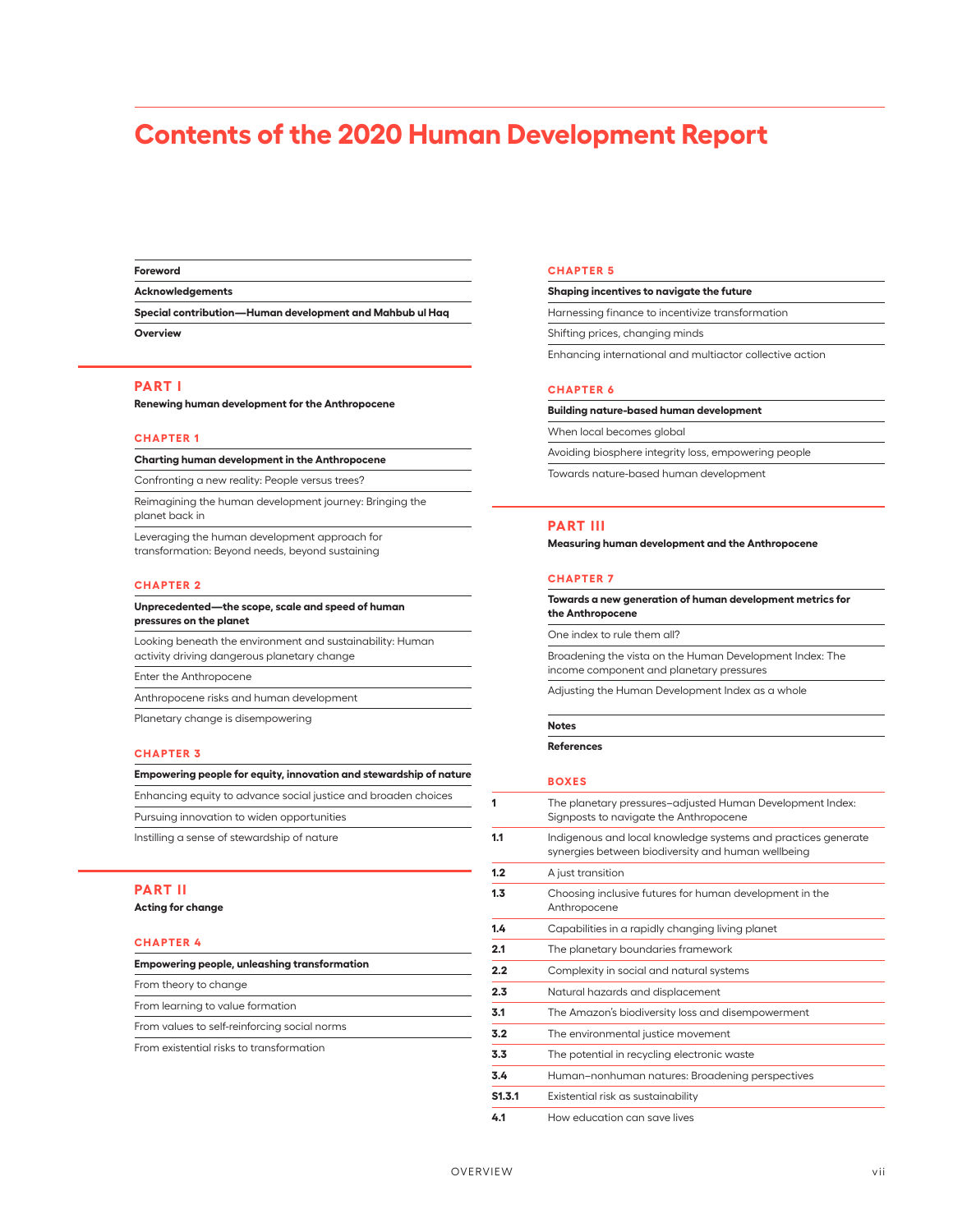| 4.2  | Real world transformation, unleashed by empowered people                                                                                                                            |
|------|-------------------------------------------------------------------------------------------------------------------------------------------------------------------------------------|
| 4.3  | What we need to do—learning from locals                                                                                                                                             |
| 4.4  | Less voice, less power, more suffering                                                                                                                                              |
| 4.5  | Why polycentric systems work: Insights from social psychology                                                                                                                       |
| 5.1  | The Task Force on Climate-Related Financial Disclosure                                                                                                                              |
| 5.2  | The Covid-19 pandemic and a green recovery                                                                                                                                          |
| 5.3  | Impediments to effective carbon pricing mechanisms                                                                                                                                  |
| 5.4  | Payments for ecosystem services in New York and Tanzania                                                                                                                            |
| 5.5  | Trade-related incentives in international treaties—credible and<br>effective?                                                                                                       |
| 6.1. | Telecoupling between Indian farmers and rainfall in East Africa                                                                                                                     |
| 6.2  | The Sendai Framework                                                                                                                                                                |
| 6.3  | The first reef insurance policy to protect coastal communities in<br>Mexico                                                                                                         |
| 6.4. | Using collective financing mechanisms to scale up nature-based<br>water management                                                                                                  |
| 6.5  | Holistic approaches to nature can deliver multiple impacts                                                                                                                          |
| 6.6  | Environmental activists are being killed                                                                                                                                            |
| 7.1  | Would health-adjusted longevity better reflect the impact of<br>planetary pressures?                                                                                                |
| 7.2  | Measuring wellbeing                                                                                                                                                                 |
|      |                                                                                                                                                                                     |
|      | <b>FIGURES</b>                                                                                                                                                                      |
| 1    | Planetary and social imbalances reinforce each other                                                                                                                                |
| 2    | Changes in the number of extreme temperature days—a result<br>of climate change—will only worsen inequalities in human<br>development                                               |
| 3    | In countries with high ecological threats, there is also greater social<br>vulnerability                                                                                            |
| 4    | The Covid-19 pandemic's unprecedented shock to human<br>development                                                                                                                 |
| 5    | Countries with higher human development tend to exert more<br>pressure over greater scales on the planet                                                                            |
| 6    | Twenty nature-based solutions could provide much of the<br>mitigation needed to restrain global warming                                                                             |
| 7    | The adjustment to standard Human Development Index values<br>by the Planetary pressures-adjusted Human Development Index<br>widens as human development levels increase             |
| 1.1  | Planetary and social imbalances reinforce each other                                                                                                                                |
| 1.2  | Carbon dioxide emissions from fossil fuel combustion have fallen in<br>several countries                                                                                            |
| 1.3  | Where human development paths landed: High human<br>development goes with high resource use                                                                                         |
| 1.4  | Under the sustainability scenario, countries converge by 2100—with<br>lower carbon dioxide emissions per capita and higher human<br>development                                     |
| 1.5  | Human societies are embedded in the biosphere: Energy and<br>biophysical resources are used to build stocks and provide benefits<br>for humans while generating waste and emissions |
| 1.6  | Energy captured in the biosphere and human society                                                                                                                                  |
| 1.7  | Diversity in life, culture and language coevolve                                                                                                                                    |
| 1.8  | Global population is growing, but growth rates are falling                                                                                                                          |
| 1.9  | Lower total pollution but persistent inequities in pollution exposure                                                                                                               |
| 1.10 | Reduced economic damages from industrial pollution were driven<br>by utilities without losing economic value added                                                                  |

| 2.1    | How the Anthropocene would fit in the Geological Time Scale<br>corresponding to the Quaternary Period                                                                                                                           |
|--------|---------------------------------------------------------------------------------------------------------------------------------------------------------------------------------------------------------------------------------|
| 2.2    | Dating the beginning of the Anthropocene to the mid-20th century<br>would correspond to the Great Acceleration of human pressures on<br>the planet that have the potential to leave a geological imprint                        |
| 2.3    | Rates of species extinction are estimated to be hundreds or<br>thousands of times higher than background rates                                                                                                                  |
| 2.4    | The Covid-19 pandemic's unprecedented shock to human<br>development                                                                                                                                                             |
| 2.5    | Hunger is on the rise                                                                                                                                                                                                           |
| 2.6    | The effects of natural hazards appear to be increasing                                                                                                                                                                          |
| 2.7    | By 2100 the number of days a year with extreme temperatures is<br>expected to increase more in lower human development countries                                                                                                |
| 2.8    | Low human development countries have less exposure to sea level<br>rise in absolute terms but greater relative exposure per kilometre of<br>coastline                                                                           |
| 2.9    | By 2070 temperatures are projected to shift outside the range of<br>human survivability more over the next 50 years than in the past<br>6,000 years—negatively in developing countries and positively in<br>developed countries |
| 2.10   | The Covid-19 pandemic has erased decades of progress in the<br>female labour force participation rate                                                                                                                           |
| 2.11   | Countries with higher ecological threats tend to have greater social<br>vulnerability                                                                                                                                           |
| 2.12   | Links between equity and empowerment                                                                                                                                                                                            |
| 2.13   | The asymmetries between women owning land and living off the<br>land are striking                                                                                                                                               |
| 3.1    | Equity, innovation and stewardship of nature can break the vicious<br>cycle of social and planetary imbalances                                                                                                                  |
| 3.2    | Two tales of environmental inequality                                                                                                                                                                                           |
| 3.3    | Growing environmental inequality                                                                                                                                                                                                |
| 3.4    | Unequal dynamics: Capturing benefits, exporting costs                                                                                                                                                                           |
| 3.5    | In vulnerable areas in poorer countries, gaps in infant mortality are<br>widening                                                                                                                                               |
| 3.6    | Greater social efficiency of income (moving to the frontier) can<br>enhance equity and ease planetary pressures                                                                                                                 |
| 3.7    | Bitcoin energy use is alarming                                                                                                                                                                                                  |
| 3.8    | The real cost of photovoltaic modules has dropped 89 percent since<br>2010                                                                                                                                                      |
| 3.9    | Across the world, national policymaking has taken up the charge<br>for promoting renewable energy                                                                                                                               |
| 3.10   | Lithium-ion battery prices fell between 2011 and 2020                                                                                                                                                                           |
| 3.11   | How the circular economy differs from the linear                                                                                                                                                                                |
| 3.12   | A conceptual framework for local environmental stewardship                                                                                                                                                                      |
| S1.1.1 | The knowledge, social will and political power needed to achieve<br>sustainable development exists                                                                                                                              |
| S1.3.1 | Three types of existential catastrophe                                                                                                                                                                                          |
| S1.3.2 | While there have been substantial reductions in the number of<br>active stockpiled nuclear warheads, the total number-especially in<br>the Russian Federation and the United States-remains high                                |
| 4.1    | From learning to self-reinforcing social norms                                                                                                                                                                                  |
| 4.2    | Social media platforms can contribute to polarization                                                                                                                                                                           |
| 4.3    | Most people agree that it is important to protect the planet,<br>regardless of their country's level of human development                                                                                                       |
| 4.4    | Lost opportunity: People would have given part of their income<br>to protect the planet in the 1990s, regardless of levels of human<br>development                                                                              |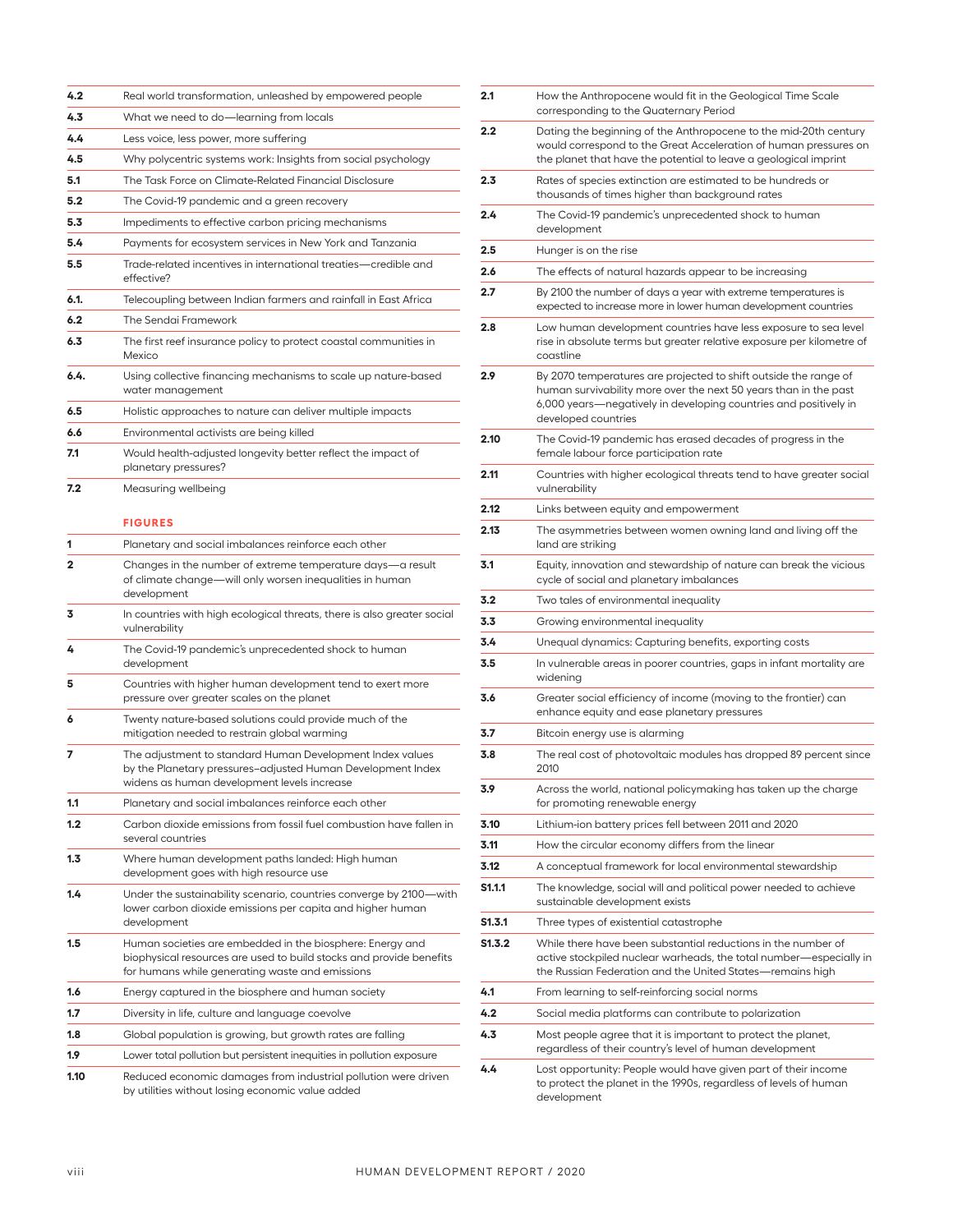| 4.5           | Fewer people are likely to take concrete actions that reduce<br>planetary pressures                                                                                                                                 |
|---------------|---------------------------------------------------------------------------------------------------------------------------------------------------------------------------------------------------------------------|
| 4.6           | People expect governments to take action, but there is room for<br>partnerships                                                                                                                                     |
| 4.7           | Agency plays out in a social structure and can take two dimensions                                                                                                                                                  |
| 4.8           | Tipping the balance towards transformation                                                                                                                                                                          |
| A4.1          | Disaggregated data for survey question in figure 4.3                                                                                                                                                                |
| 5.1           | Incentives are required to shift finance towards low-carbon energy                                                                                                                                                  |
| 5.2           | The cost of finance accounts for the largest share of historically low<br>solar tariffs in India                                                                                                                    |
| 5.3           | Financial intermediaries hold an increasing share of savings on<br>behalf of households in the United States                                                                                                        |
| 5.4           | Most countries have ratified international environmental treaties                                                                                                                                                   |
| 5.5           | Catalytic cooperation with increasing returns                                                                                                                                                                       |
| 6.1           | Nature-based solutions and the potential for a virtuous cycle<br>between people and planet                                                                                                                          |
| 6.2           | Twenty nature-based solutions can provide some of the mitigation<br>needed to restrain global warming                                                                                                               |
| 6.3           | The local and the global are deeply interconnected                                                                                                                                                                  |
| 6.4           | The mitigation potential of eight climate change interventions<br>is widely distributed across countries in different regions and at<br>different levels of development                                             |
| 6.5           | The decrease in forest area in developing countries presents a<br>challenge for the mitigation potential offered by nature-based<br>solutions                                                                       |
| 6.6           | Costa Rica's high-resolution mapping of national nature-based<br>solutions priorities                                                                                                                               |
| 6.7           | Biodiversity richness is greatest under indigenous peoples'<br>management regimes                                                                                                                                   |
| 6.8           | The per capita contribution by indigenous peoples preserving forest<br>storage capacity in the Amazon is roughly equal to per capita<br>greenhouse gas emissions by the top 1 percent of the income<br>distribution |
| 6.9           | Indigenous peoples and local communities move the leverage<br>points to build global sustainability                                                                                                                 |
| S5.2.1        | Emissions are likely to start rising again in 2021 as economies<br>recover and some structural shifts are partially reversed                                                                                        |
| S5.2.2        | The carbon prices consistent with countries' mitigation pledges vary<br>widely                                                                                                                                      |
| <b>S5.2.3</b> | The economic efficiency costs of carbon pricing are more than<br>offset by domestic environmental benefits                                                                                                          |
| S5.2.4        | Carbon pricing can be moderately regressive, distribution-neutral or<br>moderately progressive                                                                                                                      |
| S5.4.1        | In a high greenhouse gas emissions scenario, temperatures<br>are projected to climb to unprecedented levels throughout the<br>developing world by the end of the century                                            |
| S5.4.2        | Average mortality risk due to climate change in 2100, accounting for<br>both the costs and the benefits of adaptation                                                                                               |
| 7.1           | New dashboard on human development and the Anthropocene                                                                                                                                                             |
| 7.2           | The changes to Human Development Index values after subtracting<br>the social costs of carbon at \$200 per tonne of carbon dioxide<br>emissions are generally small                                                 |
| 7.3           | The steady decline in natural capital                                                                                                                                                                               |
| 7.4           | Visual representation of the Planetary pressures-adjusted Human<br>Development Index                                                                                                                                |
| 7.5           | Planetary pressures-adjusted Human Development Index values are<br>very close to Human Development Index values for countries with a<br>Human Development Index value of 0.7 or lower                               |

| 7.6    | Planetary pressures have increased with gains on the Human<br>Development Index                                                                                                                  |
|--------|--------------------------------------------------------------------------------------------------------------------------------------------------------------------------------------------------|
| 7.7    | Contrasting progress in human development with planetary<br>pressures                                                                                                                            |
| 7.8    | Of the more than 60 very high human development countries in<br>2019, only 10 are still classified as very high human development on<br>the Planetary pressures-adjusted Human Development Index |
| 7.9    | Human Development Index and Planetary pressures-adjusted<br>Human Development Index trajectories are coupled in very high<br>human development countries                                         |
| 7.10   | The world is moving far too slowly towards advancing human<br>development while easing planetary pressures                                                                                       |
| S7.2.1 | Greenhouse gas emissions and international trade: Europe, North<br>America, Central Asia and other rich countries, 1990-2019                                                                     |
| S7.2.2 | Large emerging countries are net exporters of carbon                                                                                                                                             |
| S7.2.3 | The wealthiest 1 percent of individuals worldwide emit 100 times as<br>much carbon dioxide each year as the poorest 50 percent                                                                   |
| S7.2.4 | Emissions from the poorest 50 percent over 1975–2020: small and<br>linked predominantly to consumption                                                                                           |
| S7.2.5 | For the wealthiest 1 percent of individuals, the share of investment-<br>related emissions in total emissions has been rising over the past<br>four decades                                      |
| S7.2.6 | The top 1 percent of earners worldwide have recorded substantial<br>growth in emissions because of increased consumption as well as<br>increased emissions from their wealth and investments     |
| S7.3.1 | Contours of shadow prices for different species of fish in the Baltic<br>Sea                                                                                                                     |
| S7.4.1 | The Human Development Index is positively associated with the<br>Environmental Performance Index                                                                                                 |
| S7.5.1 | High human development index values go along with positive<br>adjusted net savings                                                                                                               |
|        | <b>SPOTLIGHTS</b>                                                                                                                                                                                |
| 1.1    | Learning from sustainability science to guide sustainable human<br>development                                                                                                                   |
| 1.2    | Learning from Life-an Earth system perspective                                                                                                                                                   |
| 1.3    | Existential risks to humanity                                                                                                                                                                    |
| 1.4    | Conversations on rethinking human development: Ideas emerging<br>from a global dialogue                                                                                                          |
| 2.1    | A tale told to the future                                                                                                                                                                        |
| 2.2    | Developing humanity for a changed planet                                                                                                                                                         |
| 3.1    | The future we want-the United Nations we need                                                                                                                                                    |
| 5.1    | Implications of climate change for financial and monetary policy                                                                                                                                 |
| 5.2    | The role of carbon pricing in climate change mitigation                                                                                                                                          |
| 5.3    | How do governments' responses to the Covid-19 pandemic address<br>inequality and the environment?                                                                                                |
| 5.4    | Policymaking for sustainable development 2.0                                                                                                                                                     |
| 7.1    | The Human Development Index at 30: Ageing well?                                                                                                                                                  |
| 7.2    | Global inequality in carbon emissions: Shifting from territorial to net<br>emissions by individuals                                                                                              |
| 7.3    | Wealth accounting and natural capital                                                                                                                                                            |
| 7.4    | Evolving metrics to account for environmental degradation and<br>sustainability                                                                                                                  |
| 7.5    | Adding environmental and sustainability dimensions to the Human<br>Development Index                                                                                                             |

#### **TA B L E S**

**2.1** Perspectives from the natural sciences on the Anthropocene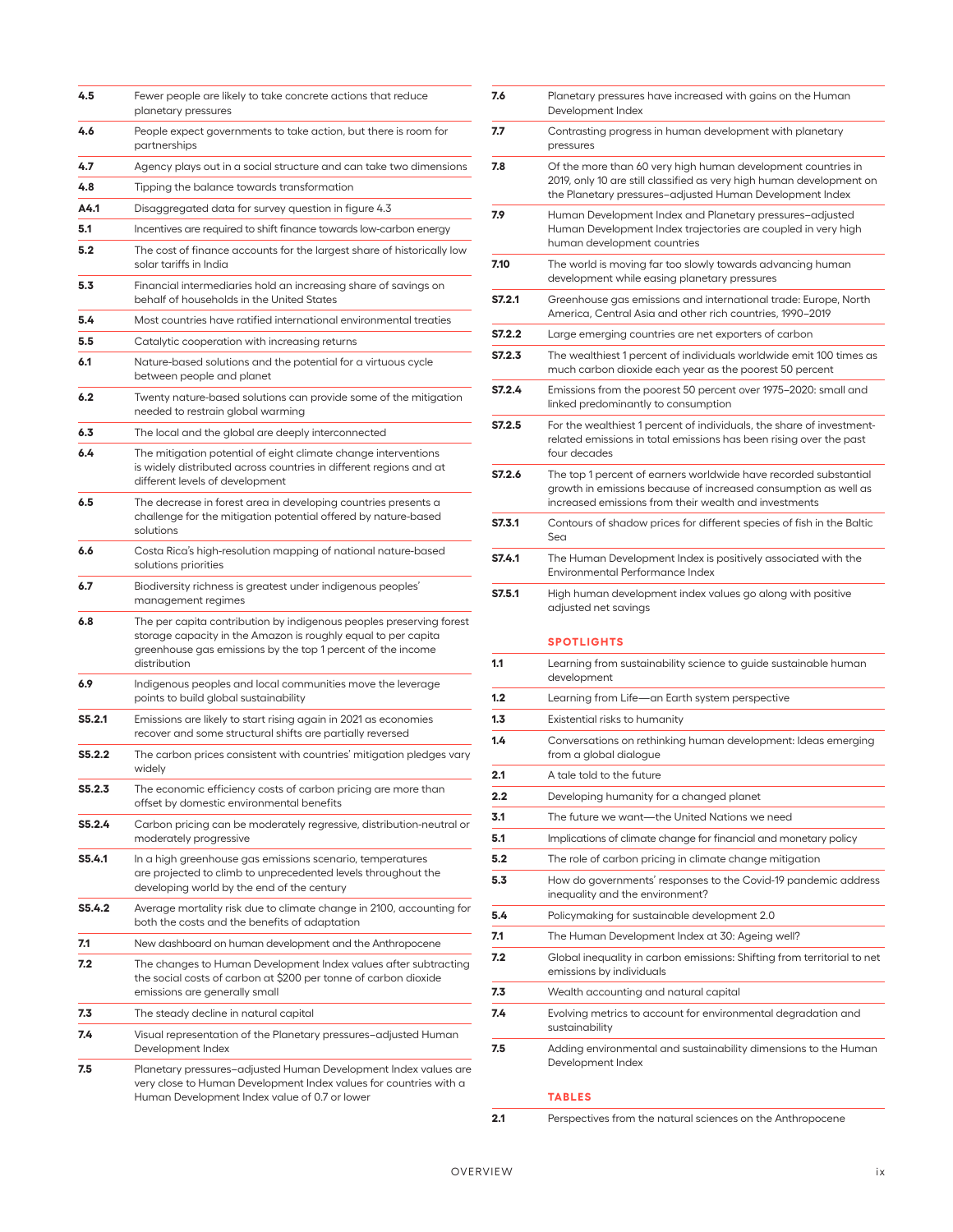| 3.1    | Examples of horizontal inequalities and intergenerational<br>inequalities connected to power imbalances                                              |
|--------|------------------------------------------------------------------------------------------------------------------------------------------------------|
| 3.2    | Typologies of interaction dynamics between inequality and<br>sustainability                                                                          |
| S1.3.1 | Progress in tracking large near-Earth asteroids                                                                                                      |
| S1.3.2 | Estimates and bounds of total natural extinction risk per century<br>based on how long humanity has survived, using three conceptions<br>of humanity |
| S1.3.3 | Estimates of total natural extinction risk per century based on the<br>survival time of related species                                              |
| 5.1    | Carbon prices vary and are much lower than estimated social costs<br>of emissions                                                                    |
| 6.1    | Examples of nature-based solutions by indigenous peoples and<br>local communities                                                                    |
| S5.3.1 | A breakdown of green recovery measures                                                                                                               |
| A7.1   | Planetary pressures-adjusted Human Development Index                                                                                                 |
| S7.4.1 | Composite indices that combine economic, social and environment<br>dimensions                                                                        |
| S7.5.1 | Gaps from sustainable values of the ecological footprint and<br>adiusted net savinas                                                                 |

# **STATISTICAL ANNEX**

## **READERS GUIDE**

## **STATISTICAL TABLES**

|   | Human development composite indices                  |  |  |  |  |  |  |  |  |
|---|------------------------------------------------------|--|--|--|--|--|--|--|--|
|   | Human Development Index and its components           |  |  |  |  |  |  |  |  |
| 2 | Human Development Index trends, 1990–2019            |  |  |  |  |  |  |  |  |
| 3 | Inequality-adjusted Human Development Index          |  |  |  |  |  |  |  |  |
| 4 | Gender Development Index                             |  |  |  |  |  |  |  |  |
| 5 | Gender Inequality Index                              |  |  |  |  |  |  |  |  |
| 6 | Multidimensional Poverty Index: developing countries |  |  |  |  |  |  |  |  |

## **Human development dashboards**

|   | Quality of human development |
|---|------------------------------|
| 2 | Life-course gender gap       |
| 3 | Women's empowerment          |
| 4 | Environmental sustainability |
| 5 | Socioeconomic sustainability |

# **DEVELOPING REGIONS**

## **STATISTICAL REFERENCES**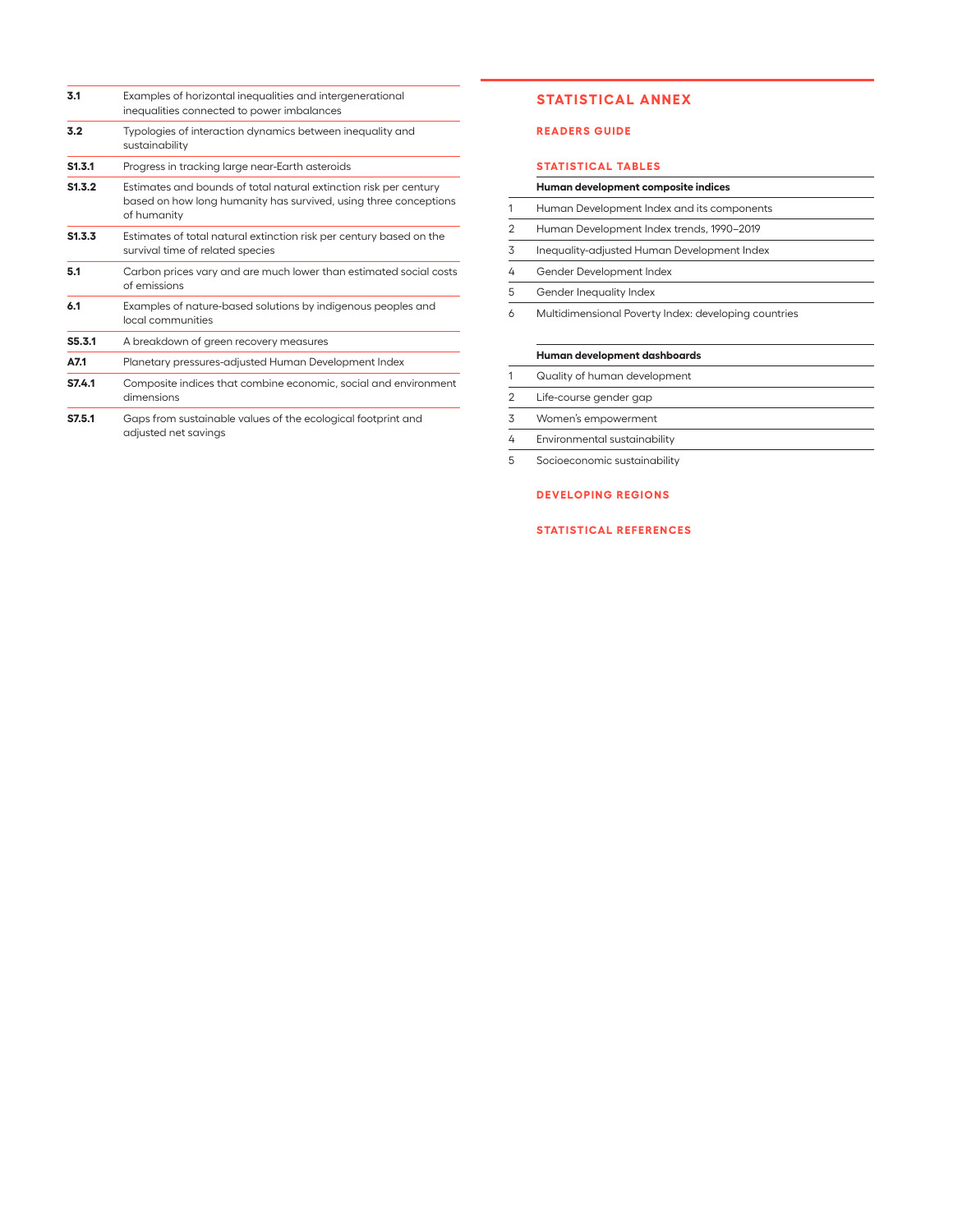**OVERVIEW**

# **Human development and the Anthropocene**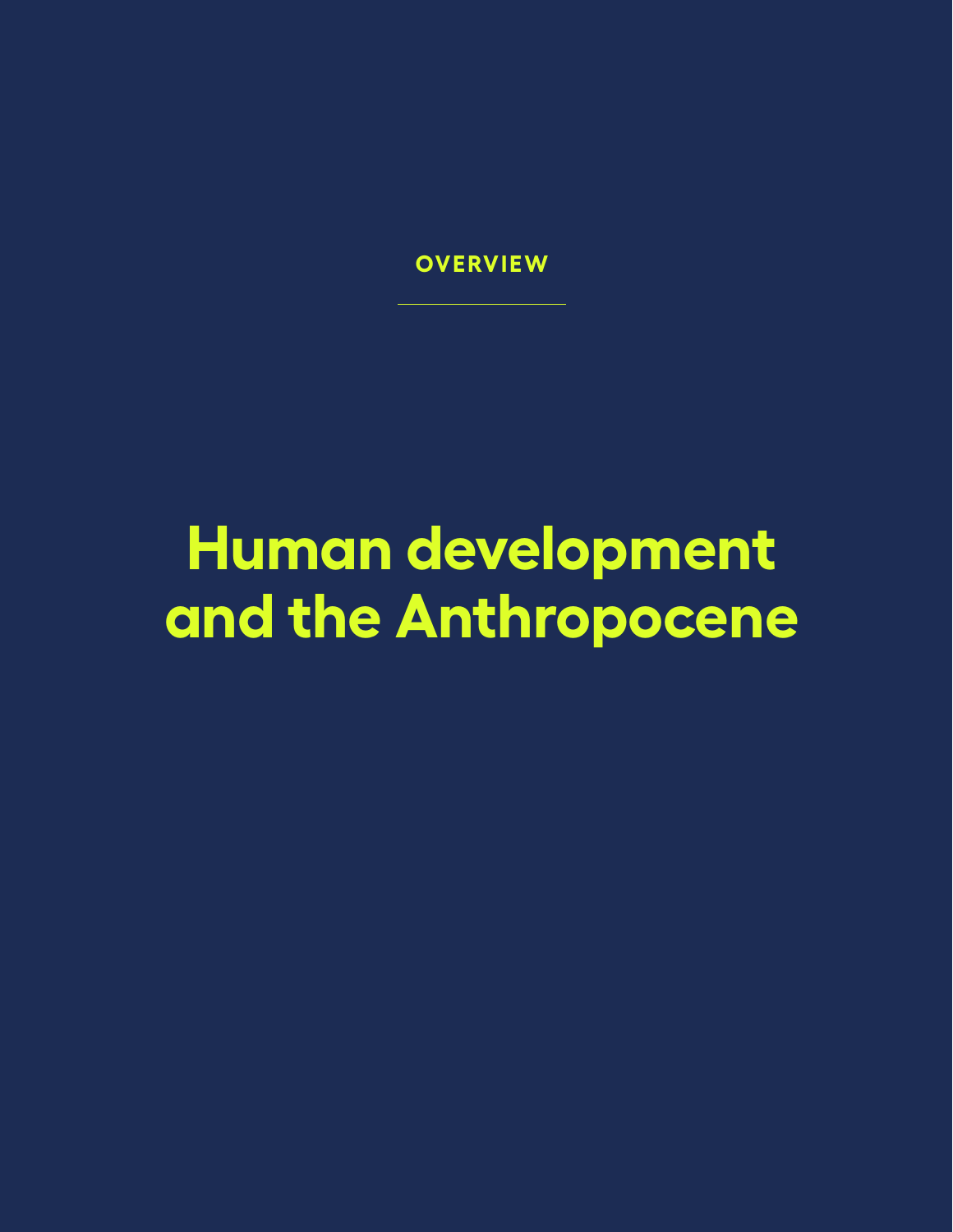# **Human development and the Anthropocene**

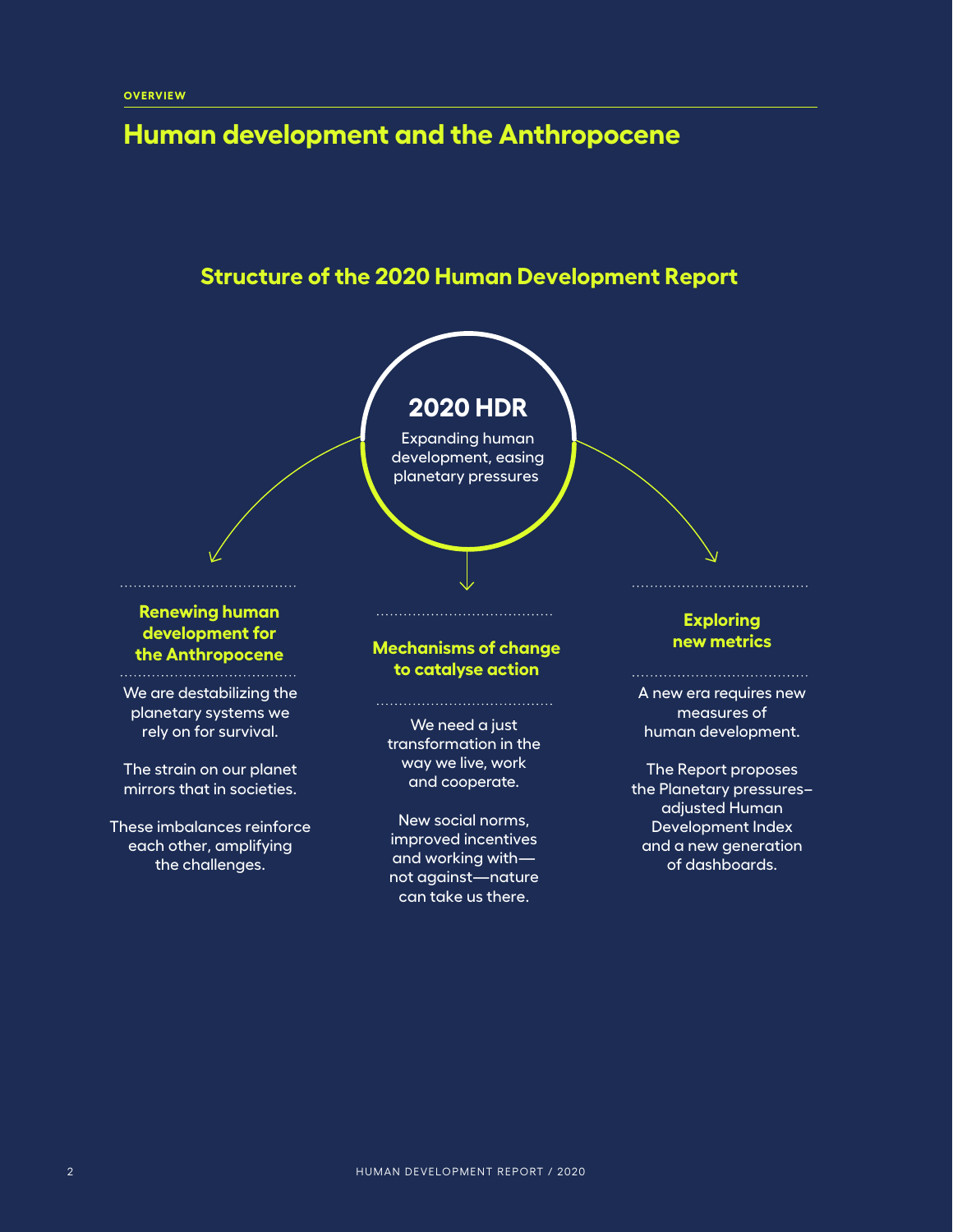<span id="page-14-0"></span>We are at an unprecedented moment in the history of humankind and in the history of our planet. Warning lights—for our societies and the planet—are flashing red. They have been for some time, as we well know. The Covid-19 pandemic is the latest harrowing consequence of imbalances writ large. Scientists have long warned that unfamiliar pathogens will emerge more frequently from interactions among humans, livestock and wildlife,<sup>[1](#page-26-0)</sup> interactions that have steadily increased in scale and intensity, ultimately squeezing local ecosystems so hard that deadly viruses spill out. The novel coronavirus may be the latest to do so, and unless we relax our grip on nature, it will not be the last.

New pathogens do not fall from the sky, nor do the epidemics they may cause. Covid-19 has spread quickly around an interconnected world, taking root wherever it has landed and thriving especially in the cracks in societies, exploiting and exacerbating myriad inequalities in human development. In too many cases those cracks have hamstrung efforts to control the virus (chapter 2).

While Covid-19 has absorbed the world's attention, pre-existing crises continue. Consider climate change. The 2020 Atlantic hurricane season either set new records or was on the verge of doing so, both in the number of storms and how many rapidly inten-sified.<sup>[2](#page-26-0)</sup> Within the past 12 months extraordinary fires scorched enormous swaths of Australia, the Brazilian Pantanal, eastern Siberia in the Russian Federation and the West Coast of the United States.[3](#page-26-0) The planet's biodiversity is plunging, with a quarter of species facing extinction, many within decades.[4](#page-26-0) Numerous experts believe we are living through, or on the cusp of, a mass species extinction event, the sixth in the history of the planet and the first to be caused by a single organism—us[.5](#page-26-0)

# "Warning lights—for our societies and the planet—are flashing red.

The strain on the planet mirrors the strain facing many of our societies. This is not mere coincidence. Indeed, planetary imbalances (the dangerous



## **Figure 1 Planetary and social imbalances reinforce each other**

**Source:** Human Development Report Office.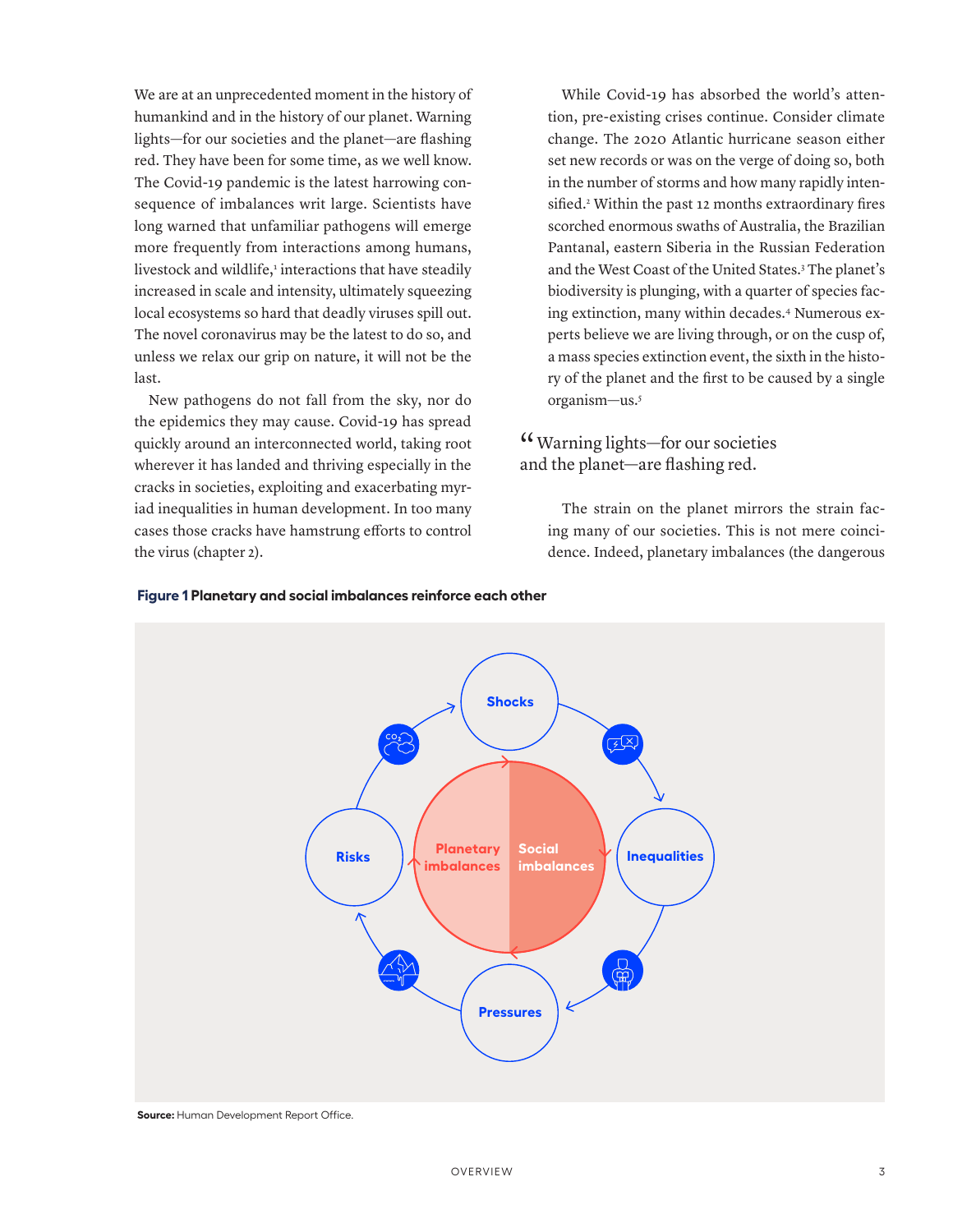<span id="page-15-0"></span>planetary change for people and all forms of life) and social imbalances exacerbate one another (figure 1).<sup>[6](#page-26-0)</sup> As the 2019 Human Development Report made plain, many inequalities in human development have been increasing and continue to do so.[7](#page-26-0) Climate change, among other dangerous planetary changes, will only make them worse (figure 2).<sup>8</sup> Social mobility is down; social instability is up.[9](#page-26-0) Ominous signs of democratic backsliding and rising authoritarianism are worrying.[10](#page-26-0) Collective action on anything from the Covid-19 pandemic to climate change becomes more difficult against a backdrop of social fragmentation  $($ chapter 1 $).$ <sup>[11](#page-26-0)</sup>

# "A new normal is coming. Covid-19 is the tip of the spear.

There is talk of returning to "normal," as if some predetermined end date exists for the many crises gripping our societies and the planet, as if going back to normal is desirable or even possible. What or whose normal should that be? Lurching from crisis to crisis is one of the defining features of the present day, which has something to do with the "normalcy"

of the past, a return to which would seemingly consign the future to endless crisis management, not to human development.

Whether we wish it or not, a new normal is coming. Covid-19 is just the tip of the spear. Scientists generally believe that we are exiting the Holocene, which spanned some 12,000 years, during which human civilization as we know it came to be. They propose that we are now entering a new geologic epoch—the Anthropocene—in which humans are a dominant force shaping the future of the planet.<sup>12</sup> The question is: What do we do with this new age? Do we choose in the face of uncertain futures to embark on bold new paths that expand human freedoms while easing planetary pressures? Or do we choose to try—and ultimately fail—to go back to business as usual and be swept away, ill equipped and rudderless, into a dangerous unknown?

This Human Development Report is firmly behind the first choice, and its arguments go beyond summarizing well known lists of what can be done to realize it. We know that carbon pricing can be an effective and efficient policy measure for reducing carbon emissions. We know that fossil fuel subsidies



**Figure 2 Changes in the number of extreme temperature days—a result of climate change—will only worsen inequalities in human development**

**Note:** Extreme temperature days are days during which the temperature is below 0 degrees Celsius or above 35 degrees Celsius. The figure shows the change between the actual number of extreme temperature days in 1986–2005 and the median projected number of extreme temperature days in 2080–2099.

**Source:** Human Development Report Office based on Carleton and others (2020).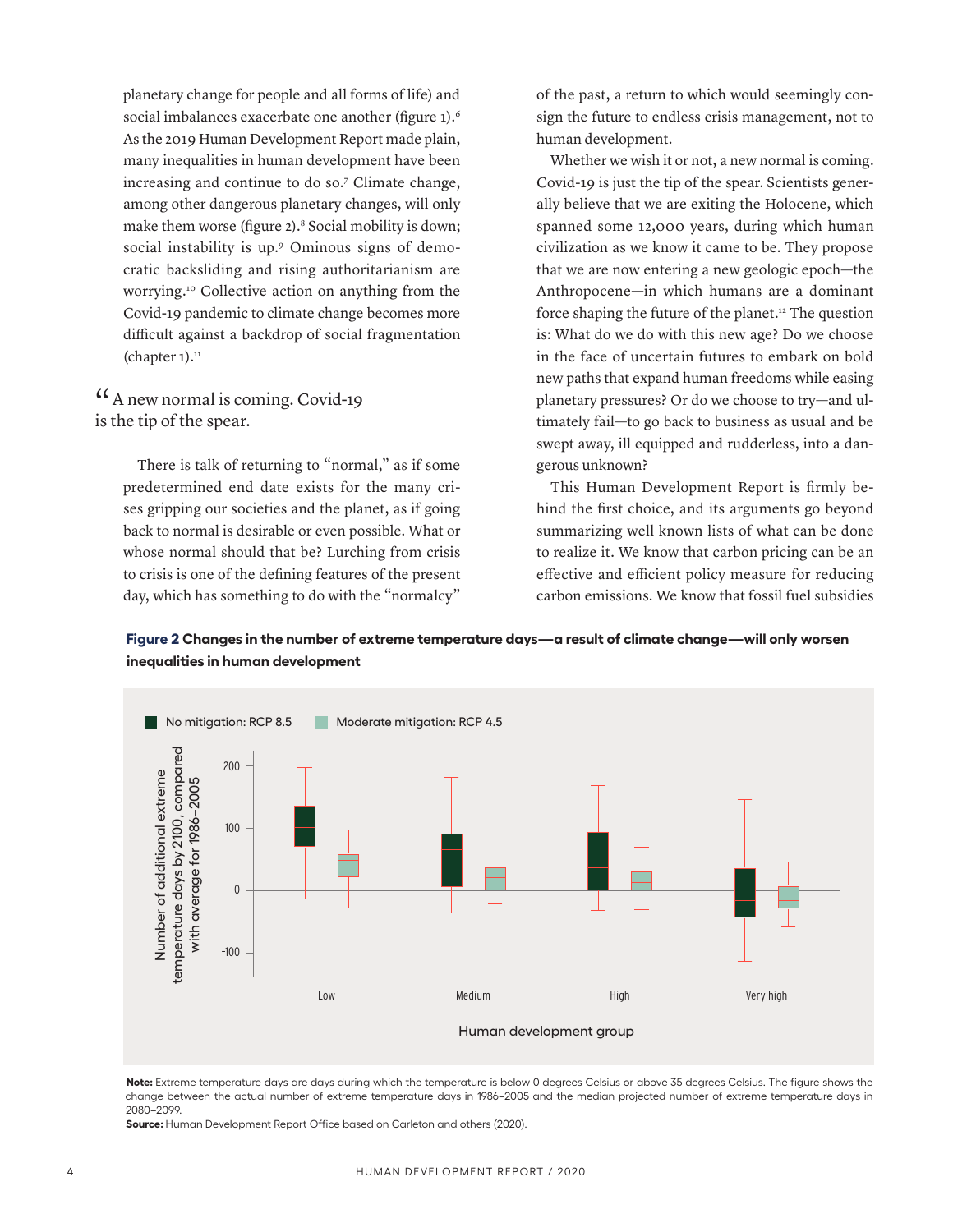<span id="page-16-0"></span>encourage those very emissions and should be phased out (chapter 5). While the Report discusses various ways that societies can make different choices, its unique contribution is a human development lens, a lens that aims to unlock some of the deeper obstacles to advancing human flourishing while easing planetary pressures. It focuses on why muchdiscussed "solutions" are not being implemented fully—and in many cases not yet at the scale to make a difference.

The Report questions the very narrative around "solutions to a problem," which frames solutions to discrete problems as somehow external, somewhere "out there," disconnected from ourselves and from one another. Once solutions are discovered, the storyline goes, we need only implement them as panaceas everywhere. Technology and innovation matter—and matter a lot, as the Report argues—but the picture is much more complex, much more nonlinear, much more dynamic than simple plug-andplay metaphors. There can be dangerous unintended consequences from any single seemingly promising solution. We must reorient our approach from solving discrete siloed problems to navigating multidimensional, interconnected and increasingly universal predicaments.

In the face of complexity, progress must take on an adaptive learning-by-doing quality, fuelled by broad innovations, anchored in deliberative shared decisionmaking and buttressed by appropriate mixes of carrots and sticks. Getting there will not be easy. Fundamental differences loom large—in interests and around the responsiveness and accountability of current institutions. So do various forms of inequality, which restrict participation in decisionmaking, limit the potential for innovation and increase vulnerability to climate change and ecological threats (figure 3)[.13](#page-26-0) Development choices are often framed as if confined to a set of narrow, well trod but ultimately unsustainable paths. Deeper still are questions about what we value and by how much.<sup>14</sup>

"Human choices, shaped by values and institutions, have given rise to the interconnected planetary and social imbalances we face.

As Cassius famously remarks in Shakespeare's *Julius Caesar:* "The fault…is not in our stars/But in our-selves."<sup>[15](#page-26-0)</sup> Consciously or not, human choices, shaped by values and institutions, have given rise to the interconnected planetary and social imbalances we face. Understanding and addressing them are impeded by



**Figure 3 In countries with high ecological threats, there is also greater social vulnerability**

**Note:** Excludes outliers. Ecological threats include water stress, food insecurity, droughts, floods, cyclones, temperature rise, sea level rise and population growth. Levels are defined by number of threats faced by each country: low (zero to one threat), medium (two to three threats) and high (four or more threats). See IEP (2020).

**Source:** Human Development Report Office based on data from the United Nations Department of Economic and Social Affairs and IEP (2020).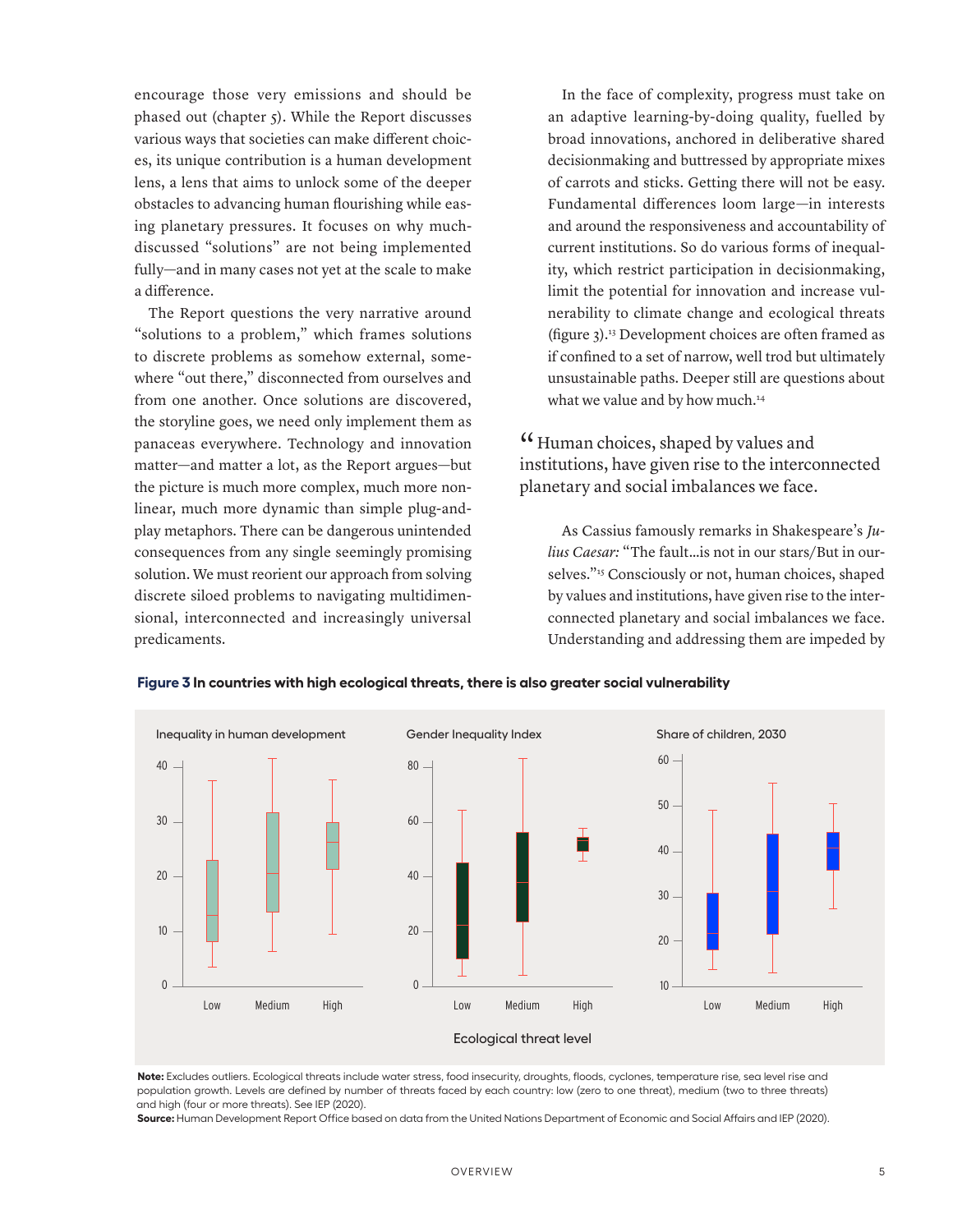<span id="page-17-0"></span>rigidities in the very same values and institutions, rigidities that lend inertia to our past choices. We must critically examine the crucible of human values and institutions—specifically the way power is distributed and wielded—to accelerate implementation of the 2030 Agenda for Sustainable Development for people and planet.

The human development approach has much to contribute in addressing our collective paralysis in the face of alarming planetary change. Human development is about expanding human freedoms and opening more choices for people to chart their own development paths according to their diverse values rather than about prescribing one or more particular paths. Too often, development choices pit people against trees because the environment has been systematically undervalued while economic growth has had top billing. The human development concept emerged 30 years ago precisely as a counterpoint to myopic definitions of development. Economic growth is important, especially for developing countries; raising income levels is crucial for those living in poverty, in every country. But as the 2019 Human Development Report emphasized, the increasingly important questions for many countries are not about the overall size of the pie but the relative size of its slices[.16](#page-26-0) In this year's Report, though not for the first time in its history, we also worry about the oven.

The human development approach reminds us that economic growth is more means than end. More material resources matter, when fairly distributed and within planetary boundaries,<sup>17</sup> because they expand people's opportunities, from one generation to the next. Indeed, the income component of the original Human Development Index (HDI) was meant to serve as a proxy for material resources that enable a suite of basic capabilities that expand people's opportunities. Two capabilities—living a healthy life and having an education—are of such critical importance that they have been measured as part of the HDI since its inception. Unlike income or economic growth, they are not just means but ends in themselves.

The 2019 Human Development Report argued that a new generation of enhanced capabilities is becoming more important for people to thrive in the digital age.[18](#page-26-0) The central tenets of human development have

not changed—its lodestar remains what people value. What has changed is the context. Consider that more than 1 billion people have been lifted out of extreme poverty within a generation,<sup>[19](#page-26-0)</sup> unquestionably one of humanity's greatest accomplishments. But also consider that the Covid-19 pandemic may have pushed some 100 million people into extreme poverty, the worst setback in a generation.<sup>20</sup> Human development may have taken a big hit in 2020 (figure  $4$ ).<sup>21</sup> Eliminating poverty in all its forms—and keeping it eliminated in a dynamic world—remains central, but ambitions are continuously being raised, as they should be, alongside a firm commitment not to leave anyone behind in the process. Human development is an ongoing journey, not a destination. Its centre of gravity has always been about more than just meeting basic needs. It is about empowering people to identify and pursue their own paths for a meaningful life, one anchored in expanding freedoms. It challenges us to think of people as agents rather than as patients—a central theme of this year's Report.

The ground beneath us is shifting as we confront the unprecedented challenges of the apparent Anthropocene. This time, the way forward is not only about expanding people's capabilities to lead lives they value—that is, expanding choices available to people. We must also carefully consider two other critical dimensions of human development: agency (that is, the ability to participate in decisionmaking and to make one's desired choices) and values (that is, the choices that are most desired), with special attention to our interactions with nature, to our stewardship of the planet.

"Human development is about empowering people to identify and pursue their own paths for a meaningful life, one anchored in expanding freedoms.

Like a three-legged stool, capabilities, agency and values are inseparable in how we think about human development in the context of the Anthropocene. We cannot assume that expanding people's capabilities will automatically ease planetary pressures. The HDI provides clear historical evidence to the contrary countries at the highest levels of the HDI have tended to exert more pressure over greater scales on the planet (figure 5).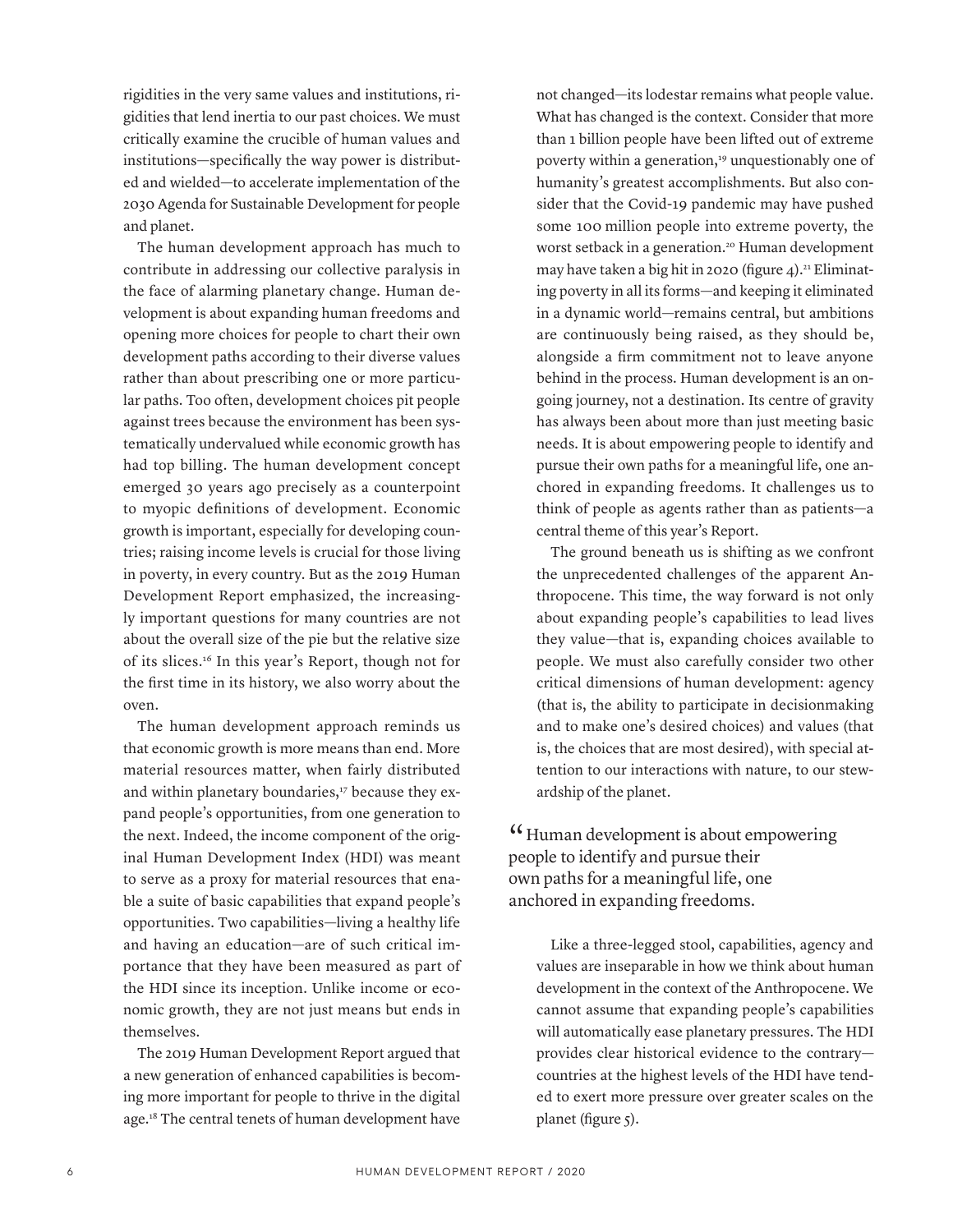

# **Figure 4 The Covid-19 pandemic's unprecedented shock to human development**

**Source:** Updated version of figure 3 in UNDP (2020b).



**Figure 5 Countries with higher human development tend to exert more pressure over greater scales on the planet**

**Note:** Material footprint measures the amount of domestic and foreign extraction of materials (biomass, fossil fuels, metal ores and nonmetal ores) used to meet domestic final demand for goods and services within a country. Bubble size is proportional to country population. The green rectangle at the bottom right-hand corner represents the currently empty aspirational space for the human development journey in the Anthropocene (see box 1). **Source:** Human Development Report Office based on data from the United Nations Environment Programme.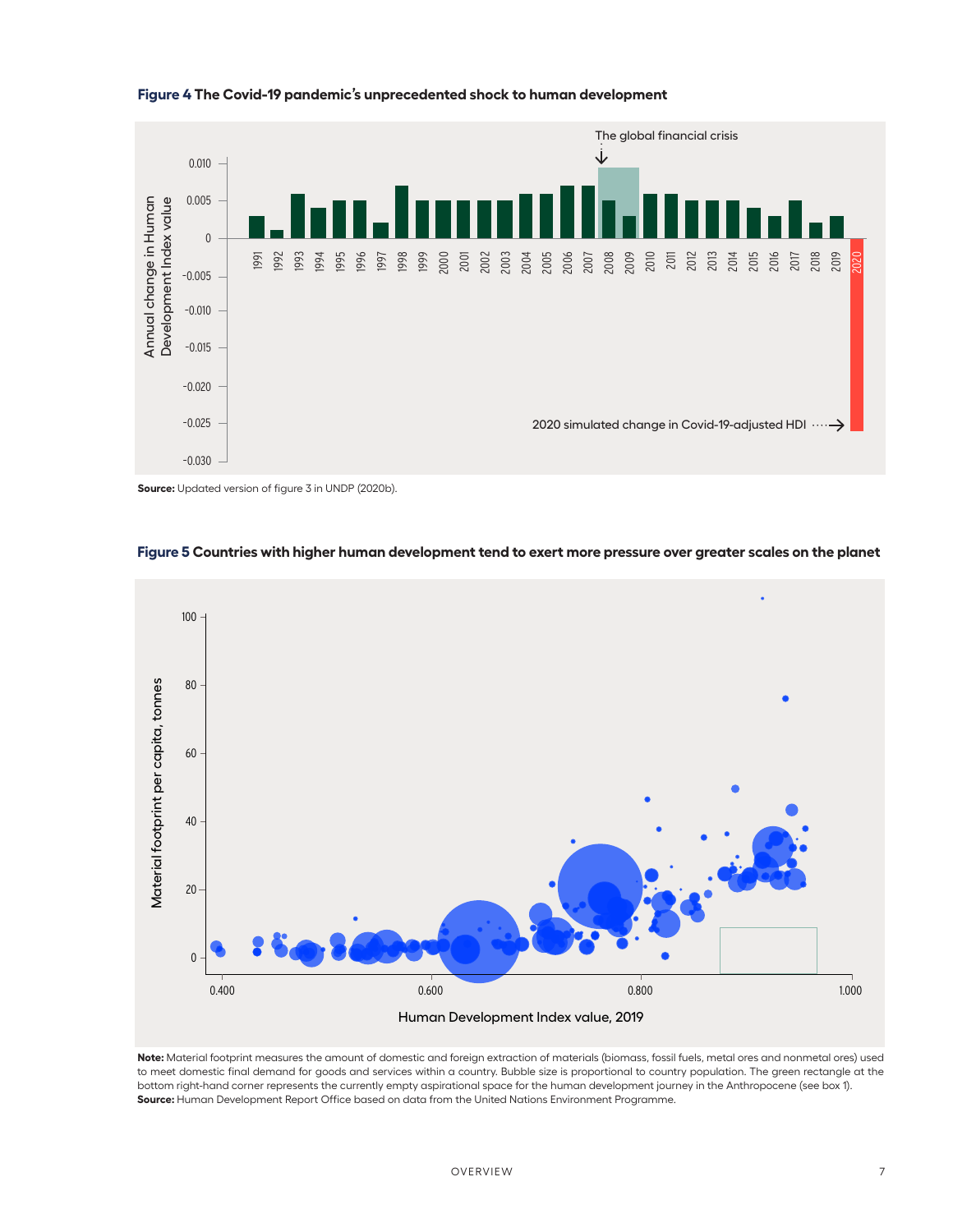<span id="page-19-0"></span>Nor can we simply assume that expanding agency on its own means that more empowered people will invariably choose, individually and collectively, to avoid dangerous planetary change. Values, especially how they stack up and interact, help provide the overall direction for the choices that empowered people make about their lives. Values are fundamental to our personal understanding of what it means to live a good life. But people cannot realize their values without having sufficient capabilities and agency.

The Report argues that to navigate the Anthropocene, humanity can develop the capabilities, agency and values to act by enhancing equity, fostering inno-vation and instilling a sense of stewardship of nature.<sup>[22](#page-26-0)</sup> If these have greater weight within the ever widening choice sets that people create for themselves—if equity, innovation and stewardship become central to what it means to live a good life—then human flourishing can happen alongside easing planetary pressures.<sup>23</sup>

We have ample evidence that values can be changed purposefully and fairly quickly. Consider the sea change in many countries in tobacco-related social norms, regulations and behaviours.<sup>[24](#page-26-0)</sup> Until recently, smoking tobacco commanded a coveted cultural position in countries around the world. Over the past decades, in varying degrees, smoking cigarettes has been reduced to junk status, though much work remains, especially in addressing residual inequalities in tobacco use, particularly in developing countries.[25](#page-26-0) The first international health treaty negotiated under the auspices of the World Health Organization is dedicated exclusively to tobacco control—the Framework Convention on Tobacco Control. With 182 parties covering more than 90 percent of the world's people, the treaty is a testament to what science-based public health expertise, coupled with sustained and effective political leadership, can do to galvanize action on a globalized problem.[26](#page-26-0)

 $\mathcal{U}$  If equity, innovation and stewardship become central to what it means to live a good life, human flourishing can happen alongside easing planetary pressures.

Environmental values have witnessed similar upheavals. Take the publication of Rachel Carson's landmark *Silent Spring,* widely considered to have

marked the advent of the modern environmental movement, whose roots are centuries older.<sup>27</sup> Distributional concerns soon came to the fore with the environmental justice movement. Each was in no small part a practical reaction to new realities, such as air and water pollution, happening in unprecedented ways and at unprecedented scales and often disproportionately impacting marginalized groups. Each broadened the idea of what constituted a good life by creating space for environmental stewardship, social justice and intergenerational responsibilities, laying the foundations for the sustainable development era. And each must continue to evolve in response to global planetary challenges that it, in its original incarnation, did not set out to address.

Now, in the context of the Anthropocene, it is essential to do away with stark distinctions between people and planet. Earth system approaches increasingly point to our interconnectedness as socioecological systems, a notion highly relevant to the Anthropocene[.28](#page-26-0) Human development aligns well with such thinking. It has always been about breaking down silos and making connections. How could a development perspective centred on human possibility be otherwise? Every one of us moves in and out of social, economic and environmental spaces. On any given day a farmer might be navigating roles as mother and wife, collecting firewood and fetching water, worrying about weather and pests, negotiating the marketplace, buying medicine and textbooks. People, place and environment are not only connected in rural contexts. City dwellers, too, interact with their environment, often on a much larger or more varied scale for food, water, air quality, recreation and mental and physical health. It is the lens centred on any individual's experience, rather than institutional structures organized in terms of sectors, that allows the human development approach to break free from disciplinary and sectoral shackles. It aims to be development as seen through any of our own eyes.

And the system-level crises we are increasingly seeing are cause for alarm (chapter 2). We no longer have the luxury, if we ever really did, of solving problems as isolated, quasi-independent points in separate social and ecological spheres. Instead, they are nodes in an interdependent socioecological network that, as a whole, is flashing red.<sup>[29](#page-26-0)</sup> The resilience of the system has been taken for granted, especially when only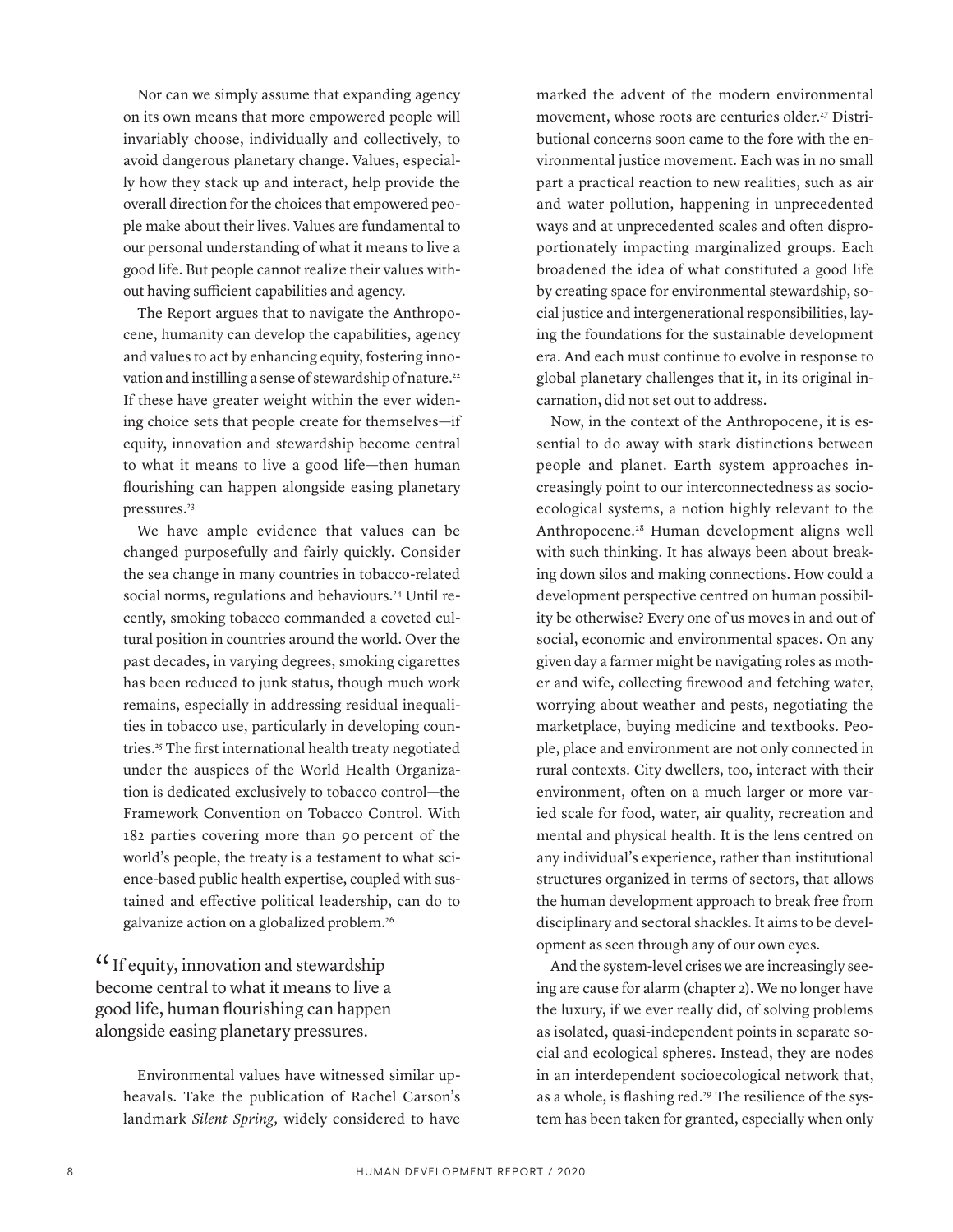<span id="page-20-0"></span>one part of it was under strain at a given time[.30](#page-26-0) The homogenizing effect of our predominant models of production and consumption, which have been busy knitting the world together, have eroded the diversity —in all its forms, from biological to cultural—that is so vital to resilience.<sup>[31](#page-26-0)</sup> Diversity increases redundancy, and while redundancy may not be good for business, it is good for system resilience in the face of shocks, which travel along the lines that connect people and nations.<sup>32</sup>

 $\mathcal{C}$  In the Anthropocene, it is essential to do away with stark distinctions between people and planet.

> Now, in little more than a decade, the global financial crisis, the climate crisis, the inequality crisis and the Covid-19 crisis have all shown that the resilience of the system itself is breaking down. Buffering systems are maxing out. Once-supple connections can become brittle, leaving them more inclined to break than to bend, further destabilizing the Earth system.<sup>33</sup> The result is that perturbations more easily become contagion—whether economic, environmental or viral—that slips indifferently through the porous borders of nation-states and scales illusory walls that divide people from planet.

> Business as usual simply will not work. The same applies to the human development concept, which must be continually refreshed to respond to the challenges of our time. It is not about throwing out its central tenets, which remain vital to the many challenges of today, but rather drawing on them to help navigate a turbulent new geologic epoch. The goal of human development is as relevant as ever—for people to live lives they value. And within that goal lies the potential to navigate our predicament, if for no other reason than business as usual means that people, including future generations, will face ever narrowing instead of ever expanding sets of choices in their lives.

> Easing planetary pressures implies understanding how all life on the planet—the biosphere—underpins so much of what we take for granted, like the air we breathe. This puts in sharp relief the importance of a biosphere that is regenerated, not depleted. It also implies understanding how societies use energy and materials. To what extent are sources of energy

renewable indefinitely—as from the sun—and to what extent are materials recycled rather than outcycled in waste and pollution? The accumulating carbon dioxide in the atmosphere and plastic in the oceans are just two of many examples that illustrate the risks of relying on fossil fuels and open material cycles. So is biodiversity loss, which often parallels loss of cultural and language diversity, impoverishing societies culturally[.34](#page-26-0)

The Earth has gone through periods of instability before, evolving into new states. Planetary processes normally unfold over hundreds of thousands to millions of years, a timescale well beyond the reach of our species. For us, ancient is measured in thousands of years; our recorded history is a mere speck against the vastness of geologic time. Complicating matters is a backdrop of intrinsic climate instability. The Holocene, despite its apparent stability, is a warm blip within a changing climate regime, one in which oscillations between cooler glacial periods and warmer ones have become deeper and stronger. If the Earth's climate has already been characterized by abrupt change, then greenhouse gas emissions, along with other human-caused planetary disruptions to material cycles, add fuel to the fire, layering new instabilities on top of existing ones.

The Report calls for a just transformation that expands human freedoms while easing planetary pressures. It organizes its recommendations not around actors but around mechanisms for change—social norms and values, incentives and regulation, and nature-based human development. Each mechanism of change specifies multiple potential roles for each of us, for governments, for financial markets, for political and civil society leaders. It is not about pitting people against trees or about doing away with markets simply because they sometimes fail. Instead, it is about seeing how different approaches—using norms and values, using incentives and regulation, using nature itself—can be brought together in concert to expand human freedoms while mitigating planetary pressures.

Systems and complexity thinking applies equally to social norms, which are generated and reinforced across society, from what children learn in school, what people do online, what leaders say and enact by way of policy. Norms exhibit properties of stability and resilience, but they can be—and have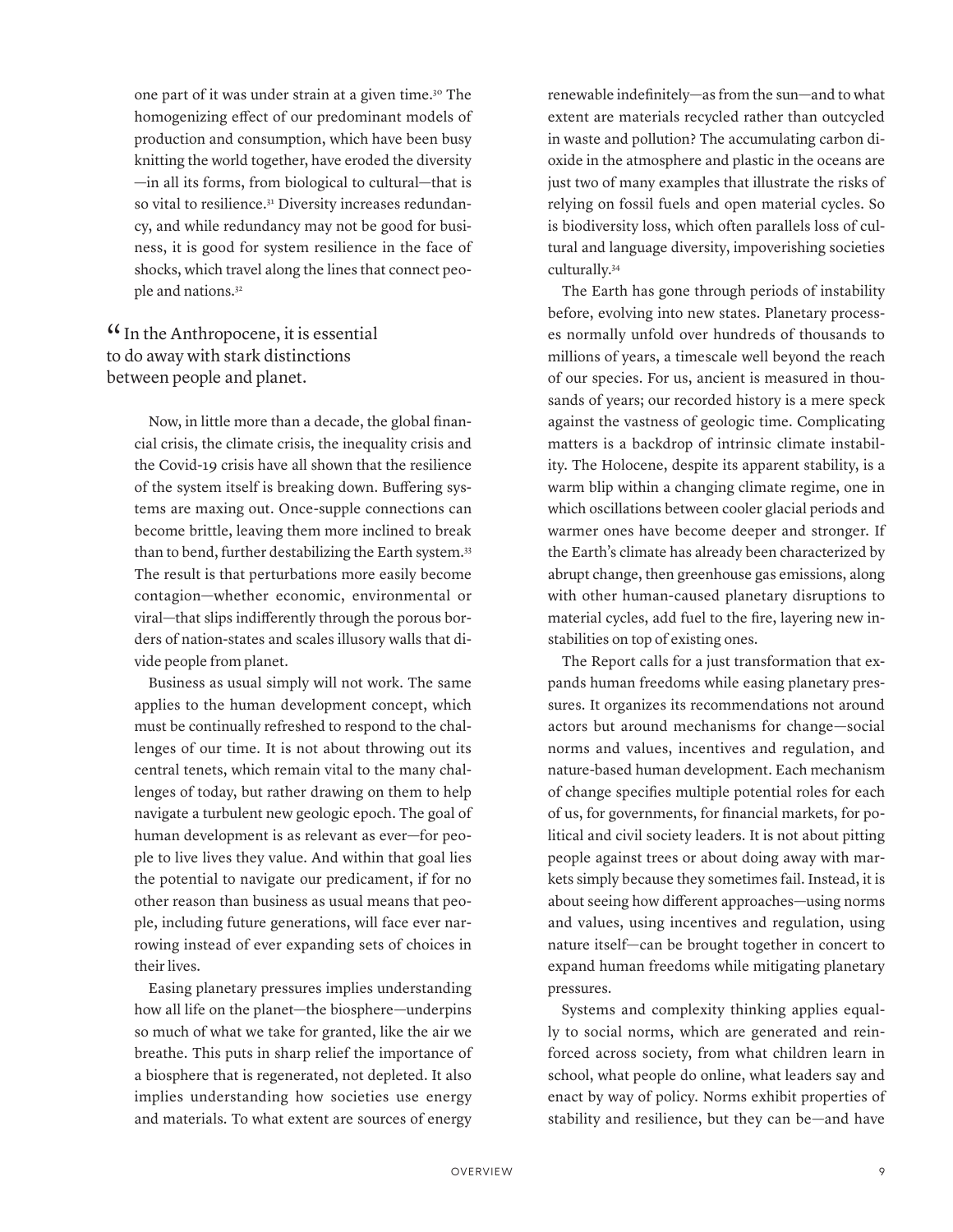<span id="page-21-0"></span>been—nudged enough at critical points into new states, sometimes desirably, sometimes less so. Positive feedback loops can help accelerate change and stabilize new normative states, sometimes swiftly, as we have seen with tobacco norms. But, of course, reversion is possible. How do norms, as nebulous as they are powerful, change? What levers and mechanisms are available to policymakers and everyday citizens? This question animates chapter 4 of the Report. A first step is to expand choices available to people. Expanding choice—such as renewable energy sources and multimodal transportation networks—is in line with helping people realize their values. It is also in line with competitive well functioning markets.

# "The Report calls for a just transformation that expands human freedoms while easing planetary pressures.

At the same time, moments of crisis can move systems closer to critical change thresholds. Consider many countries' experience in their progress towards universal health coverage, one of the Sustainable Development Goals. A recent analysis found that among 49 countries spanning different incomes, most moved towards universal health coverage as a result of disruption in the status quo, including when recovering from episodes of social instability.[35](#page-26-0) Moreover, countries' transitions to universal health coverage have typically been easier when neighbours and peers have already achieved it—an example of both incentives and positive feedback effects. The overlapping crises we are facing now and facing most immediately in the Covid-19 pandemic give a chance for societies to re-evaluate norms and for policymakers to take spirited steps towards social and economic recoveries that invest in healthier, greener, more equitable futures—ones that expand human freedoms while easing planetary pressures.

Today almost 80 percent of the world's people believe that it is important to protect the planet. But only about half say they are likely to take concrete action to save it. There is a gap between people's values and their behaviour (see chapter 4). To help bridge the gap, to help empower people, the Report also looks at the ways incentives and regulation can prevent or promote people taking action based on their values (chapter 5). Incentives matter, even when individuals do not change their minds or their values. Incentives—from fossil fuel subsidies to carbon prices, or a lack thereof—help explain current patterns of consumption, production and investment and other choices that lead to planetary and social imbalances. Take fossil fuel subsidies, which result in direct and indirect costs of over \$5 trillion a year. Eliminating those subsidies in 2015 would have reduced global carbon emissions by 28 percent and fossil fuel air pollution deaths by 46 percent[.36](#page-26-0)

The Report goes on to document how incentives and regulation could evolve in ways that would ease planetary pressures and move societies towards the transformative changes required to advance human development in the Anthropocene. It considers three domains shaped by incentives. The first is finance, which includes the incentives within financial firms as well as the regulatory authorities that oversee them. The second is prices, which rarely fully reflect social and environmental costs, thus distorting behaviour. The third is incentives for collective action, including at the international level.

Nature-based human development helps tackle three central challenges of the Anthropocene together —mitigating and adapting to climate change, protecting biodiversity and ensuring human wellbeing for all. Nature-based human development is about nesting human development—including social and economic systems—into ecosystems and the biosphere, building on a systemic approach to nature-based solutions that puts people's agency at the core. The potential is huge, with benefits ranging from climate change mitigation and disaster risk reduction to improving food security and increasing water availability and quality. A set of 20 cost-effective actions across global forests, wetlands, grasslands and agricultural lands could provide 37 percent of the mitigation needed through 2030 to keep global warming below 2 degrees Celsius above preindustrial levels and 20 percent of the mitigation needed through 2050 (figure 6)[.37](#page-26-0) About two-thirds of that mitigation potential (equivalent to one-fourth of total mitigation needs) is linked to forest pathways, mainly reforestation. The contribution per capita of indigenous peoples in the Amazon to climate change mitigation through their actions to preserve forests amounts to as much as the emissions per capita of the top 1 percent of the global income distribution (see chapter 6).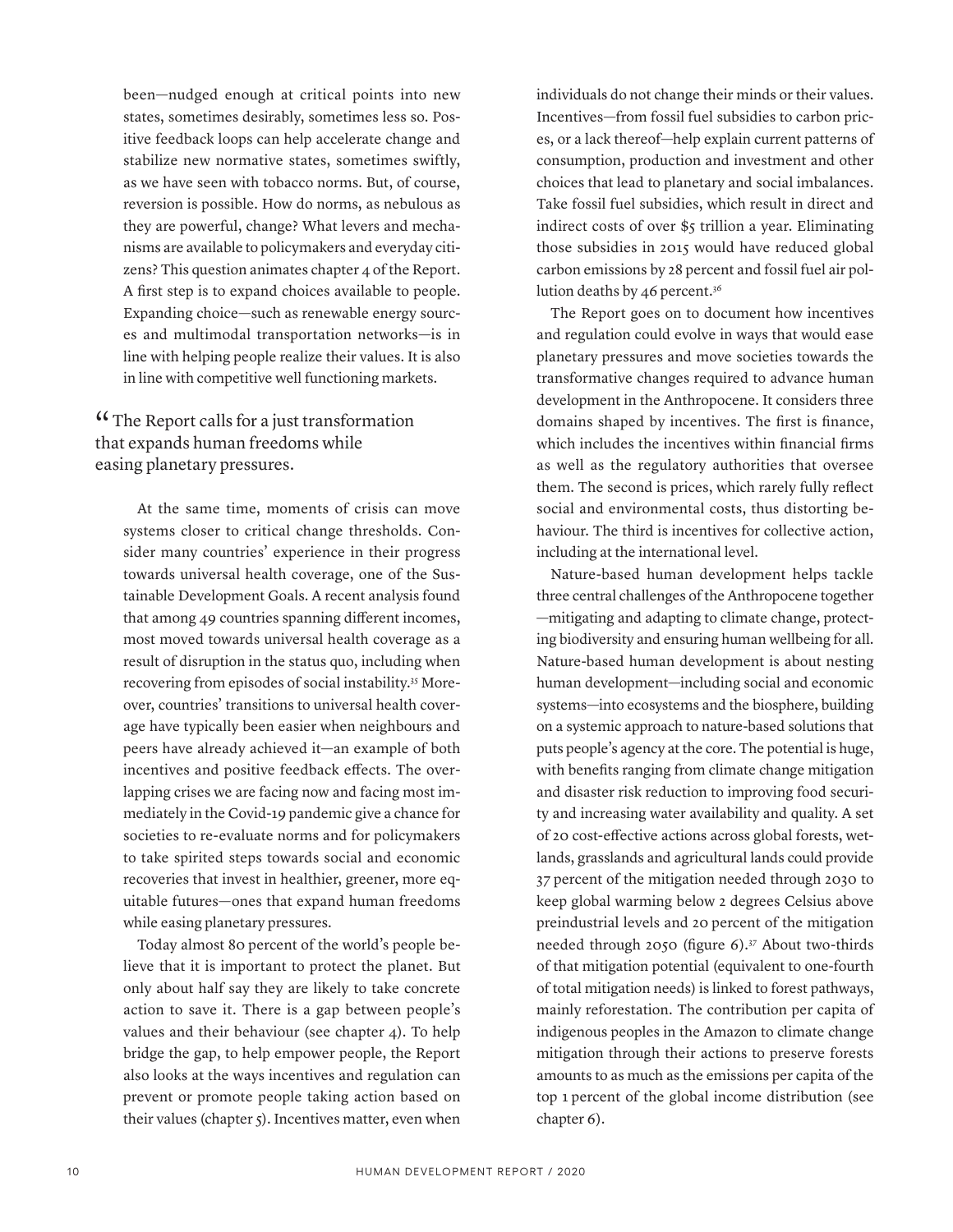<span id="page-22-0"></span>



While the term "nature-based solutions" suffers from solutions-oriented language, it is not of that ilk. On the contrary, nature-based solutions, or approaches, are often rooted in socioecological system perspectives that recognize the many benefits and values of a healthy ecosystem for both people and planet. Yet it is the very complexity, and the multidimensionality of their benefits, that tend to make them the exception rather than the rule. It is admittedly difficult for their benefits to be properly aggregated and accounted for using traditional economic metrics and when benefits are dispersed across ministries of agriculture, environment, transport and infrastructure, development, tourism, health, finance—the list goes on. The problem, then, is not with nature-based solutions but with the inadequacy of our prevailing metrics and models of governance, and not recognizing people's agency in their implementation. Joined-up thinking and policymaking must become the norm for countries and people to succeed in the Anthropocene.

The Report focuses on mechanisms of action, rather than on specific actors, partly because human development in the Anthropocene will require whole-of-society responses. Even so, one set of actors plays a uniquely important leadership role: governments, especially national governments. Only governments have the formal authority and power to marshal collective action towards shared challenges, whether that is enacting and enforcing a carbon price, removing laws that marginalize and disenfranchise or setting up the policy and institutional frameworks, backed by public investment, to spur ongoing broadly shared innovation. Power goes hand-in-hand with responsibility and accountability.

But governments cannot go it alone. The challenges of the Anthropocene are too complex for white knights or for technological fixes only. Nor can we ignore the opportunity for and importance of social mobilization from the bottom up. Individuals, communities and social movements demand, pressure and support government action. But if government leadership and action are insufficient on their own, they are certainly necessary. Leadership by example matters. When governments subsidize fossil fuels, they send powerful signals beyond the obvious economic and environmental implications. They also send powerful messages about values. Several countries—including Chile, China, Japan and the Republic of Korea—have recently sent strong messages in the other direction by announcing bold new commitments to carbon neutrality[.38](#page-26-0) The European Union has as well.[39](#page-26-0) More government commitments—as well as commitments from the private sector that are picking up renewed interest in sustainable investment and in business practices that are mindful of environmental, social and governance impacts (chapter 5)—backed by action, can facilitate the normative changes needed to advance human development in the Anthropocene.

Development is dynamic; priorities and values shift. So should metrics. That is why the human development measurement toolkit has constantly evolved. The past decade has seen the launch of a suite of new dashboards and composite indices dedicated to measuring gender inequalities and women's empowerment. Since the 2010 Human Development Report, the Inequality-adjusted HDI has accounted for the distribution of human development within countries. A global Multidimensional Poverty Index was also introduced then to shift our attention from traditional income-based poverty measures towards a more holistic view of lived poverty.

The HDI remains useful for measuring a set of basic capabilities, but clearly we have moved beyond one indicator to rule them all. Indeed, the HDI never claimed to reflect the totality of human development. The challenges we face, and the possibilities before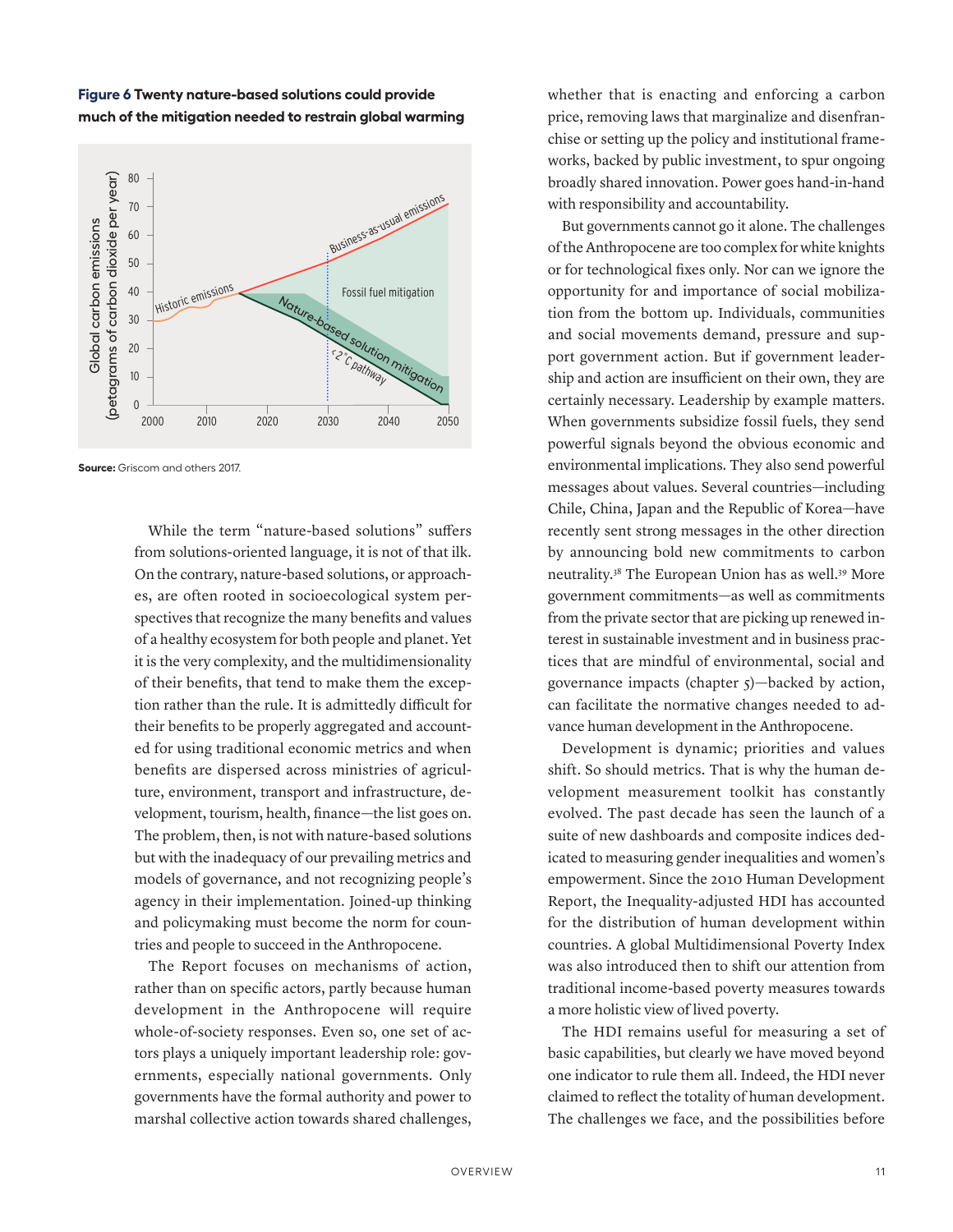us, have always been more complex, much more multidimensional and interconnected than a single metric—or even a handful of metrics, no matter how good—could ever capture on its own. Complexity requires more lenses. New metrics help construct them.

"The Report presents an adjustment to the Human Development Index for planetary pressures, ushering it into a new geologic epoch.

What does the Report explore by way of new metrics? Among them is a new generation of dashboards, as well as metrics that adjust the income component of the HDI to account for the social costs of carbon or for natural wealth. Together they do not aim to make

normative judgements about countries. Instead, as with all the other human development metrics, they help countries understand their own progress broadly over time, learn from other countries' experiences and raise their ambitions in advancing human development while accounting for people's interactions with the planet. They also help people and civil society organizations hold countries accountable for their commitments. While composite metrics, especially at the global level, are inherently unable to capture national and local complexities, such metrics nonetheless offer broad high-level and directional perspectives. At their best they can contribute to but do not substitute for the nitty-gritty of dialogue and policymaking, which must happen in every society.

**Figure 7 The adjustment to standard Human Development Index values by the Planetary pressures–adjusted Human Development Index widens as human development levels increase**



**Source:** Human Development Report Office.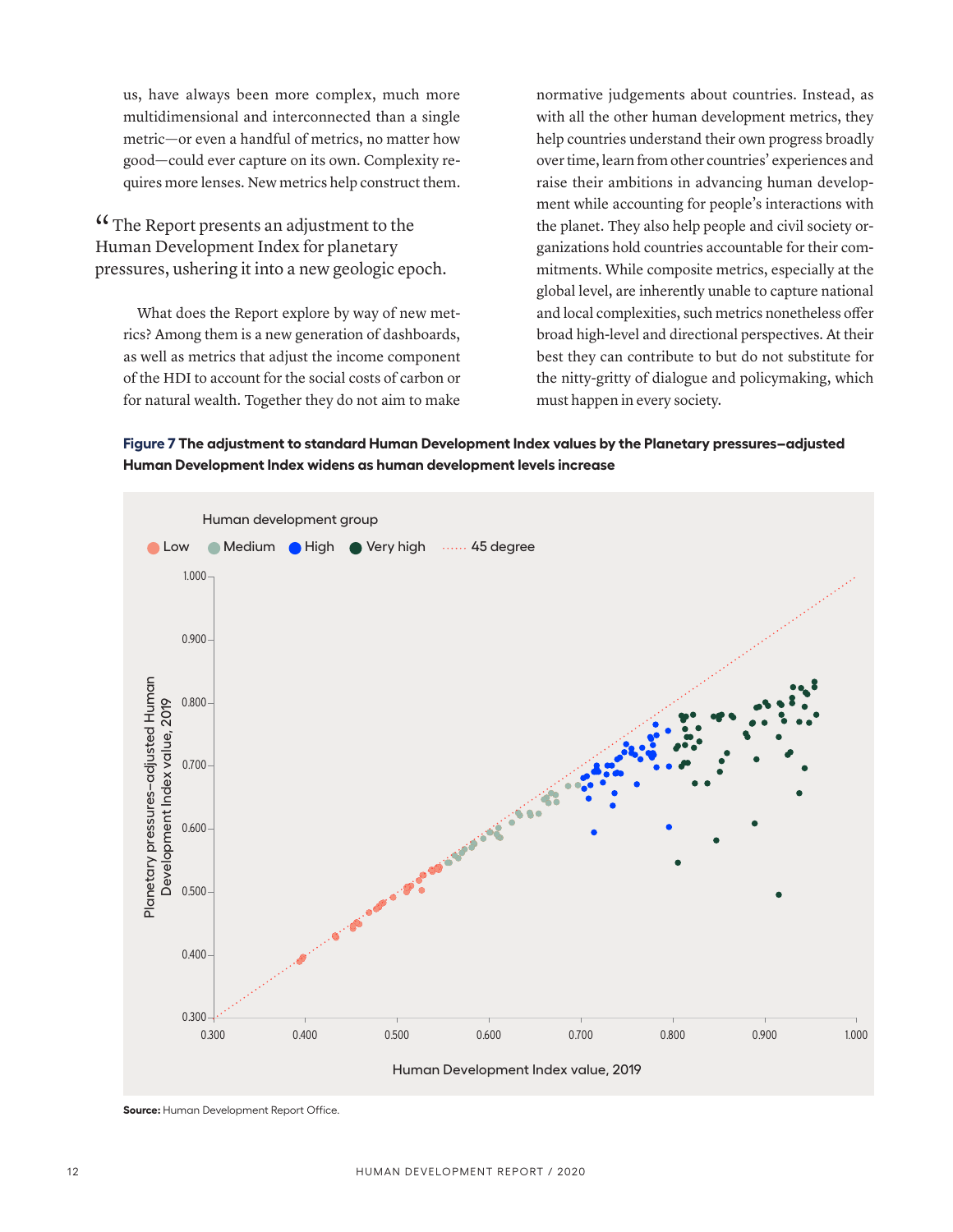## **Box 1 The planetary pressures–adjusted Human Development Index: Signposts to navigate the Anthropocene**

The PHDI provides a guiding metric towards advancing human development while easing planetary pressures —a combination that today corresponds to an "empty corner" when human development is contrasted with indicators of planetary pressure (the green rectangle in figure 5).<sup>1</sup> In the figure below the horizontal axis is HDI value, and the vertical axis is the index of pressures on the planet. $^2$  The contours of the shaded areas represent constant PHDI values that result from different combinations of HDI values and index of planetary pressures values. PHDI values increase as these lines move towards the bottom right corner, which corresponds to expanded capabilities and reduced planetary pressures. That corner, highlighted in green, is the aspirational destination of the human development journey in the Anthropocene. The curve corresponding to the average performance on the two indices for all countries moved towards that corner between 1990 and 2019.<sup>3</sup> But that movement was far too slow and modest. Further progress will require all countries to shift rapidly and substantially towards the bottom right corner. The PHDI and the HDI can help in assessing and, more importantly, in encouraging choices towards a human development journey in the Anthropocene that move us all in the direction of advancing human development while easing planetary pressures.

#### **The world is moving far too slowly towards advancing human development while easing planetary pressures**



Improvements in efficiency: 1990 vs. 2019

**Note:** Cross-sectional pressure patterns for 1990 and 2019 were calculated using polynomial regression models. Shaded areas are confidence intervals. **Source:** Human Development Report Office.

#### **Notes**

**1.** See similar analysis in Lin and others (2018). As an image of aspirational space in development, it is also reminiscent of the idea of "casillero vacío" in Fajnzylber (1990). **2.** That is, one minus the adjustment factor for planetary pressures that is multiplied by the HDI to generate the PHDI. **3.** We thank Marina Fischer-Kowalski for insights on this pattern.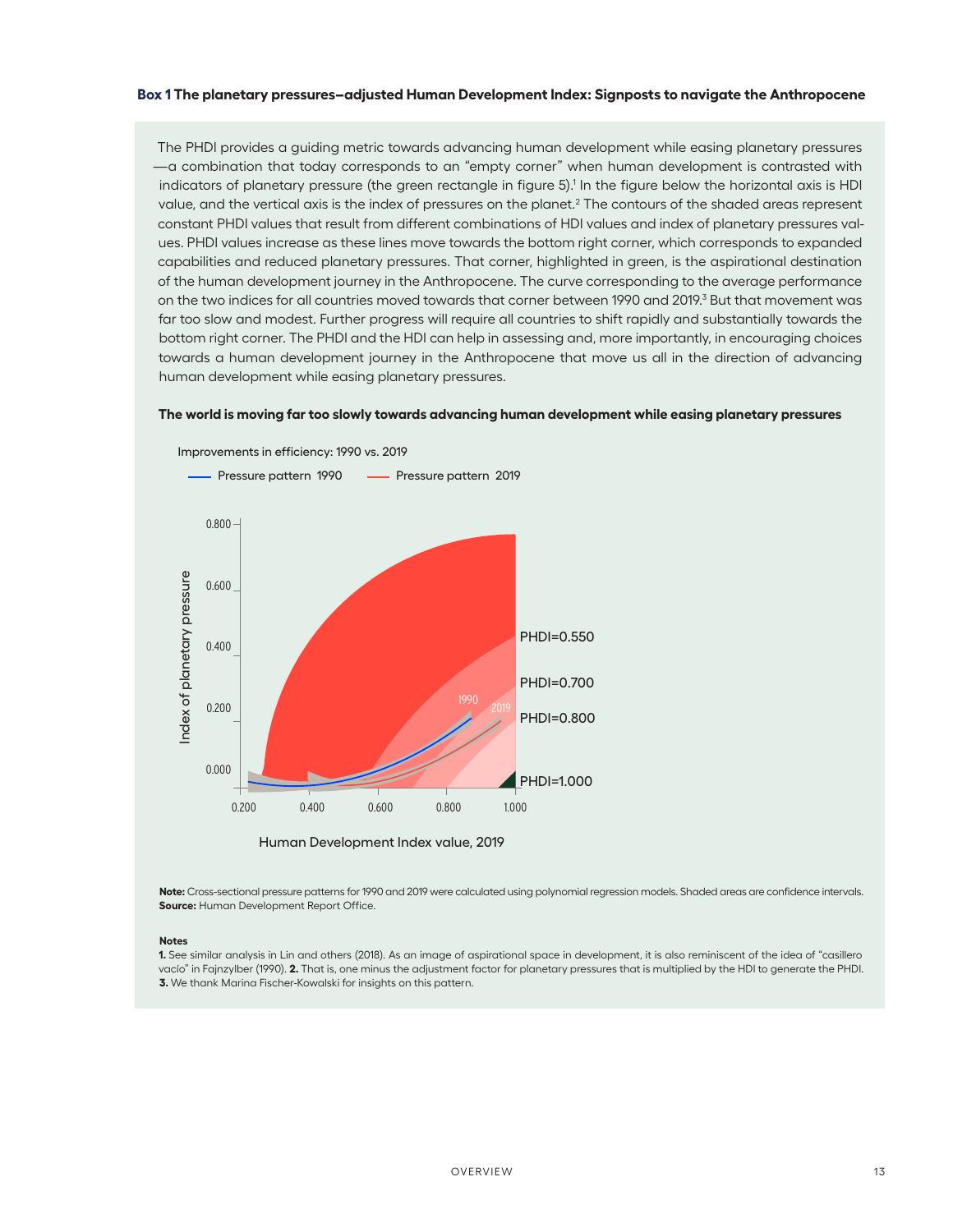<span id="page-25-0"></span>The Report presents an adjustment to the HDI for planetary pressures. The planetary pressures– adjusted HDI (PHDI) retains the simplicity and clarity of the original HDI while accounting for some of the complex system-level dynamics discussed throughout the Report. By accounting for key planetary pressures, it ushers the HDI into a new geologic epoch.

"There are many opportunities for countries to expand capabilities-based human development while reducing planetary pressures. When agency and values are added to the mix, the opportunities become even greater.

The PHDI adjusts the standard HDI by a country's level of carbon dioxide emissions and material footprint, each on a per capita basis. For countries on the lower end of the human development spectrum, the impact of the adjustment is generally small. For high and very high human development countries the impact tends to become large, reflecting the various ways that their development paths impact the planet (figure 7 and box 1).

The good news is that there are many options and opportunities for countries to maintain and even expand traditional, capabilities-based notions of human development while reducing planetary pressures. When agency and values are added to the mix, as the Report demonstrates, the opportunities for expanding human freedoms while easing those pressures become even greater.

In his great postwar novel *The Plague,* Albert Camus wrote, "everyone has it inside himself, this plague, because no one in the world, no one, is immune.["40](#page-26-0) If he were writing today, he could have easily been commenting on Covid-19 or climate change, though of course we understand that while everyone is affected, they are not affected equally. But while the stakes for humanity may unfortunately be much higher today than they were some 70 years ago, there is cause for hope—we need no longer be passive recipients of plagues or of development. Fate has been usurped by choice, which in turn is predicated on power. In this brave new geologic epoch of the Anthropocene—in this age of humans—inside our species, and our species uniquely, is the power to reimagine and rebuild our world, to choose justice and sustainability. This 2020 Human Development Report, coming at the close of a tumultuous year of layered global crises, helps signpost the way.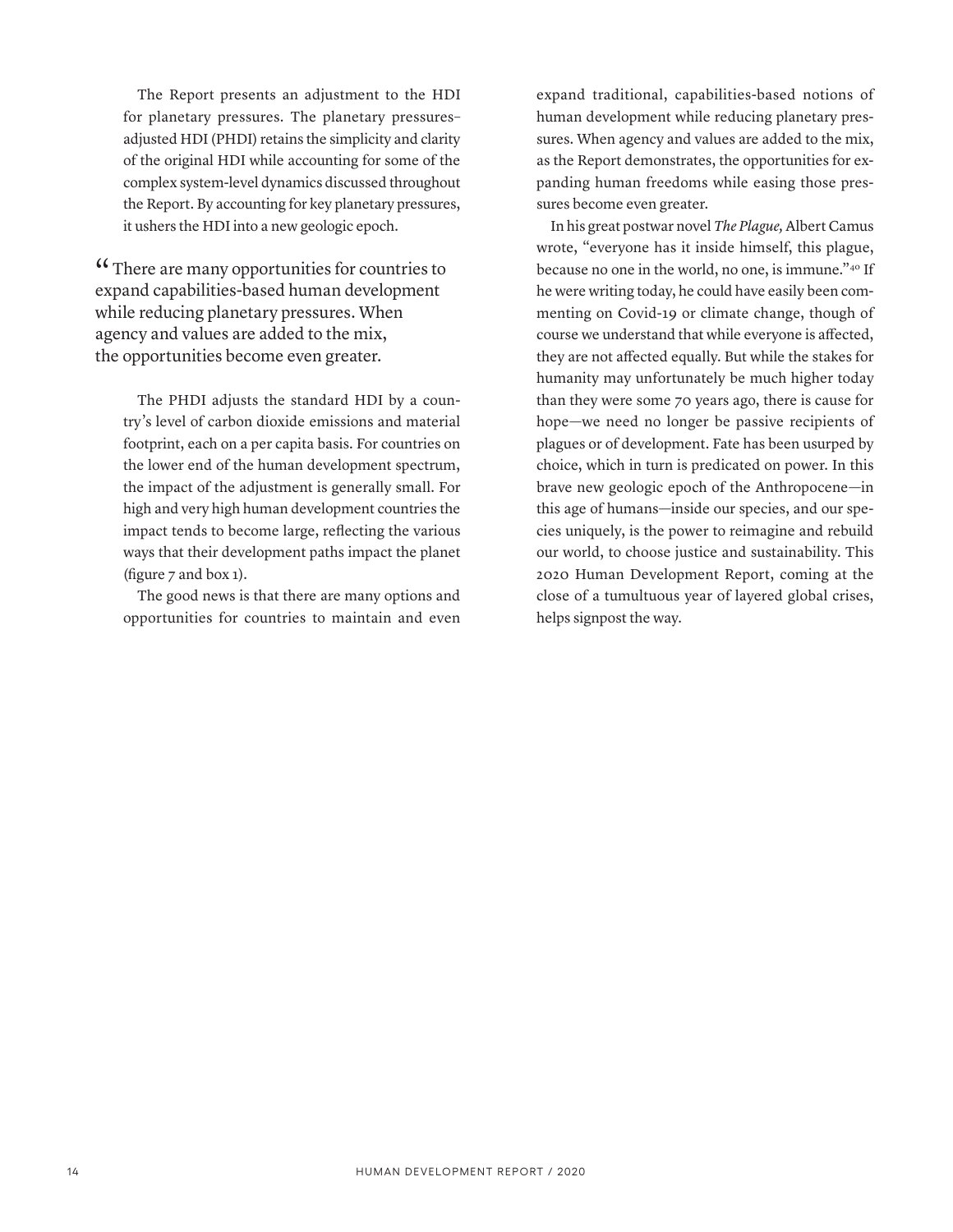# <span id="page-26-0"></span>**Notes**

- Berger 2020; Carroll and others 20[1](#page-14-0)8; Cheng and others 2007; Johnson and others 2020; Morse and others 2012.
- Dolce [2](#page-14-0)020; Guzman 2020; Lam 2020; Norman 2020.
- [3](#page-14-0) Bloch 2020; Guy 2020; Mega 2020; Witze 2020.
- [4](#page-14-0) Díaz and others 2019a. See also Díaz and oth‑ ers 2019b.
- [5](#page-14-0) As argued in Kolbert (2014). See also Ceballos, Ehrlich and Raven (2020) and Torres-Romero and others (2020)
- [6](#page-15-0) Social imbalances refer to asymmetries in op‑ portunities, wealth and power across groups of people. The term "balance" is used recognizing that the Earth system has displayed many different states over time and that the planet and its subsystems (including the biosphere, which comprises all life on Earth) are dynamic and constantly evolving. So it should not be seen as aiming to capture a "balance of nature" concept or a return to some prior state of a more desirable equilibrium. It is meant simply as shorthand for dangerous planetary change for life on Earth, including for people. We are grateful to Victor Galaz of the Stockholm Resilience Centre and Erle C. Ellis of the University of Maryland for help clarifying this concept and terminology.
- **UNDP 2019**
- [8](#page-15-0) Carleton and others 2020.
- [9](#page-15-0) For the interaction between equity and sus‑ tainability, see Leach and others (2018).
- [10](#page-15-0) Hyde 2020.
- [11](#page-15-0) See also the discussion in the 2019 Human Development Report (UNDP 2019) on how inequalities make acting on climate change more difficult.
- [12](#page-15-0) As a compelling symbolic characterization of the Anthropocene, by the end of 2020 the mass material output of human activities (which has doubled every 20 years in the recent past) will for the first time ever overtake natural biomass (Elhacham and others 2020). See the discus‑ sion in chapter 2 of the Report. For an early

framing of the concept of the Anthropocene, see (Steffen, Crutzen and McNeill 2007). The original proposal was made by Crutzen (2002) and Crutzen and Stoermer (2000). See also Steffen and others (2016). Zalasiewicz and others (2008) raised the possibility of formalizing a new geological epoch, and Zalasiewicz came to lead the Working Group on the Anthropocene that formally provisionally recommended in August 2016 to the International Union of Geological Sciences the designation of the Anthropocene as the new geological epoch, with a start date in the mid-20th century. This was followed by a binding vote of the working group affirming these recommendations in May 2019 ([http://quaternary.stratigraphy.org/](http://quaternary.stratigraphy.org/working-groups/anthropocene/) [working-groups/anthropocene/](http://quaternary.stratigraphy.org/working-groups/anthropocene/)). For a recent review, see Ellis (2018a).

- [13](#page-16-0) IEP 2020.
- [14](#page-16-0) And how to work together towards a better future when our values and perspectives dif‑ fer. See Ellis (2018b, 2019a).
- [15](#page-16-0) This observation is also relevant in the context of narratives of societal collapse, as discussed in chapter 4 of the Report. See Butzer and Endfield (2012).
- [16](#page-17-0) UNDP 2019.
- [17](#page-17-0) Steffen and others 2015.
- [18](#page-17-0) UNDP 2019.
- [19](#page-17-0) United Nations 2020.
- [20](#page-17-0) World Bank 2020. In addition, countries might experience a setback equivalent to 9 years of progress on the Multidimensional Poverty Index (UNDP and OPHI 2020).
- [21](#page-17-0) UNDP 2020.
- [22](#page-19-0) Amartya Sen (Sen 2013., p. 7) emphasized the importance of this shift in seeing people as agents, rather than patients, as we confront the challenges of the Anthropocene: "The quandary of unsustainability may be our predicament, but the task of solving it is ours as well. The nature of the problem, its fuller appreciation and the ways and means of solving it all belong to us—humanity as a whole. If there is a subject on which collaboration and non-divisive commitments are needed, this

surely is it. But in order to make this possible and effective, we need a vision of mankind not as patients whose interests have to be looked after, but as agents who can do effective things—both individually and jointly."

- [23](#page-19-0) See also Ellis (2019b).
- [24](#page-19-0) As discussed in WHO (2019) and Wipfli and Samet (2016).
- [25](#page-19-0) Bilano and others 2015.
- [26](#page-19-0) World Health Organization 2018, 2020.
- [27](#page-19-0) See Carson (1962), Turner and Isenberg (2020) and Wills (2020).
- [28](#page-19-0) Fischer-Kowalski and Weisz 1999; Leach and others 2018; Weisz and Clark 2011.
- [29](#page-19-0) Downing and others 2020; Lele 2020; Steffen and others 2018.
- [30](#page-20-0) Cai, Lenton and Lontzek 2016; Lenton 2013.
- [31](#page-20-0) Nyström and others 2019.
- [32](#page-20-0) On the importance of biocultural diversity, see Merçon and others (2019) and (Maffi 2005). On broader perspectives on resilience, see Folke (2016), Lenton (2020) and Reyers and others  $(2018)$
- [33](#page-20-0) Lenton and others 2008; Steffen and others 2018.
- [34](#page-20-0) Galaz, Collste and Moore 2020. See also Maffi (2005).
- [35](#page-21-0) McDonnell 2019.
- [36](#page-21-0) Coady and others 2019. Jewell and others (2018) found a smaller impact on emissions than that reported by Coady and others (2017), but Parry (2018) explains the discrepancy in terms of the scope of the consideration of the impact of subsidies in the two studies, with Coady and others (2019) having a broader perspective, and reiterates the large impact of subsidies on emissions .
- [37](#page-21-0) Griscom and others 2017.
- [38](#page-22-0) Climate Action Tracker 2020, McCurry 2020a, b; Sengupta 2020.
- [39](#page-22-0) European Commission 2019 .
- [40](#page-25-0) de Botton 2020.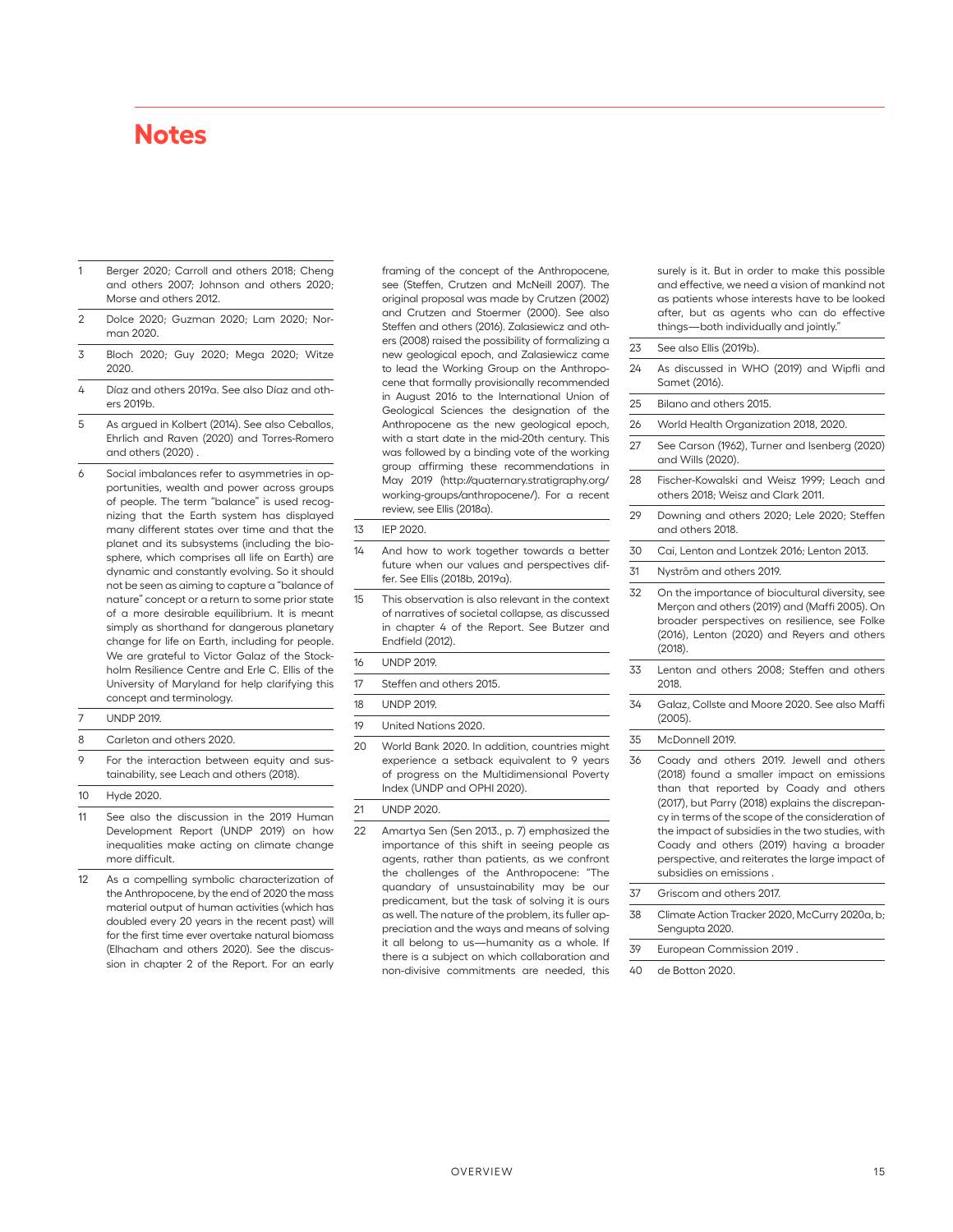# **Human development indices**

|                |                             | Human<br><b>Development</b> | Inequality-adjusted HDI (IHDI) |                            |                                 | <b>Gender Development Index</b> |                                  |                |                                |                        |                      |                                                             |                                 |
|----------------|-----------------------------|-----------------------------|--------------------------------|----------------------------|---------------------------------|---------------------------------|----------------------------------|----------------|--------------------------------|------------------------|----------------------|-------------------------------------------------------------|---------------------------------|
|                |                             | Index (HDI)                 |                                |                            | <b>Difference</b>               |                                 |                                  |                | <b>Gender Inequality Index</b> |                        |                      | Multidimensional Poverty Index <sup>ª</sup><br>Intensity of |                                 |
|                |                             | Value                       | Value                          | <b>Overall</b><br>loss (%) | from HDI<br>rank <sup>b</sup>   | Value                           | <b>Group</b>                     | Value          | Rank                           | Value                  | Headcount<br>(%)     | deprivation<br>(%)                                          | Year and<br>survey <sup>d</sup> |
|                | <b>HDI</b> rank             | 2019                        | 2019                           | 2019                       | 2019                            | 2019                            | 2019                             | 2019           | 2019                           | 2008-2019              | 2008-2019            | 2008-2019                                                   | 2008-2019                       |
|                | Very high human development |                             |                                |                            |                                 |                                 |                                  |                |                                |                        |                      |                                                             |                                 |
|                | 1 Norway                    | 0.957                       | 0.899                          | 6.1                        | $\mathbb O$                     | 0.990                           | $\overline{1}$                   | 0.045          | 6                              |                        |                      |                                                             |                                 |
|                | 2 Ireland                   | 0.955                       | 0.885                          | 7.4                        | $-3$                            | 0.981                           | $\mathbf{1}$                     | 0.093          | 23                             |                        |                      |                                                             |                                 |
| $\mathbf{2}$   | Switzerland                 | 0.955                       | 0.889                          | 6.9                        | $-1$                            | 0.968                           | $\overline{c}$                   | 0.025          | $\overline{1}$                 |                        |                      |                                                             |                                 |
| 4              | Hong Kong, China (SAR)      | 0.949                       | 0.824                          | 13.2                       | $-17$                           | 0.972                           | $\overline{c}$                   |                | $\ddot{\phantom{0}}$           |                        |                      |                                                             |                                 |
| 4              | Iceland                     | 0.949<br>0.947              | 0.894<br>0.869                 | 5.8<br>8.2                 | $\overline{c}$<br>$-4$          | 0.969<br>0.972                  | $\overline{c}$<br>$\overline{c}$ | 0.058<br>0.084 | 9<br>20                        |                        |                      |                                                             |                                 |
| $\overline{1}$ | 6 Germany<br>Sweden         | 0.945                       | 0.882                          | 6.6                        | $\mathbf 0$                     | 0.983                           | -1                               | 0.039          | $\mathbf{3}$                   |                        |                      |                                                             |                                 |
| 8              | Australia                   | 0.944                       | 0.867                          | 8.1                        | $-3$                            | 0.976                           | $\mathbf{1}$                     | 0.097          | 25                             |                        |                      |                                                             |                                 |
| 8              | Netherlands                 | 0.944                       | 0.878                          | 7.0                        | $\mathbf 0$                     | 0.966                           | $\overline{c}$                   | 0.043          | $\overline{4}$                 | $\ddot{\phantom{a}}$   | $\ddot{\phantom{a}}$ | $\ddot{\phantom{a}}$                                        | $\ddot{\phantom{a}}$            |
| 10             | Denmark                     | 0.940                       | 0.883                          | 6.1                        | $\overline{4}$                  | 0.983                           | $\mathbf{1}$                     | 0.038          | $\overline{c}$                 |                        |                      |                                                             |                                 |
|                | 11 Finland                  | 0.938                       | 0.888                          | 5.4                        | $\overline{1}$                  | 0.990                           | -1                               | 0.047          | 7                              | $\ddot{\phantom{0}}$   | $\ddot{\phantom{a}}$ |                                                             |                                 |
|                | 11 Singapore                | 0.938                       | 0.813                          | 13.3                       | $-15$                           | 0.985                           | $\mathbf{1}$                     | 0.065          | 12                             |                        |                      |                                                             |                                 |
| 13             | United Kingdom              | 0.932                       | 0.856                          | 8.1                        | $-3$                            | 0.970                           | $\overline{c}$                   | 0.118          | 31                             | $\ddot{\phantom{0}}$   | $\cdots$             |                                                             |                                 |
| 14             | Belgium                     | 0.931                       | 0.859                          | 7.7                        | $\overline{1}$                  | 0.974                           | $\overline{c}$                   | 0.043          | $\overline{4}$                 |                        |                      |                                                             |                                 |
| 14             | New Zealand                 | 0.931                       | 0.859                          | 7.8                        | $\mathbf 0$                     | 0.964                           | $\overline{c}$                   | 0.123          | 33                             |                        |                      |                                                             |                                 |
| 16             | Canada                      | 0.929                       | 0.848                          | 8.7                        | $-1$                            | 0.986                           | $\mathbf{1}$                     | 0.080          | 19                             |                        |                      |                                                             |                                 |
| 17             | <b>United States</b>        | 0.926                       | 0.808                          | 12.7                       | $-11$                           | 0.994                           | $\mathbf{1}$                     | 0.204          | 46                             |                        |                      |                                                             |                                 |
| 18             | Austria                     | 0.922                       | 0.857                          | 7.1                        | $\mathbf{3}$                    | 0.964                           | $\overline{c}$                   | 0.069          | 14                             |                        |                      |                                                             |                                 |
|                | 19 Israel                   | 0.919                       | 0.814                          | 11.4                       | -6                              | 0.973                           | $\overline{c}$                   | 0.109          | 26                             |                        |                      |                                                             |                                 |
| 19             | Japan                       | 0.919                       | 0.843                          | 8.3                        | $\overline{1}$                  | 0.978                           | $\mathbf{1}$                     | 0.094          | 24                             |                        |                      |                                                             |                                 |
|                | 19 Liechtenstein            | 0.919                       | $\cdot$                        |                            |                                 |                                 |                                  |                | J.                             |                        |                      |                                                             |                                 |
|                | 22 Slovenia                 | 0.917                       | 0.875                          | 4.6                        | 12                              | 1.001                           | $\mathbf{1}$                     | 0.063          | 10                             |                        |                      |                                                             |                                 |
|                | 23 Korea (Republic of)      | 0.916                       | 0.815                          | 11.0                       | $-2$                            | 0.936                           | 3                                | 0.064          | 11                             | $\ddot{\phantom{a}}$   | $\ddot{\phantom{0}}$ |                                                             |                                 |
|                | 23 Luxembourg               | 0.916                       | 0.826                          | 9.8                        | $\overline{c}$                  | 0.976                           | $\mathbf{1}$                     | 0.065          | 12                             |                        |                      |                                                             |                                 |
|                | 25 Spain                    | 0.904                       | 0.783                          | 13.4                       | $-13$                           | 0.986                           | $\overline{1}$                   | 0.070          | 16                             | $\ddot{\phantom{0}}$   | $\ddot{\phantom{a}}$ |                                                             |                                 |
|                | 26 France                   | 0.901                       | 0.820                          | 9.0                        | $\overline{c}$                  | 0.987                           | $\mathbf{1}$                     | 0.049          | 8                              |                        |                      |                                                             |                                 |
|                | 27 Czechia                  | 0.900                       | 0.860                          | 4.4                        | 14                              | 0.985                           | -1<br>$\overline{c}$             | 0.136          | 36                             | $\cdot$                | $\ddot{\phantom{0}}$ | $\ddotsc$                                                   |                                 |
|                | 28 Malta                    | 0.895                       | 0.823                          | 8.0<br>7.1                 | $5\,$<br>9                      | 0.966<br>1.017                  | $\overline{1}$                   | 0.175          | 40<br>21                       |                        |                      |                                                             |                                 |
| 29<br>29       | Estonia<br>ltaly            | 0.892<br>0.892              | 0.829<br>0.783                 | 12.2                       | $-7$                            | 0.968                           | $\overline{c}$                   | 0.086<br>0.069 | 14                             |                        |                      |                                                             |                                 |
| 31             | <b>United Arab Emirates</b> | 0.890                       |                                |                            |                                 | 0.931                           | 3                                | 0.079          | 18                             |                        |                      |                                                             |                                 |
|                | 32 Greece                   | 0.888                       | $\ddot{\phantom{a}}$<br>0.791  | ٠.<br>10.9                 | $\ddot{\phantom{a}}$<br>$-3$    | 0.963                           | $\overline{c}$                   | 0.116          | 29                             |                        | $\ddot{\phantom{a}}$ |                                                             |                                 |
| 33             | Cyprus                      | 0.887                       | 0.805                          | 9.2                        | 1                               | 0.979                           | $\mathbf{1}$                     | 0.086          | 21                             |                        |                      |                                                             |                                 |
|                | 34 Lithuania                | 0.882                       | 0.791                          | 10.3                       | $\theta$                        | 1.030                           | $\overline{c}$                   | 0.124          | 34                             |                        |                      |                                                             |                                 |
|                | 35 Poland                   | 0.880                       | 0.813                          | 7.6                        | 6                               | 1.007                           | -1                               | 0.115          | 28                             |                        |                      |                                                             |                                 |
|                | 36 Andorra                  | 0.868                       | $\ddot{\phantom{0}}$           |                            |                                 |                                 |                                  |                | $\cdot$                        |                        |                      |                                                             |                                 |
|                | 37 Latvia                   | 0.866                       | 0.783                          | 9.5                        | $\mathbf 0$                     | 1.036                           | $\overline{c}$                   | 0.176          | 41                             |                        |                      |                                                             |                                 |
|                | 38 Portugal                 | 0.864                       | 0.761                          | 12.0                       | $-5$                            | 0.988                           | $\mathbf{1}$                     | 0.075          | 17                             |                        |                      |                                                             |                                 |
| 39             | Slovakia                    | 0.860                       | 0.807                          | 6.1                        | $\overline{1}$                  | 0.992                           | $\overline{1}$                   | 0.191          | 45                             | $\ddot{\phantom{a}}$   | $\ddot{\phantom{a}}$ | $\ddot{\phantom{a}}$                                        |                                 |
|                | 40 Hungary                  | 0.854                       | 0.791                          | 7.4                        | 6                               | 0.981                           | $\mathbf{1}$                     | 0.233          | 51                             |                        |                      |                                                             |                                 |
| 40             | Saudi Arabia                | 0.854                       | $\cdot$                        | $\cdot$                    | $\ddotsc$                       | 0.896                           | 5                                | 0.252          | 56                             | $\ddot{\phantom{0}}$   | $\ddot{\phantom{a}}$ |                                                             |                                 |
|                | 42 Bahrain                  | 0.852                       |                                |                            |                                 | 0.922                           | $\sqrt{4}$                       | 0.212          | 49                             |                        |                      |                                                             |                                 |
|                | 43 Chile                    | 0.851                       | 0.709                          | 16.7                       | $-12$                           | 0.963                           | $\overline{c}$                   | 0.247          | 55                             | J.                     |                      |                                                             |                                 |
|                | 43 Croatia                  | 0.851                       | 0.783                          | 8.0                        | $\overline{c}$                  | 0.990                           | $\mathbf{1}$                     | 0.116          | 29                             |                        |                      |                                                             |                                 |
|                | 45 Qatar                    | 0.848                       | $\cdot$                        | $\cdots$                   | $\cdots$                        | 1.030                           | $\overline{c}$                   | 0.185          | 43                             |                        |                      |                                                             |                                 |
|                | 46 Argentina                | 0.845                       | 0.729                          | 13.7                       | $-4$                            | 0.993                           | $\mathbf{1}$                     | 0.328          | 75                             |                        |                      |                                                             |                                 |
|                | 47 Brunei Darussalam        | 0.838                       | $\ddot{\phantom{a}}$           | $\ddot{\phantom{a}}$       | $\ldots$                        | 0.981                           | $\mathbf{1}$<br>$\overline{c}$   | 0.255          | 60                             |                        | $\cdots$             |                                                             |                                 |
|                | 48 Montenegro<br>49 Romania | 0.829<br>0.828              | 0.749<br>0.730                 | 9.6<br>11.9                | $\mathbb O$<br>-1               | 0.966<br>0.991                  | $\mathbf{1}$                     | 0.109<br>0.276 | 26<br>61                       | 0.005                  | 1.2                  | 39.6                                                        | 2018 M                          |
|                | 50 Palau                    | 0.826                       |                                |                            |                                 |                                 |                                  |                |                                | $\cdot$                | $\cdot\cdot$         | $\cdot$                                                     | $\cdot$                         |
|                | 51 Kazakhstan               | 0.825                       | $\ddot{\phantom{a}}$<br>0.766  | 7.1                        | <br>$\overline{4}$              | 0.980                           | $\mathbf{1}$                     | 0.190          | <br>44                         | $\cdot\cdot$<br>0.002e | 0.5 <sup>e</sup>     | 35.6e                                                       | 2015 M                          |
|                | 52 Russian Federation       | 0.824                       | 0.740                          | 10.2                       | $\overline{c}$                  | 1.007                           | $\,1$                            | 0.225          | $50\,$                         |                        |                      |                                                             |                                 |
|                | 53 Belarus                  | 0.823                       | 0.771                          | 6.4                        | $\overline{7}$                  | 1.007                           | $\overline{1}$                   | 0.118          | 31                             | $\cdot$                | $\cdot\cdot$         | $\cdot$                                                     |                                 |
|                | 54 Turkey                   | 0.820                       | 0.683                          | 16.8                       | $\textcolor{red}{\textbf{-11}}$ | 0.924                           | $\overline{4}$                   | 0.306          | 68                             | $\ddot{\phantom{a}}$   |                      |                                                             |                                 |
|                | 55 Uruguay                  | 0.817                       | 0.712                          | 12.9                       | $-2$                            | 1.016                           | $\overline{1}$                   | 0.288          | 62                             | $\ldots$               | $\cdot\cdot$         | $\cdot$                                                     |                                 |
|                | 56 Bulgaria                 | 0.816                       | 0.721                          | 11.6                       | $\overline{c}$                  | 0.995                           | $\mathbbm{1}$                    | 0.206          | 48                             | $\ddot{\phantom{0}}$   | $\ddot{\phantom{a}}$ | $\ddotsc$                                                   |                                 |
|                | 57 Panama                   | 0.815                       | 0.643                          | 21.1                       | $-17$                           | 1.019                           | $\overline{1}$                   | 0.407          | 94                             | $\ldots$               | $\cdot\cdot$         | $\cdot$                                                     | $\cdot$                         |
|                | 58 Bahamas                  | 0.814                       | $\sim$                         | $\cdot$                    |                                 | $\cdot$                         | $\cdot$                          | 0.341          | 77                             | $\cdot\cdot$           | $\cdot\cdot$         | $\cdot$                                                     |                                 |
|                | 58 Barbados                 | 0.814                       | 0.676                          | 17.0                       | -9                              | 1.008                           | $\overline{1}$                   | 0.252          | 56                             | $0.009$ <sup>f</sup>   | 2.5 <sup>†</sup>     | 34.2 <sup>†</sup>                                           | 2012 M                          |
|                | 60 Oman                     | 0.813                       | 0.714                          | 12.2                       | $\mathbf{3}$                    | 0.936                           | $\sqrt{3}$                       | 0.306          | 68                             | $\cdot$                | $\cdot$              | $\sim$                                                      | $\cdot$                         |
|                | 61 Georgia                  | 0.812                       | 0.716                          | 11.9                       | 5                               | 0.980                           | $\mathbf{1}$                     | 0.331          | 76                             | 0.001e                 | 0.3 <sup>e</sup>     | 36.6 <sup>e</sup>                                           | 2018 M                          |
|                | 62 Costa Rica               | 0.810                       | 0.661                          | $18.5\,$                   | $-11$                           | 0.981                           | $\mathbf{1}$                     | 0.288          | 62                             | $\cdot$                | $\cdot$              | $\ddot{\phantom{a}}$                                        |                                 |

Continued →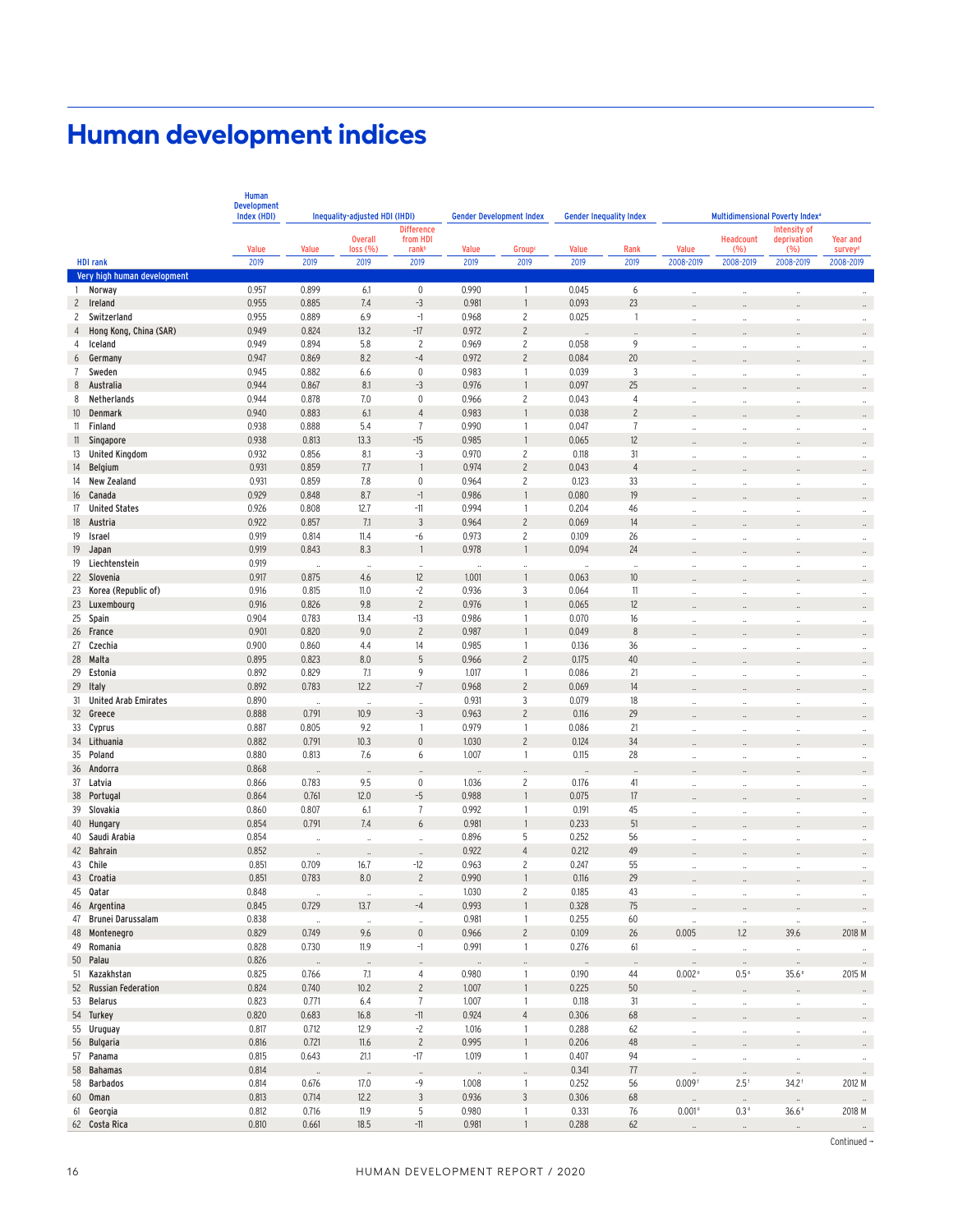|          |                                                       | Human<br><b>Development</b> | Inequality-adjusted HDI (IHDI)               |                                              | <b>Gender Development Index</b><br><b>Gender Inequality Index</b> |                      |                                  |                      | Multidimensional Poverty Index <sup>a</sup> |                        |                               |                                            |                              |
|----------|-------------------------------------------------------|-----------------------------|----------------------------------------------|----------------------------------------------|-------------------------------------------------------------------|----------------------|----------------------------------|----------------------|---------------------------------------------|------------------------|-------------------------------|--------------------------------------------|------------------------------|
|          |                                                       | Index (HDI)                 |                                              | <b>Overall</b>                               | <b>Difference</b><br>from HDI                                     |                      |                                  |                      |                                             |                        | Headcount                     | Intensity of<br>deprivation                | Year and                     |
|          |                                                       | Value                       | Value                                        | loss (%)                                     | <b>rank</b> b                                                     | Value                | <b>Group</b> <sup>c</sup>        | Value                | Rank                                        | Value                  | (%)                           | (%)                                        | survey <sup>d</sup>          |
|          | <b>HDI rank</b>                                       | 2019                        | 2019                                         | 2019                                         | 2019                                                              | 2019                 | 2019                             | 2019                 | 2019                                        | 2008-2019              | 2008-2019                     | 2008-2019                                  | 2008-2019                    |
| 64       | 62 Malaysia<br>Kuwait                                 | 0.810<br>0.806              | $\ddot{\phantom{a}}$                         | $\ddot{\phantom{a}}$                         |                                                                   | 0.972<br>0.983       | $\mathbf{2}$<br>$\overline{1}$   | 0.253<br>0.242       | 59<br>53                                    |                        | $\ldots$                      |                                            |                              |
| 64       | Serbia                                                | 0.806                       | <br>0.705                                    | $\ddot{\phantom{a}}$<br>12.5                 | $\ddotsc$<br>$\overline{c}$                                       | 0.977                | $\overline{1}$                   | 0.132                | 35                                          | $\ddotsc$<br>0.001e    | $\ddotsc$<br>0.3 <sup>e</sup> | 42.5 <sup>e</sup>                          | 2014 M                       |
| 66       | <b>Mauritius</b>                                      | 0.804                       | 0.694                                        | 13.6                                         | $\mathbf{1}$                                                      | 0.976                | $\overline{1}$                   | 0.347                | 78                                          | $\ddot{\phantom{a}}$   |                               | $\ddotsc$                                  |                              |
|          | High human development                                |                             |                                              |                                              |                                                                   |                      |                                  |                      |                                             |                        |                               |                                            |                              |
| 67       | Seychelles                                            | 0.796                       | 0.670                                        | 15.8                                         | -6                                                                | $\ldots$             | $\ddot{\phantom{a}}$             | $\ldots$             | $\ldots$                                    | $0.003$ <sup>g,h</sup> | 0.99h                         | 34.2 g.h                                   | 2019 N                       |
| 67       | <b>Trinidad and Tobago</b>                            | 0.796                       |                                              | $\cdot$                                      | $\ldots$                                                          | 1.003                | $\overline{1}$                   | 0.323                | 73                                          | 0.002e                 | 0.6e                          | 38.0 <sup>e</sup>                          | 2011 M                       |
| 69<br>70 | Albania<br>Cuba                                       | 0.795<br>0.783              | 0.708                                        | 11.0                                         | 6                                                                 | 0.967<br>0.944       | $\overline{c}$<br>3              | 0.181<br>0.304       | 42<br>67                                    | 0.003<br>0.002         | 0.7<br>0.4                    | 39.1<br>36.8                               | 2017/2018 D<br>2017 N        |
| 70       | Iran (Islamic Republic of)                            | 0.783                       | $\ldots$<br>0.693                            | $\ddot{\phantom{a}}$<br>11.5                 | $\ldots$<br>3                                                     | 0.866                | 5                                | 0.459                | 113                                         | $\cdot\cdot$           | $\cdot$                       | $\cdot$                                    | $\cdots$                     |
|          | 72 Sri Lanka                                          | 0.782                       | 0.673                                        | 14.0                                         | $-1$                                                              | 0.955                | $\overline{c}$                   | 0.401                | 90                                          | 0.011                  | 2.9                           | 38.3                                       | 2016 N                       |
| 73       | Bosnia and Herzegovina                                | 0.780                       | 0.667                                        | 14.5                                         | $-3$                                                              | 0.937                | $\mathbf{3}$                     | 0.149                | 38                                          | 0.008                  | 2.2 <sup>1</sup>              | 37.9 <sup>1</sup>                          | 2011/2012 M                  |
| 74       | Grenada                                               | 0.779                       | $\ddot{\phantom{a}}$                         | ÷.                                           | $\ldots$                                                          |                      | $\ddot{\phantom{a}}$             |                      | $\cdot$                                     |                        | $\ddot{\phantom{a}}$          |                                            |                              |
| 74       | Mexico                                                | 0.779                       | 0.613                                        | 21.3                                         | $-13$                                                             | 0.960                | $\overline{c}$                   | 0.322                | 71                                          | 0.026                  | 6.6 <sup>1</sup>              | 39.0 <sup>1</sup>                          | 2016 N                       |
| 74<br>74 | Saint Kitts and Nevis<br>Ukraine                      | 0.779<br>0.779              | <br>0.728                                    | 6.6                                          | $\ddotsc$<br>16                                                   | 1.000                | $\overline{1}$                   | 0.234                | 52                                          | 0.001                  | 0.2                           | $34.5^{\mathrm{i}}$                        | 2012 M                       |
| 78       | Antigua and Barbuda                                   | 0.778                       | $\ddot{\phantom{a}}$                         | $\ddot{\phantom{a}}$                         | $\ddotsc$                                                         | $\ddot{\phantom{a}}$ | $\ddot{\phantom{a}}$             | $\ddot{\phantom{a}}$ | $\ddot{\phantom{0}}$                        | $\ddot{\phantom{a}}$   | $\cdot$                       | $\cdot$                                    |                              |
| 79       | Peru                                                  | 0.777                       | 0.628                                        | 19.1                                         | -8                                                                | 0.957                | $\overline{c}$                   | 0.395                | 87                                          | 0.029                  | 7.4                           | 39.6                                       | 2018 N                       |
| 79       | Thailand                                              | 0.777                       | 0.646                                        | 16.9                                         | $-2$                                                              | 1.008                | $\mathbf{1}$                     | 0.359                | 80                                          | 0.003e                 | 0.8 <sup>e</sup>              | 39.1 <sup>e</sup>                          | 2015/2016 M                  |
| 81       | Armenia                                               | 0.776                       | 0.699                                        | 9.9                                          | 12                                                                | 0.982                | $\overline{1}$                   | 0.245                | 54                                          | 0.001                  | 0.2                           | 36.2                                       | 2015/2016 D                  |
| 82       | North Macedonia                                       | 0.774                       | 0.681                                        | 12.0                                         | 8                                                                 | 0.952                | $\overline{c}$                   | 0.143                | 37                                          | 0.010 <sup>1</sup>     | 2.5 <sup>1</sup>              | 37.7 <sup>1</sup>                          | 2011 M                       |
| 83       | Colombia                                              | 0.767                       | 0.595                                        | 22.4                                         | $-12$                                                             | 0.989                | $\overline{1}$                   | 0.428                | 101                                         | 0.020<br>$0.016$ e.i.k | 4.8 <sup>i</sup><br>3.8 e.i.k | 40.6 <sup>1</sup><br>42.5 <sup>e,i,k</sup> | 2015/2016 D                  |
| 84<br>85 | Brazil<br>China                                       | 0.765<br>0.761              | 0.570<br>0.639                               | 25.5<br>16.1                                 | $-20$<br>$\overline{c}$                                           | 0.993<br>0.957       | $\overline{1}$<br>$\overline{c}$ | 0.408<br>0.168       | 95<br>39                                    | $0.016$ l.m            | $3.9 \,$ l,m                  | 41.4 km                                    | 2015N<br>2014 N <sup>o</sup> |
| 86       | Ecuador                                               | 0.759                       | 0.616                                        | 18.8                                         | $-3$                                                              | 0.967                | $\overline{c}$                   | 0.384                | 86                                          | 0.018e                 | 4.6e                          | 39.9 <sup>e</sup>                          | 2013/2014 N                  |
|          | 86 Saint Lucia                                        | 0.759                       | 0.629                                        | 17.2                                         | $\mathbb O$                                                       | 0.985                | $\overline{1}$                   | 0.401                | 90                                          | $0.007$ <sup>f</sup>   | 1.9 <sup>1</sup>              | 37.5 <sup>1</sup>                          | 2012 M                       |
| 88       | Azerbaiian                                            | 0.756                       | 0.684                                        | 9.5                                          | 16                                                                | 0.943                | 3                                | 0.323                | 73                                          | $\ddot{\phantom{a}}$   | $\ddot{\phantom{a}}$          | $\ddotsc$                                  |                              |
| 88       | Dominican Republic                                    | 0.756                       | 0.595                                        | 21.3                                         | -8                                                                | 0.999                | $\overline{1}$                   | 0.455                | 112                                         | 0.015                  | 3.9 <sup>1</sup>              | 38.9 <sup>i</sup>                          | 2014 M                       |
| 90       | Moldova (Republic of)                                 | 0.750                       | 0.672                                        | 10.4                                         | 13                                                                | 1.014                | -1                               | 0.204                | 46                                          | 0.004                  | 0.9                           | 37.4                                       | 2012 M                       |
| 91       | Algeria                                               | 0.748                       | 0.596                                        | 20.4                                         | $-3$                                                              | 0.858                | 5                                | 0.429                | 103                                         | 0.008                  | 2.1                           | 38.8                                       | 2012/2013 M                  |
| 93       | 92 Lebanon<br>Fiji                                    | 0.744<br>0.743              | $\ddot{\phantom{a}}$                         | $\ddot{\phantom{a}}$                         | $\ldots$                                                          | 0.892                | 5                                | 0.411<br>0.370       | 96<br>84                                    |                        |                               |                                            |                              |
| 94       | Dominica                                              | 0.742                       | $\ddot{\phantom{a}}$<br>$\ddot{\phantom{a}}$ | $\ddot{\phantom{0}}$<br>$\ddot{\phantom{a}}$ | $\ddotsc$                                                         | $\ddot{\phantom{a}}$ | $\ddot{\phantom{a}}$             | $\ddot{\phantom{a}}$ | $\ddotsc$                                   | $\ddot{\phantom{a}}$   | $\ddot{\phantom{a}}$          | $\ddot{\phantom{a}}$                       |                              |
| 95       | <b>Maldives</b>                                       | 0.740                       | 0.584                                        | 21.0                                         | $-10$                                                             | 0.923                | $\overline{4}$                   | 0.369                | 82                                          | 0.003                  | 0.8                           | 34.4                                       | 2016/2017 D                  |
| 95       | Tunisia                                               | 0.740                       | 0.596                                        | 19.4                                         | $-1$                                                              | 0.900                | 4                                | 0.296                | 65                                          | 0.003                  | 0.8                           | 36.5                                       | 2018 M                       |
| 97       | Saint Vincent and the Grenadines                      | 0.738                       | $\ddot{\phantom{0}}$                         |                                              | $\ldots$                                                          | 0.965                | $\overline{c}$                   | $\ddot{\phantom{a}}$ | $\ldots$                                    | $\ldots$               | $\ddot{\phantom{0}}$          | $\ldots$                                   |                              |
| 97       | Suriname                                              | 0.738                       | 0.535                                        | 27.6                                         | $-18$                                                             | 0.985                | $\overline{1}$                   | 0.436                | 105                                         | 0.011                  | 2.9                           | 39.4                                       | 2018 M                       |
| 99       | Mongolia<br>100 Botswana                              | 0.737<br>0.735              | 0.634                                        | 14.0                                         | 11                                                                | 1.023<br>0.998       | $\mathbf{1}$<br>$\overline{1}$   | 0.322<br>0.465       | 71<br>116                                   | 0.028°<br>0.073P       | 7.3°<br>17.2 <sup>p</sup>     | 38.8°<br>42.2P                             | 2018 M<br>2015/2016 N        |
| 101      | Jamaica                                               | 0.734                       | $\ldots$<br>0.612                            | $\ddot{\phantom{a}}$<br>16.7                 | $\ldots$<br>$\overline{4}$                                        | 0.994                | $\overline{1}$                   | 0.396                | 88                                          | 0.018                  | 4.7 <sup>1</sup>              | 38.7 <sup>1</sup>                          | 2014 N                       |
|          | 102 Jordan                                            | 0.729                       | 0.622                                        | 14.7                                         | 9                                                                 | 0.875                | 5                                | 0.450                | 109                                         | 0.002                  | 0.4                           | 35.4                                       | 2017/2018 D                  |
|          | 103 Paraguay                                          | 0.728                       | 0.557                                        | 23.5                                         | -7                                                                | 0.966                | $\overline{c}$                   | 0.446                | 107                                         | 0.019                  | 4.5                           | 41.9                                       | 2016 M                       |
|          | 104 Tonga                                             | 0.725                       |                                              |                                              | $\ddot{\phantom{a}}$                                              | 0.950                | 3                                | 0.354                | 79                                          |                        | $\ddot{\phantom{a}}$          | $\ddot{\phantom{a}}$                       |                              |
|          | 105 Libya                                             | 0.724                       |                                              |                                              | $\ddotsc$                                                         | 0.976                |                                  | 0.252                | 56                                          | 0.007                  | 2.0                           | 37.1                                       | 2014 P                       |
|          | 106 Uzbekistan                                        | 0.720                       |                                              |                                              |                                                                   | 0.939                | 3                                | 0.288                | 62                                          |                        |                               |                                            |                              |
|          | 107 Bolivia (Plurinational State of)<br>107 Indonesia | 0.718<br>0.718              | 0.546<br>0.590                               | 24.0<br>17.8                                 | -9<br>$\overline{c}$                                              | 0.945<br>0.940       | 3<br>3                           | 0.417<br>0.480       | 98<br>121                                   | 0.094<br>0.014         | 20.4<br>3.6 <sup>1</sup>      | 46.0<br>$38.7^{\circ}$                     | 2008D<br>2017 D              |
|          | 107 Philippines                                       | 0.718                       | 0.587                                        | 18.2                                         | $-1$                                                              | 1.007                |                                  | 0.430                | 104                                         | 0.024                  | 5.8 <sup>1</sup>              | 41.8                                       | 2017 D                       |
|          | 110 Belize                                            | 0.716                       | 0.554                                        | 22.6                                         | $-5$                                                              | 0.976                | $\mathbf{1}$                     | 0.415                | 97                                          | 0.017                  | 4.3                           | 39.8                                       | 2015/2016 M                  |
|          | 111 Samoa                                             | 0.715                       |                                              |                                              |                                                                   |                      |                                  | 0.360                | 81                                          | $\ddot{\phantom{a}}$   | $\ldots$                      | $\cdot$                                    | $\cdot$                      |
|          | 111 Turkmenistan                                      | 0.715                       | 0.586                                        | 18.1                                         | $\mathbf{2}$                                                      | $\ddot{\phantom{a}}$ | $\ddot{\phantom{a}}$             | $\cdot$              | $\ldots$                                    | 0.001                  | 0.4                           | 36.1                                       | 2015/2016 M                  |
|          | 113 Venezuela (Bolivarian Republic of)                | 0.711                       | 0.588                                        | 17.3                                         | $6\,$                                                             | 1.009                | $\overline{1}$                   | 0.479                | 119                                         |                        | $\ddotsc$                     | $\cdot$                                    |                              |
|          | 114 South Africa                                      | 0.709                       | 0.468                                        | 34.0                                         | $-18$                                                             | 0.986                | $\mathbf{1}$                     | 0.406                | 93                                          | 0.025                  | 6.3                           | 39.8                                       | 2016 D                       |
|          | 115 Palestine, State of<br>116 Egypt                  | 0.708<br>0.707              | 0.613<br>0.497                               | 13.5<br>29.7                                 | 15<br>$-10$                                                       | 0.870<br>0.882       | 5<br>5                           | 0.449                | $\ldots$<br>108                             | 0.004<br>0.019h        | $1.0\,$<br>5.2h               | 37.5<br>37.6h                              | 2014 M<br>2014 D             |
|          | 117 Marshall Islands                                  | 0.704                       |                                              | $\ddot{\phantom{0}}$                         |                                                                   |                      |                                  |                      |                                             |                        | $\ddot{\phantom{0}}$          | $\sim$                                     |                              |
|          | 117 Viet Nam                                          | 0.704                       | 0.588                                        | 16.5                                         | 9                                                                 | 0.997                | $\mathbf{1}$                     | 0.296                | 65                                          | 0.019                  | 4.9 <sup>1</sup>              | $39.5^{\circ}$                             | 2013/2014 M                  |
|          | 119 Gabon                                             | 0.703                       | 0.544                                        | 22.6                                         | $\mathbf 0$                                                       | 0.916                | $\overline{4}$                   | 0.525                | 128                                         | 0.066                  | 14.8                          | 44.3                                       | 2012 D                       |
|          | Medium human development                              |                             |                                              |                                              |                                                                   |                      |                                  |                      |                                             |                        |                               |                                            |                              |
|          | 120 Kyrgyzstan                                        | 0.697                       | 0.630                                        | 9.6                                          | 25                                                                | 0.957                | $\overline{c}$                   | 0.369                | 82                                          | 0.001                  | 0.4                           | 36.3                                       | 2018 M                       |
|          | 121 Morocco                                           | 0.686                       | $\ddot{\phantom{a}}$                         | $\ddot{\phantom{a}}$                         |                                                                   | 0.835                | 5                                | 0.454                | 111                                         | 0.085e                 | 18.6 <sup>e</sup>             | 45.7 <sup>e</sup>                          | 2011 P                       |
|          | 122 Guyana<br>$123$ Iraq                              | 0.682<br>0.674              | 0.556<br>0.541                               | 18.5<br>19.7                                 | $5\,$<br>$\mathbf{2}$                                             | 0.961<br>0.774       | $\overline{c}$<br>5              | 0.462<br>0.577       | 115<br>146                                  | 0.014<br>0.033         | 3.4<br>8.6                    | 41.8<br>37.9                               | 2014 M<br>2018 M             |
|          |                                                       |                             |                                              |                                              |                                                                   |                      |                                  |                      |                                             |                        |                               |                                            |                              |

Continued →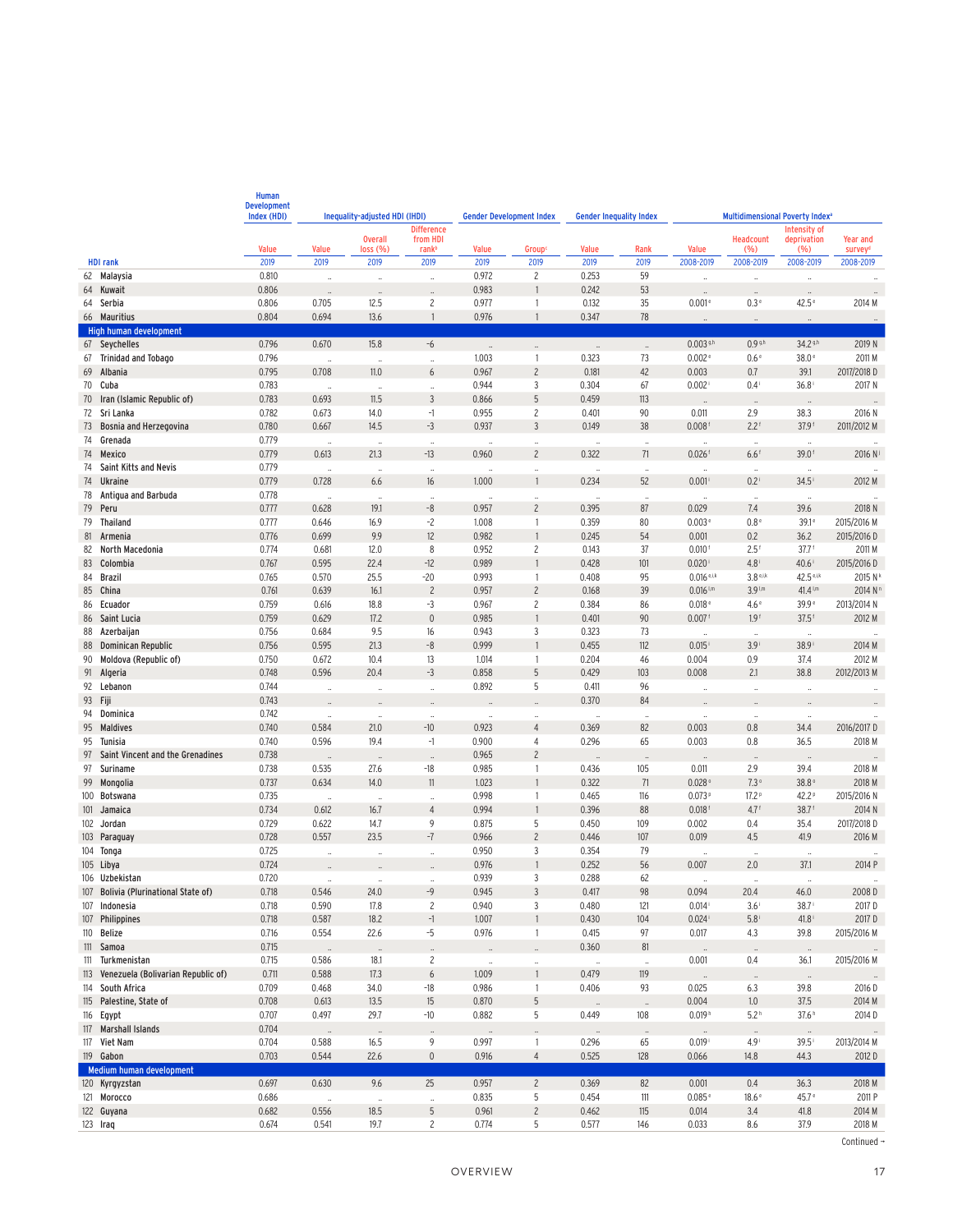|              |                                               | <b>Human</b><br><b>Development</b><br>Index (HDI) | Inequality-adjusted HDI (IHDI)       |                              | <b>Gender Development Index</b>        |                               | <b>Gender Inequality Index</b> |                      | Multidimensional Poverty Index <sup>ª</sup> |                               |                              |                              |                                  |
|--------------|-----------------------------------------------|---------------------------------------------------|--------------------------------------|------------------------------|----------------------------------------|-------------------------------|--------------------------------|----------------------|---------------------------------------------|-------------------------------|------------------------------|------------------------------|----------------------------------|
|              |                                               |                                                   |                                      | <b>Overall</b>               | <b>Difference</b><br>from HDI          |                               |                                |                      |                                             |                               | Headcount                    | Intensity of<br>deprivation  | Year and                         |
|              | <b>HDI rank</b>                               | Value<br>2019                                     | Value<br>2019                        | loss (%)<br>2019             | rank <sup>b</sup><br>2019              | Value<br>2019                 | Group <sup>c</sup><br>2019     | Value<br>2019        | Rank<br>2019                                | Value<br>2008-2019            | (%)<br>2008-2019             | (%)<br>2008-2019             | survey <sup>d</sup><br>2008-2019 |
|              | 124 El Salvador                               | 0.673                                             | 0.529                                | 21.5                         | $\overline{0}$                         | 0.975                         | $\overline{c}$                 | 0.383                | 85                                          | 0.032                         | 7.9                          | 41.3                         | 2014 M                           |
|              | 125 Tajikistan                                | 0.668                                             | 0.584                                | 12.6                         | 11                                     | 0.823                         | 5                              | 0.314                | 70                                          | 0.029                         | 7.4                          | 39.0                         | 2017 D                           |
|              | 126 Cabo Verde                                | 0.665                                             |                                      | $\ddot{\phantom{0}}$         | $\ddot{\phantom{0}}$                   | 0.974                         | $\overline{c}$                 | 0.397                | 89                                          |                               | $\ddotsc$                    |                              |                                  |
| 127          | Guatemala                                     | 0.663                                             | 0.481                                | 27.5                         | $-3$                                   | 0.941                         | 3                              | 0.479                | 119                                         | 0.134                         | 28.9                         | 46.2                         | 2014/2015 D                      |
| 128          | Nicaragua                                     | 0.660                                             | 0.505                                | 23.5                         | $\pmb{0}$                              | 1.012                         | $\mathbf{1}$                   | 0.428                | 101                                         | 0.074                         | 16.3                         | 45.2                         | 2011/2012 D                      |
| 129          | Bhutan                                        | 0.654                                             | 0.476                                | 27.2                         | $-3$                                   | 0.921                         | 4                              | 0.421                | 99                                          | $0.175$ <sup>e</sup>          | 37.3 <sup>e</sup>            | 46.8 <sup>e</sup>            | 2010 M                           |
|              | 130 Namibia                                   | 0.646                                             | 0.418                                | 35.3                         | $-14$                                  | 1.007                         | $\mathbf{1}$                   | 0.440                | 106                                         | 0.171                         | 38.0                         | 45.1                         | 2013 D                           |
| 131          | India<br>132 Honduras                         | 0.645<br>0.634                                    | 0.537<br>0.472                       | 16.8<br>25.6                 | 8<br>$-2$                              | 0.820<br>0.978                | 5<br>$\mathbf{1}$              | 0.488<br>0.423       | 123<br>100                                  | 0.123<br>0.090                | 27.9<br>19.39                | 43.9<br>46.4 <sup>q</sup>    | 2015/2016 D<br>2011/2012 D       |
| 133          | Bangladesh                                    | 0.632                                             | 0.478                                | 24.3                         | $\mathbf{2}$                           | 0.904                         | 4                              | 0.537                | 133                                         | 0.104                         | 24.6                         | 42.2                         | 2019 M                           |
|              | 134 Kiribati                                  | 0.630                                             | 0.516                                | 18.1                         | $\overline{1}$                         |                               |                                |                      |                                             | 0.080                         | 19.8                         | 40.5                         | 2018/2019 M                      |
|              | 135 Sao Tome and Principe                     | 0.625                                             | 0.520                                | 16.7                         | 9                                      | 0.906                         | 4                              | 0.537                | 133                                         | 0.092                         | 22.1                         | 41.7                         | 2014 M                           |
|              | 136 Micronesia (Federated States of)          | 0.620                                             |                                      |                              | $\ddot{\phantom{a}}$                   |                               |                                |                      | $\ddot{\phantom{0}}$                        |                               | $\ddot{\phantom{a}}$         |                              |                                  |
| 137          | Lao People's Democratic Republic              | 0.613                                             | 0.461                                | 24.8                         | 0                                      | 0.927                         | 3                              | 0.459                | 113                                         | 0.108                         | 23.1                         | 47.0                         | 2017 M                           |
| 138          | Eswatini (Kingdom of)                         | 0.611                                             | 0.432                                | 29.4                         | $-5$                                   | 0.996                         |                                | 0.567                | 143                                         | 0.081                         | 19.2                         | 42.3                         | 2014 M                           |
|              | 138 Ghana                                     | 0.611                                             | 0.440                                | 28.0                         | $-3$                                   | 0.911                         | 4                              | 0.538                | 135                                         | 0.138                         | 30.1                         | 45.8                         | 2014 D                           |
| 140          | Vanuatu                                       | 0.609                                             |                                      |                              |                                        |                               |                                |                      |                                             | $\cdot$ e                     | $\cdot$ e                    | $\cdot$ <sup>e</sup>         |                                  |
| 141          | Timor-Leste                                   | 0.606                                             | 0.436                                | 28.0                         | $-2$                                   | 0.942                         | 3                              | $\ddot{\phantom{a}}$ | $\cdot$                                     | 0.210                         | 45.8                         | 45.7                         | 2016 D                           |
| 142          | <b>Nepal</b>                                  | 0.602                                             | 0.446                                | 25.8                         | $\mathfrak{Z}$                         | 0.933                         | $\mathfrak{Z}$                 | 0.452                | 110                                         | 0.148                         | 34.0                         | 43.6                         | 2016 D                           |
|              | 143 Kenya                                     | 0.601                                             | 0.443                                | 26.3                         | 3                                      | 0.937                         | 3                              | 0.518                | 126                                         | 0.178                         | 38.7                         | 46.0                         | 2014 D                           |
| 144          | Cambodia                                      | 0.594                                             | 0.475                                | 20.0                         | 9                                      | 0.922                         | $\overline{4}$                 | 0.474                | 117                                         | 0.170                         | 37.2                         | 45.8                         | 2014 D                           |
| 145          | <b>Equatorial Guinea</b><br>146 Zambia        | 0.592<br>0.584                                    | $\ddot{\phantom{a}}$<br>0.401        | $\ddot{\phantom{0}}$<br>31.4 | $\cdot$<br>$-2$                        | $\ddot{\phantom{0}}$<br>0.958 | <br>$\overline{c}$             | 0.539                | <br>137                                     | $\ddot{\phantom{a}}$<br>0.232 | $\ddot{\phantom{0}}$<br>47.9 | $\ddot{\phantom{0}}$<br>48.4 | 2018 D                           |
| 147          | Myanmar                                       | 0.583                                             |                                      |                              | $\ldots$                               | 0.954                         | $\overline{c}$                 | 0.478                | 118                                         | 0.176                         | 38.3                         | 45.9                         | 2015/2016 D                      |
|              | 148 Angola                                    | 0.581                                             | 0.397                                | 31.7                         | $-4$                                   | 0.903                         | $\overline{4}$                 | 0.536                | 132                                         | 0.282                         | 51.1                         | 55.3                         | 2015/2016 D                      |
|              | 149 Congo                                     | 0.574                                             | 0.430                                | 25.1                         | $\overline{c}$                         | 0.929                         | 3                              | 0.570                | 144                                         | 0.112                         | 24.3                         | 46.0                         | 2014/2015 M                      |
|              | 150 Zimbabwe                                  | 0.571                                             | 0.441                                | 22.8                         | $\overline{1}$                         | 0.931                         | $\mathbf{3}$                   | 0.527                | 129                                         | 0.110                         | 25.8                         | 42.6                         | 2019 M                           |
| 151          | Solomon Islands                               | 0.567                                             | $\ddot{\phantom{a}}$                 |                              | $\cdot$                                |                               |                                |                      | $\ddot{\phantom{a}}$                        |                               |                              |                              |                                  |
| 151          | Syrian Arab Republic                          | 0.567                                             | $\cdot$                              | $\ddot{\phantom{a}}$         | $\cdot\cdot$                           | 0.829                         | 5                              | 0.482                | 122                                         | 0.029e                        | 7.4 <sup>e</sup>             | 38.9 <sup>e</sup>            | 2009 P                           |
|              | 153 Cameroon                                  | 0.563                                             | 0.375                                | 33.4                         | -7                                     | 0.864                         | 5                              | 0.560                | 141                                         | 0.243                         | 45.3                         | 53.5                         | 2014 M                           |
| 154          | Pakistan                                      | 0.557                                             | 0.384                                | 31.1                         | $-4$                                   | 0.745                         | 5                              | 0.538                | 135                                         | 0.198                         | 38.3                         | 51.7                         | 2017/2018 D                      |
| 155          | Papua New Guinea                              | 0.555                                             | 0.390                                | 29.8                         | $-1$                                   | J.                            |                                | 0.725                | 161                                         | 0.263                         | 56.6                         | 46.5                         | 2016/2018 D                      |
|              | 156 Comoros<br>Low human development          | 0.554                                             | 0.303                                | 45.2                         | $-21$                                  | 0.891                         | 5                              |                      |                                             | 0.181                         | 37.3                         | 48.5                         | 2012 D                           |
|              | 157 Mauritania                                | 0.546                                             | 0.371                                | 32.1                         | $-4$                                   | 0.864                         | 5                              | 0.634                | 151                                         | 0.261                         | 50.6                         | 51.5                         | 2015 M                           |
|              | 158 Benin                                     | 0.545                                             | 0.343                                | 37.1                         | $-10$                                  | 0.855                         | 5                              | 0.612                | 148                                         | 0.368                         | 66.8                         | 55.0                         | 2017/2018 D                      |
| 159          | Uganda                                        | 0.544                                             | 0.399                                | 26.7                         | $\overline{7}$                         | 0.863                         | 5                              | 0.535                | 131                                         | 0.269                         | 55.1                         | 48.8                         | 2016 D                           |
| 160          | Rwanda                                        | 0.543                                             | 0.387                                | 28.7                         | 3                                      | 0.945                         | 3                              | 0.402                | 92                                          | 0.259                         | 54.4                         | 47.5                         | 2014/2015 D                      |
| 161          | Nigeria                                       | 0.539                                             | 0.348                                | 35.4                         | $-3$                                   | 0.881                         | 5                              |                      |                                             | 0.254                         | 46.4                         | 54.8                         | 2018 D                           |
| 162          | Côte d'Ivoire                                 | 0.538                                             | 0.350                                | 34.9                         | $-1$                                   | 0.811                         | 5                              | 0.638                | 153                                         | 0.236                         | 46.1                         | 51.2                         | 2016 M                           |
| 163          | Tanzania (United Republic of)                 | 0.529                                             | 0.397                                | 25.0                         | 10                                     | 0.948                         | $\mathfrak{Z}$                 | 0.556                | 140                                         | 0.273                         | 55.4                         | 49.3                         | 2015/2016 D                      |
| 164          | Madagascar                                    | 0.528                                             | 0.390                                | 26.1                         | 9                                      | 0.952                         | 2                              | J.                   | $\cdot$                                     | 0.384                         | 69.1                         | 55.6                         | 2018 M                           |
|              | 165 Lesotho                                   | 0.527                                             | 0.382                                | 27.6                         | 6                                      | 1.014                         | $\mathbf{1}$                   | 0.553                | 139                                         | 0.084h                        | 19.6 <sup>h</sup>            | 43.0 <sup>h</sup>            | 2018 M                           |
|              | 166 Djibouti                                  | 0.524<br>0.515                                    | 0.351                                | 31.8                         | $\ddot{\phantom{a}}$<br>$\overline{4}$ | 0.822                         | 5                              | 0.573                | $\ddot{\phantom{a}}$<br>145                 | 0.180                         | 37.6                         | 47.8                         | 2017 M                           |
|              | 167 Togo<br>168 Senegal                       | 0.512                                             | 0.348                                | 32.1                         | $\overline{\mathbf{c}}$                | 0.870                         | $\mathsf S$                    | 0.533                | 130                                         | 0.288                         | 53.2                         | 54.2                         | 2017 D                           |
|              | 169 Afghanistan                               | 0.511                                             | $\ddot{\phantom{0}}$                 |                              |                                        | 0.659                         | 5                              | 0.655                | 157                                         | 0.272                         | 55.9 <sup>i</sup>            | $48.6^{\mathrm{i}}$          | 2015/2016 D                      |
|              | 170 Haiti                                     | 0.510                                             | 0.303                                | 40.5                         | $-10$                                  | 0.875                         | 5                              | 0.636                | 152                                         | 0.200                         | 41.3                         | 48.4                         | 2016/2017 D                      |
|              | 170 Sudan                                     | 0.510                                             | 0.333                                | 34.7                         | $-3$                                   | 0.860                         | $5\phantom{.0}$                | 0.545                | 138                                         | 0.279                         | 52.3                         | 53.4                         | 2014 M                           |
|              | 172 Gambia                                    | 0.496                                             | 0.335                                | 32.4                         | $\mathbf{1}$                           | 0.846                         | 5                              | 0.612                | 148                                         | 0.204                         | 41.6                         | 49.0                         | 2018 M                           |
|              | 173 Ethiopia                                  | 0.485                                             | 0.348                                | 28.3                         | $\mathbf 5$                            | 0.837                         | $\sqrt{5}$                     | 0.517                | 125                                         | 0.489                         | 83.5                         | 58.5                         | 2016 D                           |
|              | 174 Malawi                                    | 0.483                                             | 0.345                                | 28.6                         | 5                                      | 0.986                         | $\mathbf{1}$                   | 0.565                | 142                                         | 0.243                         | 52.6                         | 46.2                         | 2015/2016 D                      |
|              | 175 Congo (Democratic Republic of the)        | 0.480                                             | 0.335                                | 30.3                         | $\sqrt{3}$                             | 0.845                         | $5\,$                          | 0.617                | 150                                         | 0.331                         | 64.5                         | 51.3                         | 2017/2018 M                      |
|              | 175 Guinea-Bissau                             | 0.480                                             | 0.300                                | 37.5                         | $-7$                                   |                               | $\cdots$                       |                      | $\cdot$                                     | 0.372                         | 67.3                         | 55.3                         | 2014 M                           |
|              | 175 Liberia                                   | 0.480                                             | 0.325                                | 32.3                         | $\mathbf{1}$                           | 0.890                         | $5\phantom{.0}$                | 0.650                | 156                                         | 0.320                         | 62.9                         | 50.8                         | 2013 D                           |
|              | 178 Guinea                                    | 0.477                                             | 0.313                                | 34.4                         | 0                                      | 0.817                         | 5                              |                      | $\cdot$                                     | 0.373                         | 66.2                         | 56.4                         | 2018 D                           |
|              | 179 Yemen<br>180 Eritrea                      | 0.470<br>0.459                                    | 0.321                                | 31.8                         | $\sqrt{4}$                             | 0.488                         | 5                              | 0.795                | 162                                         | 0.241                         | 47.7                         | 50.5                         | 2013 D                           |
|              | 181 Mozambique                                | 0.456                                             | $\cdot$<br>0.316                     | 30.7                         | $\cdot$<br>$\sqrt{3}$                  | 0.912                         | <br>$\overline{4}$             | 0.523                | <br>127                                     | 0.411                         | $\ddot{\phantom{0}}$<br>72.5 | 56.7                         | 2011 D                           |
|              | 182 Burkina Faso                              | 0.452                                             | 0.316                                | 30.1                         | 5                                      | 0.867                         | 5                              | 0.594                | 147                                         | 0.519                         | 83.8                         | 61.9                         | 2010 D                           |
|              | 182 Sierra Leone                              | 0.452                                             | 0.291                                | 35.7                         | $-2$                                   | 0.884                         | $\mathsf S$                    | 0.644                | 155                                         | 0.297                         | 57.9                         | 51.2                         | 2017 M                           |
|              | 184 Mali                                      | 0.434                                             | 0.289                                | 33.4                         | $-1$                                   | 0.821                         | 5                              | 0.671                | 158                                         | 0.376                         | 68.3                         | 55.0                         | 2018 D                           |
|              | 185 Burundi                                   | 0.433                                             | 0.303                                | 30.0                         | $\mathfrak{Z}$                         | 0.999                         | $\mathbf{1}$                   | 0.504                | 124                                         | 0.403                         | 74.3                         | 54.3                         | 2016/2017 D                      |
|              | 185 South Sudan                               | 0.433                                             | 0.276                                | 36.2                         | $-2$                                   | 0.842                         | 5                              | $\cdot$              | $\cdot$                                     | 0.580                         | 91.9                         | 63.2                         | 2010 M                           |
|              | 187 Chad                                      | 0.398                                             | 0.248                                | 37.8                         | $-1$                                   | 0.764                         | 5                              | 0.710                | 160                                         | 0.533                         | 85.7                         | 62.3                         | 2014/2015 D                      |
|              | 188 Central African Republic                  | 0.397                                             | 0.232                                | 41.6                         | $-1$                                   | 0.801                         | 5                              | 0.680                | 159                                         | $0.465$ <sup>e</sup>          | 79.4 <sup>e</sup>            | 58.6 <sup>e</sup>            | 2010 M                           |
|              | 189 Niger                                     | 0.394                                             | 0.284                                | 27.9                         | $\mathfrak{Z}$                         | 0.724                         | $5\phantom{.0}$                | 0.642                | 154                                         | 0.590                         | 90.5                         | 65.2                         | 2012 D                           |
|              | Other countries or territories                |                                                   |                                      |                              |                                        |                               |                                |                      |                                             |                               |                              |                              |                                  |
|              | Korea (Democratic People's Rep. of)<br>Monaco |                                                   |                                      |                              |                                        |                               |                                |                      |                                             |                               |                              |                              |                                  |
| $\mathbf{r}$ | Nauru                                         | <br>$\ddot{\phantom{0}}$                          | $\ddot{\phantom{0}}$<br>$\cdot\cdot$ | $\cdot\cdot$                 |                                        | <br>                          | <br>$\cdot$                    |                      | <br>                                        |                               |                              |                              |                                  |
|              |                                               |                                                   |                                      |                              | $\cdot\cdot$                           |                               |                                |                      |                                             |                               |                              |                              |                                  |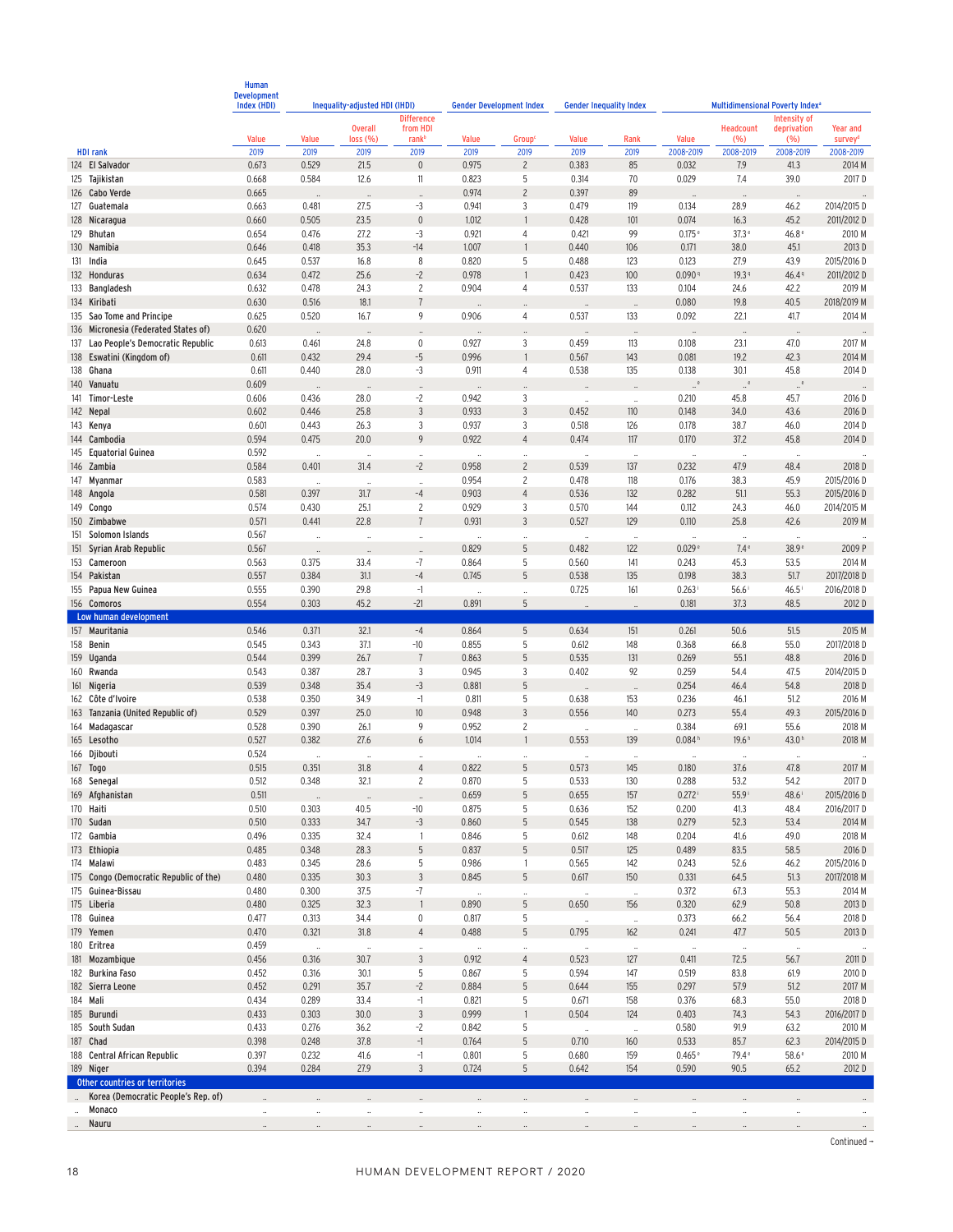|                                                           | <b>Human</b><br><b>Development</b> |                                |                            |                                                    |                      |                                |                      |                                             |                      |                      |                                    |                                 |
|-----------------------------------------------------------|------------------------------------|--------------------------------|----------------------------|----------------------------------------------------|----------------------|--------------------------------|----------------------|---------------------------------------------|----------------------|----------------------|------------------------------------|---------------------------------|
|                                                           | Index (HDI)                        | Inequality-adjusted HDI (IHDI) |                            | <b>Gender Development Index</b>                    |                      | <b>Gender Inequality Index</b> |                      | Multidimensional Poverty Index <sup>ª</sup> |                      |                      |                                    |                                 |
|                                                           | Value                              | <b>Value</b>                   | <b>Overall</b><br>loss (%) | <b>Difference</b><br>from HDI<br>rank <sup>b</sup> | Value                | <b>Group</b> <sup>c</sup>      | <b>Value</b>         | <b>Rank</b>                                 | Value                | Headcount<br>(%)     | Intensity of<br>deprivation<br>(%) | Year and<br>survey <sup>d</sup> |
| <b>HDI rank</b>                                           | 2019                               | 2019                           | 2019                       | 2019                                               | 2019                 | 2019                           | 2019                 | 2019                                        | 2008-2019            | 2008-2019            | 2008-2019                          | 2008-2019                       |
| San Marino                                                | $\ddotsc$                          | $\ddot{\phantom{a}}$           | $\ddotsc$                  | $\ddot{\phantom{a}}$                               | $\ddotsc$            | $\ddotsc$                      | $\ddotsc$            | $\ddot{\phantom{a}}$                        | $\ddot{\phantom{0}}$ | $\ddot{\phantom{0}}$ | $\ldots$                           |                                 |
| Somalia                                                   | $\overline{\phantom{a}}$           | $\ddot{\phantom{a}}$           | $\ddot{\phantom{a}}$       |                                                    | $\ddot{\phantom{a}}$ |                                | $\ddot{\phantom{a}}$ |                                             | $\ddot{\phantom{a}}$ |                      |                                    | $\ddot{\phantom{a}}$            |
| Tuvalu                                                    | $\ddot{\phantom{0}}$               | $\ddot{\phantom{a}}$           | $\ddot{\phantom{a}}$       |                                                    | $\ddot{\phantom{a}}$ | $\ddot{\phantom{a}}$           | $\ddot{\phantom{a}}$ |                                             | $\ddot{\phantom{a}}$ |                      | $\ddot{\phantom{a}}$               | $\ddotsc$                       |
| Human development groups                                  |                                    |                                |                            |                                                    |                      |                                |                      |                                             |                      |                      |                                    |                                 |
| Very high human development                               | 0.898                              | 0.800                          | 10.9                       | $\overline{\phantom{m}}$                           | 0.981                | $\overline{\phantom{m}}$       | 0.173                | $\overline{\phantom{m}}$                    | 0.002                | 0.4                  | 37.3                               | $\overline{\phantom{0}}$        |
| High human development                                    | 0.753                              | 0.618                          | 17.9                       | $\qquad \qquad -$                                  | 0.961                | $\overline{\phantom{a}}$       | 0.340                | $\overline{\phantom{a}}$                    | 0.017                | 4.1                  | 40.7                               | $\qquad \qquad -$               |
| Medium human development                                  | 0.631                              | 0.503                          | 20.2                       | $\overline{\phantom{a}}$                           | 0.835                | $\overline{\phantom{0}}$       | 0.501                | $\overline{\phantom{a}}$                    | 0.133                | 29.2                 | 45.5                               |                                 |
| Low human development                                     | 0.513                              | 0.352                          | 31.4                       | $\qquad \qquad -$                                  | 0.861                | $\overline{\phantom{0}}$       | 0.592                | $\overline{\phantom{a}}$                    | 0.333                | 61.0                 | 54.7                               | $\overline{\phantom{0}}$        |
| Developing countries                                      | 0.689                              | 0.549                          | 20.3                       | $\overline{\phantom{a}}$                           | 0.919                | $\overline{\phantom{m}}$       | 0.463                | $\overline{\phantom{a}}$                    | 0.108                | 22.0                 | 49.0                               | $\overline{\phantom{0}}$        |
| <b>Regions</b>                                            |                                    |                                |                            |                                                    |                      |                                |                      |                                             |                      |                      |                                    |                                 |
| <b>Arab States</b>                                        | 0.705                              | 0.531                          | 24.6                       | $\overline{\phantom{m}}$                           | 0.856                | $\overline{\phantom{m}}$       | 0.518                | $\overline{\phantom{a}}$                    | 0.077                | 15.8                 | 48.5                               | $\overline{\phantom{0}}$        |
| East Asia and the Pacific                                 | 0.747                              | 0.621                          | 16.8                       | $\qquad \qquad -$                                  | 0.961                | $\overline{\phantom{a}}$       | 0.324                | $\overline{\phantom{a}}$                    | 0.023                | 5.4                  | 42.5                               | $\qquad \qquad -$               |
| <b>Europe and Central Asia</b>                            | 0.791                              | 0.697                          | 11.8                       | $\overline{\phantom{m}}$                           | 0.953                | $\overline{\phantom{a}}$       | 0.256                | -                                           | 0.004                | 1.0                  | 38.1                               | $\overline{\phantom{0}}$        |
| Latin America and the Caribbean                           | 0.766                              | 0.596                          | 22.1                       | $\qquad \qquad -$                                  | 0.978                | $\overline{\phantom{a}}$       | 0.389                | $\overline{\phantom{a}}$                    | 0.031                | 7.2                  | 43.0                               |                                 |
| South Asia                                                | 0.641                              | 0.519                          | 19.1                       | $\overline{\phantom{a}}$                           | 0.824                | $\overline{\phantom{m}}$       | 0.505                | $\overline{\phantom{a}}$                    | 0.132                | 29.2                 | 45.2                               | ۰                               |
| Sub-Saharan Africa                                        | 0.547                              | 0.381                          | 30.4                       | $\overline{\phantom{0}}$                           | 0.894                | $\overline{\phantom{a}}$       | 0.570                | $\overline{\phantom{a}}$                    | 0.299                | 55.0                 | 54.3                               | $\overline{\phantom{0}}$        |
| Least developed countries                                 | 0.538                              | 0.384                          | 28.6                       | $\overline{\phantom{a}}$                           | 0.874                | $\overline{\phantom{m}}$       | 0.559                | $\overline{\phantom{a}}$                    | 0.292                | 55.0                 | 53.1                               | $\overline{\phantom{0}}$        |
| Small island developing states                            | 0.728                              | 0.549                          | 24.5                       | $\qquad \qquad -$                                  | 0.959                | $\qquad \qquad -$              | 0.458                | $\overline{\phantom{m}}$                    | 0.111                | 23.3                 | 47.6                               | $\overline{\phantom{0}}$        |
| Organisation for Economic Co-operation<br>and Development | 0.900                              | 0.791                          | 12.1                       | $\overline{\phantom{m}}$                           | 0.978                | $\overline{\phantom{m}}$       | 0.205                | $\overline{\phantom{m}}$                    | 0.024                | 6.1                  | 39.4                               |                                 |
| World                                                     | 0.737                              | 0.599                          | 18.7                       |                                                    | 0.943                | $\qquad \qquad -$              | 0.436                | $\qquad \qquad -$                           | 0.108                | 22.0                 | 49.0                               | $=$                             |

#### **Notes**

- a Not all indicators were available for all countries, so caution should be used in cross-country comparisons. When an indicator is missing, weights of available indicators are adjusted to total 100 percent. See *Technical note 5* at [http://hdr.undp.org/sites/default/files/](http://hdr.undp.org/sites/default/files/hdr2020_technical_notes.pdf) [hdr2020\\_technical\\_notes.pdf](http://hdr.undp.org/sites/default/files/hdr2020_technical_notes.pdf) for details.
- b Based on countries for which an Inequality-adjusted Human Development Index value is calculated.
- c Countries are divided into five groups by absolute deviation from gender parity in HDI values.
- d *D* indicates data from Demographic and Health Surveys, *M* indicates data from Multiple Indicator Cluster Surveys, *N* indicates data from national surveys and *P* indicates data from Pan Arab Population and Family Health Surveys (see [http://hdr.undp.org/en/mpi-2020](http://hdr.undp.org/en/mpi-2020-faq)[faq](http://hdr.undp.org/en/mpi-2020-faq) for the list of national surveys).
- Considers child deaths that occurred at any time because the survey did not collect the date of child deaths.
- Missing indicator on child mortality
- g Missing indicator on school attendance.
- Missing indicator on cooking fuel.
- Missing indicator on nutrition.
- Multidimensional Poverty Index estimates are based on the 2016 National Health and Nutrition Survey. Estimates based on the 2015 Multiple Indicator Cluster Survey are 0.010 for Multidimensional Poverty Index value, 2.6 for multidimensional poverty headcount (%), 3,207,000 for multidimensional poverty headcount in year of survey, 3,281,000 for projected multidimensional poverty headcount in 2018, 40.2 for intensity of deprivation, 0.4 for population in severe multidimensional poverty, 6.1 for population vulnerable to multidimensional poverty, 39.9 for contribution of deprivation in health, 23.8 for contribution of deprivation in education and 36.3 for contribution of deprivation in standard of living.
- The methodology was adjusted to account for missing indicator on nutrition and incomplete indicator on child mortality (the survey did not collect the date of child deaths).
- Given the information available in the data, child mortality was constructed based on deaths that oc‑ curred between surveys—that is, between 2012 and 2014. Child deaths reported by an adult man in the household were taken into account because the date of death was reported.
- m Missing indicator on housing.
- Based on the version of data accessed on 7 June 2016
- o Indicator on sanitation follows the national classification in which pit latrine with slab is considered unimproved.
- p Indicator on child mortality captures only deaths of children under age 5 who died in the last five years and deaths of children ages 12–18 who died in the last two years.
- Missing indicator on electricity.

#### **Definitions**

- **Human Development Index (HDI):** A composite index measuring average achievement in three basic dimensions of human development—a long and healthy life, knowledge and a decent standard of living. See *Technical note 1* at [http://hdr.](http://hdr.undp.org/sites/default/files/hdr2020_technical_notes.pdf) [undp.org/sites/default/files/hdr2020\\_technical\\_notes.pdf](http://hdr.undp.org/sites/default/files/hdr2020_technical_notes.pdf) for details on how the HDI is calculated.
- **Inequality-adjusted HDI (IHDI):** HDI value adjusted for in‑ equalities in the three basic dimensions of human devel‑ opment. See *Technical note 2* at [http://hdr.undp.org/sites/](http://hdr.undp.org/sites/default/files/hdr2020_technical_notes.pdf) [default/files/hdr2020\\_technical\\_notes.pdf](http://hdr.undp.org/sites/default/files/hdr2020_technical_notes.pdf) for details on how the IHDI is calculated.

**Overall loss:** Percentage difference between the IHDI value and the HDI value.

**Difference from HDI rank:** Difference in ranks on the IHDI and the HDI, calculated only for countries for which an IHDI value is calculated.

**Gender Development Index:** Ratio of female to male HDI values. See *Technical note 3* at [http://hdr.undp.org/sites/de‑](http://hdr.undp.org/sites/default/files/hdr2020_technical_notes.pdf) [fault/files/hdr2020\\_technical\\_notes.pdf](http://hdr.undp.org/sites/default/files/hdr2020_technical_notes.pdf) for details on how the Gender Development Index is calculated.

**Gender Development Index groups:** Countries are divided into five groups by absolute deviation from gender parity in HDI values. Group 1 comprises countries with high equality in HDI achievements between women and men (absolute de‑ viation of less than 2.5 percent), group 2 comprises countries with medium to high equality in HDI achievements between women and men (absolute deviation of 2.5–5 percent), group 3 comprises countries with medium equality in HDI achievements between women and men (absolute devia‑ tion of 5–7.5 percent), group 4 comprises countries with me‑ dium to low equality in HDI achievements between women and men (absolute deviation of 7.5–10 percent) and group 5 comprises countries with low equality in HDI achievements between women and men (absolute deviation from gender parity of more than 10 percent).

**Gender Inequality Index:** A composite measure reflecting in‑ equality in achievement between women and men in three dimensions: reproductive health, empowerment and the labour market. See *Technical note 4* at [http://hdr.undp.org/](http://hdr.undp.org/sites/default/files/hdr2020_technical_notes.pdf) [sites/default/files/hdr2020\\_technical\\_notes.pdf](http://hdr.undp.org/sites/default/files/hdr2020_technical_notes.pdf) for details on how the Gender Inequality Index is calculated.

**Multidimensional Poverty Index:** Percentage of the popula‑ tion that is multidimensionally poor adjusted by the intensity of the deprivations. See *Technical note 5* at [http://hdr.undp.](http://hdr.undp.org/sites/default/files/hdr2020_technical_notes.pdf) [org/sites/default/files/hdr2020\\_technical\\_notes.pdf](http://hdr.undp.org/sites/default/files/hdr2020_technical_notes.pdf) for de‑ tails on how the Multidimensional Poverty Index is calculated.

**Multidimensional poverty headcount:** Population with a deprivation score of at least 33 percent. It is expressed as a share of the population in the survey year, the number of multidimensionally poor people in the survey year and the projected number of multidimensionally poor people in 2018.

**Intensity of deprivation of multidimensional poverty:** Aver‑ age deprivation score experienced by people in multidimensional poverty.

#### **Main data sources**

**Columns 1 and 7:** HDRO calculations based on data from UN‑ DESA (2019a), UNESCO Institute for Statistics (2020), United Nations Statistics Division (2020b), World Bank (2020a), Barro and Lee (2018) and IMF (2020).

**Column 1:** HDRO calculations based on data from UNDESA (2019), UNESCO Institute for Statistics (2020), United Nations Statistics Division (2020), World Bank (2020), Barro and Lee (2018) and IMF (2020).

**Column 2:** Calculated as the geometric mean of the values in inequality-adjusted life expectancy index, inequality-adjusted education index and inequality-adjusted income index using the methodology in *Technical note 2* (available at [http://hdr.](http://hdr.undp.org/sites/default/files/hdr2020_technical_notes.pdf) [undp.org/sites/default/files/hdr2020\\_technical\\_notes.pdf](http://hdr.undp.org/sites/default/files/hdr2020_technical_notes.pdf)).

**Column 3:** Calculated based on data in columns 1 and 2.

**Column 4:** Calculated based on IHDI values and recalculated HDI ranks for countries for which an IHDI value is calculated.

**Column 5:** HDRO calculations based on data from UNDESA (2019), UNESCO Institute for Statistics (2020), Barro and Lee (2018), World Bank (2020), ILO (2020) and IMF (2020).

**Column 6:** Calculated based on data in column 5.

**Column 7:** HDRO calculations based on data from WHO, UNI‑ CEF, UNFPA, World Bank Group and United Nations Popula‑ tion Division (2019).

**Column 8:** Calculated based on data in column 7.

**Columns 9–11:** HDRO and OPHI calculations based on data on household deprivations in health, education, and standard of living from various household surveys listed in column 12 using a revised methodology described in *Technical note 5* (available at [http://hdr.undp.org/sites/default/files/hdr2020\\_](http://hdr.undp.org/sites/default/files/hdr2020_technical_notes.pdf) [technical\\_notes.pdf](http://hdr.undp.org/sites/default/files/hdr2020_technical_notes.pdf)).

**Column 12:** Refers to the year and the survey whose data were used to calculate the country's Multidimensional Poverty Index value and its components.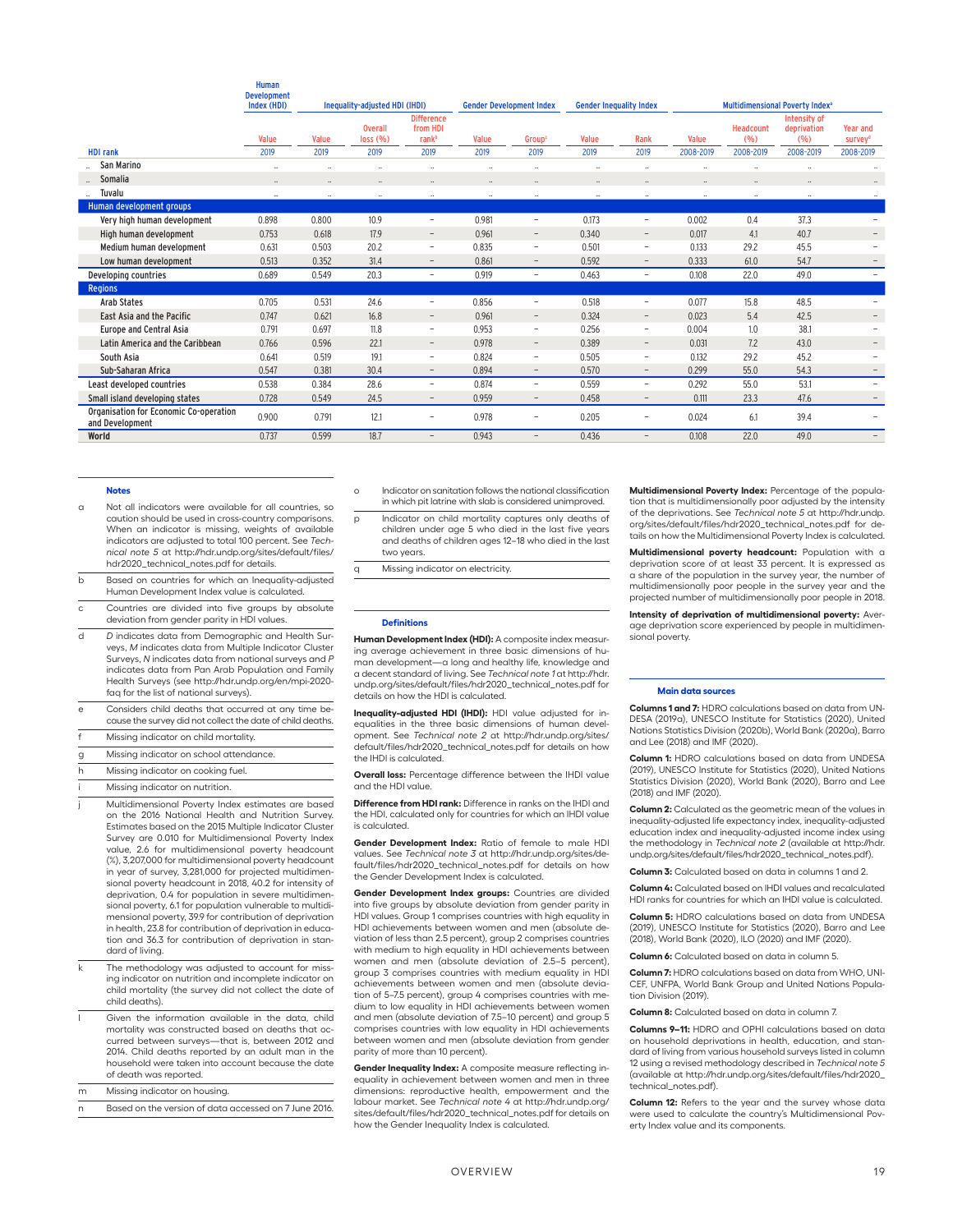# **References**

Barro, R. J., and J.-W. Lee. 2018. Dataset of Educational Attainment, June 2018 Revision. [http://www.](http://www.barrolee.com) [barrolee.com](http://www.barrolee.com). Accessed 20 July 2020.

**Berger, K. 2020.** "The Man Who Saw the Pandemic Coming." *Nautilus*, 12 March. [http://nautil.us/issue/](http://nautil.us/issue/83/intelligence/the-man-who-saw-the-pandemic-coming) [83/intelligence/the-man-who-saw-the-pandemic](http://nautil.us/issue/83/intelligence/the-man-who-saw-the-pandemic-coming) [-coming](http://nautil.us/issue/83/intelligence/the-man-who-saw-the-pandemic-coming). Accessed 23 November 2020.

**Bilano, V., Gilmour, S., Moffiet, T., d'Espaignet, E. T., Stevens, G. A., Commar, A., Tuyl, F., and others. 2015.** "Global Trends and Projections for Tobacco Use, 1990–2025: An Analysis of Smoking Indicators from the WHO Comprehensive Information Systems for Tobacco Control." *The Lancet* 385(9972): 966–976.

**Bloch, M., Reinhard, S., Tompkins, L., Pietsch, B., and McDonnell Nieto del Rio, G. 2020.** "Fire Map: Califor‑ nia, Oregon and Washington." *The New York Times.* [https://www.nytimes.com/interactive/2020/us/fires](https://www.nytimes.com/interactive/2020/us/fires-map-tracker.html) [-map-tracker.html](https://www.nytimes.com/interactive/2020/us/fires-map-tracker.html). Accessed 18 November 2020.

**Butzer, K. W., and Endfield, G. H. 2012.** "Critical Per‑ spectives on Historical Collapse." *Proceedings of the National Academy of Sciences* 109(10): 3628–3631.

**Cai, Y., Lenton, T. M., and Lontzek, T. S. 2016.** "Risk of Multiple Interacting Tipping Points Should Encourage Rapid CO2 Emission Reduction." *Nature Climate Change* 6(5): 520–525.

**Carleton, T. A., Jina, A., Delgado, M. T., Greenstone, M., Houser, T., Hsiang, S. M., Hultgren, A., and oth**ers. 2020. "Valuing the Global Mortality Consequences of Climate Change Accounting for Adaptation Costs and Benefits." Working Paper 27599, National Bureau of Economic Research, Cambridge, MA.

**Carroll, D., Daszak, P., Wolfe, N. D., Gao, G. F., Morel, C. M., Morzaria, S., Pablos-Méndez, A., and others. 2018.** "The Global Virome Project." *Science*  359(6378): 872–874.

**Carson, R. 2002.** *Silent Spring.* New York: Houghton Mifflin Harcourt.

**Ceballos, G., Ehrlich, P. R., and Raven, P. H. 2020.** "Vertebrates on the Brink as Indicators of Biologi‑ cal Annihilation and the Sixth Mass Extinction." *Proceedings of the National Academy of Sciences*  117(24): 13596–13602.

**Cheng, V. C. C., Lau, S. K. P., Woo, P. C. Y., and Yuen, K.**  Y. 2007. "Severe Acute Respiratory Syndrome Coronavirus as an Agent of Emerging and Reemerging Infection." *Clinical Microbiology Reviews* 20(4): 660–694.

**Climate Action Tracker. 2020.** "Climate Action Tracker: Chile." [https://climateactiontracker.org/](https://climateactiontracker.org/countries/chile/pledges-and-targets/) [countries/chile/pledges-and-targets/.](https://climateactiontracker.org/countries/chile/pledges-and-targets/) Accessed 23 November 2020.

**Coady, D., Parry, I., Le, N.-P., and Shang, B. 2019.** "Global Fossil Fuel Subsidies Remain Large: An Update Based on Country-Level Estimates." Work‑ ing Paper WP/19/89, International Monetary Fund, Washington, DC.

**Coady, D., Parry, I., Sears, L., and Shang, B. 2017.** "How Large Are Global Fossil Fuel Subsidies?" *World Development* 91: 11–27.

**Crutzen, P., and Stoermer, E. 2000.** "The 'Anthropo‑ cene.'" *Global Change Newsletter* (41): 17–18.

**Crutzen, P. J. 2002.** "Geology of Mankind." *Nature*  415(6867): 23–23.

**de Botton, A. 2020.** "Camus on the Coronavirus." *New York Times,* 19 March. [https://www.nytimes.](https://www.nytimes.com/2020/03/19/opinion/sunday/coronavirus-camus-plague.html) [com/2020/03/19/opinion/sunday/coronavirus](https://www.nytimes.com/2020/03/19/opinion/sunday/coronavirus-camus-plague.html) [-camus-plague.html.](https://www.nytimes.com/2020/03/19/opinion/sunday/coronavirus-camus-plague.html) Accessed 8 December 2020.

**Díaz, S., Settele, J., Brondízio, E. S., Ngo, H. T., Agard, J., Arneth, A., Balvanera, P., and others. 2019a.** "Pervasive Human-Driven Decline of Life on Earth Points to the Need for Transformative Change." *Science* 366(6471).

**Díaz, S., Settele, J., Brondízio, E., Ngo, H., Guèze, M., Agard, J., Arneth, A., and others. 2019b.** "Summary for Policymakers of the Global Assessment Report on Biodiversity and Ecosystem Services." Bonn, Germany: Intergovernmental Science-Policy Platform on Biodiversity and Ecosystem Services Secretariat.

**Dolce, C. 2020.** "All the Records the 2020 Hurricane Season Has Broken So Far." *The Weather Channel*, 6 October. [https://weather.com/storms/hurricane/](https://weather.com/storms/hurricane/news/2020-09-21-atlantic-hurricane-season-2020-records) [news/2020-09-21-atlantic-hurricane-season-2020](https://weather.com/storms/hurricane/news/2020-09-21-atlantic-hurricane-season-2020-records) [-records](https://weather.com/storms/hurricane/news/2020-09-21-atlantic-hurricane-season-2020-records). Accessed 18 November 2020.

**Downing, A. S., Chang, M., Kuiper, J. J., Campenni, M., Häyhä, T., Cornell, S., Svedin, U., and Mooij, W. 2020.** "Learning from Generations of Sustainability Concepts." *Environmental Research Letters* 15(8).

**Ellis, E. C. 2018a.** *Anthropocene: A Very Short Introduction.* New York: Oxford University Press.

**Ellis, E. C. 2018b.** "Science Alone Won't Save the Earth. People Have to Do That." *The New York Times*, 11 August. [https://www.nytimes.com/2018/08/11/](https://www.nytimes.com/2018/08/11/opinion/sunday/science-people-environment-earth.html) [opinion/sunday/science-people-environment-earth.](https://www.nytimes.com/2018/08/11/opinion/sunday/science-people-environment-earth.html) [html.](https://www.nytimes.com/2018/08/11/opinion/sunday/science-people-environment-earth.html) Accessed 23 November 2020.

**Ellis, E. C. 2019a.** "Sharing the Land between Nature and People." *Science* 364(6447): 1226–1228.

**Ellis, E. C. 2019b.** "To Conserve Nature in the Anthropocene, Half Earth Is Not Nearly Enough." *One Earth*  1(2): 163–167.

**European Commission. 2019.** "Communication from the Commission to the European Parliament, the

European Council, the Council, the European Economic and Social Committee and the Committee of the Regions. The European Green Deal. Com/2019/640 Final." Brussels: European Commission. [https://eur](about:blank) [-lex.europa.eu/legal-content/EN/TXT/?uri=COM%](about:blank) [3A2019%3A640%3AFIN.](about:blank) Accessed 23 November 2020.

**Fajnzylber, F. 1990.** "Industrialización en América Latina: de la 'caja negra' al 'casillero vacío': comparación de patrones contemporáneos de industrialización." United Nations Economic Commission for Latin America and the Caribbean, Santiago.

**Fischer-Kowalski, M., and Weisz, H. 1999.** "Society as Hybrid between Material and Symbolic Realms: Toward a Theoretical Framework of Society-Nature Interrelation." *Advances in Human Ecology* 8: 215–251.

**Folke, C. 2016.** "Resilience (Republished)." *Ecology and Society* 21(4).

**Galaz, V., Collste, D., and Moore, M.-L. 2020.** "Plan‑ etary Change and Human Development." Unpublished manuscript, Stockholm University, Stockholm Resilience Centre.

**Griscom, B. W., Adams, J., Ellis, P. W., Houghton, R. A., Lomax, G., Miteva, D. A., Schlesinger, W. H., and others. 2017.** "Natural Climate Solutions." *Proceedings of the National Academy of Sciences* 114(44): 11645–11650.

**Guy, J. 2020.** "Nearly Three Billion Animals Killed or Dis‑ placed by Australia's Fires." *CNN*, 28 July. [https://www.](https://www.cnn.com/2020/07/28/asia/australia-fires-wildlife-report-scli-intl-scn/index.html) [cnn.com/2020/07/28/asia/australia-fires-wildlife](https://www.cnn.com/2020/07/28/asia/australia-fires-wildlife-report-scli-intl-scn/index.html) [-report-scli-intl-scn/index.html](https://www.cnn.com/2020/07/28/asia/australia-fires-wildlife-report-scli-intl-scn/index.html). Accessed 18 November 2020.

**Guzman, J. 2020.** "Zeta Becomes 27th Storm This Year. The Atlantic Hasn't Experienced This Many Storms for Nearly Two Decades." *The Hill*, 26 Oc‑ tober. [https://thehill.com/changing-america/](https://thehill.com/changing-america/sustainability/environment/522795-zeta-becomes-27th-storm-this-year-the-atlantic) [sustainability/environment/522795-zeta-becomes](https://thehill.com/changing-america/sustainability/environment/522795-zeta-becomes-27th-storm-this-year-the-atlantic) [-27th-storm-this-year-the-atlantic](https://thehill.com/changing-america/sustainability/environment/522795-zeta-becomes-27th-storm-this-year-the-atlantic). Accessed 18 No‑ vember 2020.

**Hyde, S. D. 2020.** "Democracy's Backsliding in the International Environment." *Science* 369(6508): 1192–1196.

**IEP (Institute for Economics & Peace). 2020.** *Ecological Threat Register 2020: Understanding Ecological Threats, Resilience and Peace.* Sydney, Australia.

**ILO (International Labour Organization). 2020.** ILOSTAT database. [https://ilostat.ilo.org/data/.](https://ilostat.ilo.org/data/) Ac‑ cessed 21 July 2020.

**IMF (International Monetary Fund). 2020.** World Economic Outlook database. Washington, DC. [http://www.imf.org/external/pubs/ft/weo/2020/01/](http://www.imf.org/external/pubs/ft/weo/2020/01/weodata/index.aspx) [weodata/index.aspx](http://www.imf.org/external/pubs/ft/weo/2020/01/weodata/index.aspx). Accessed 15 July 2020.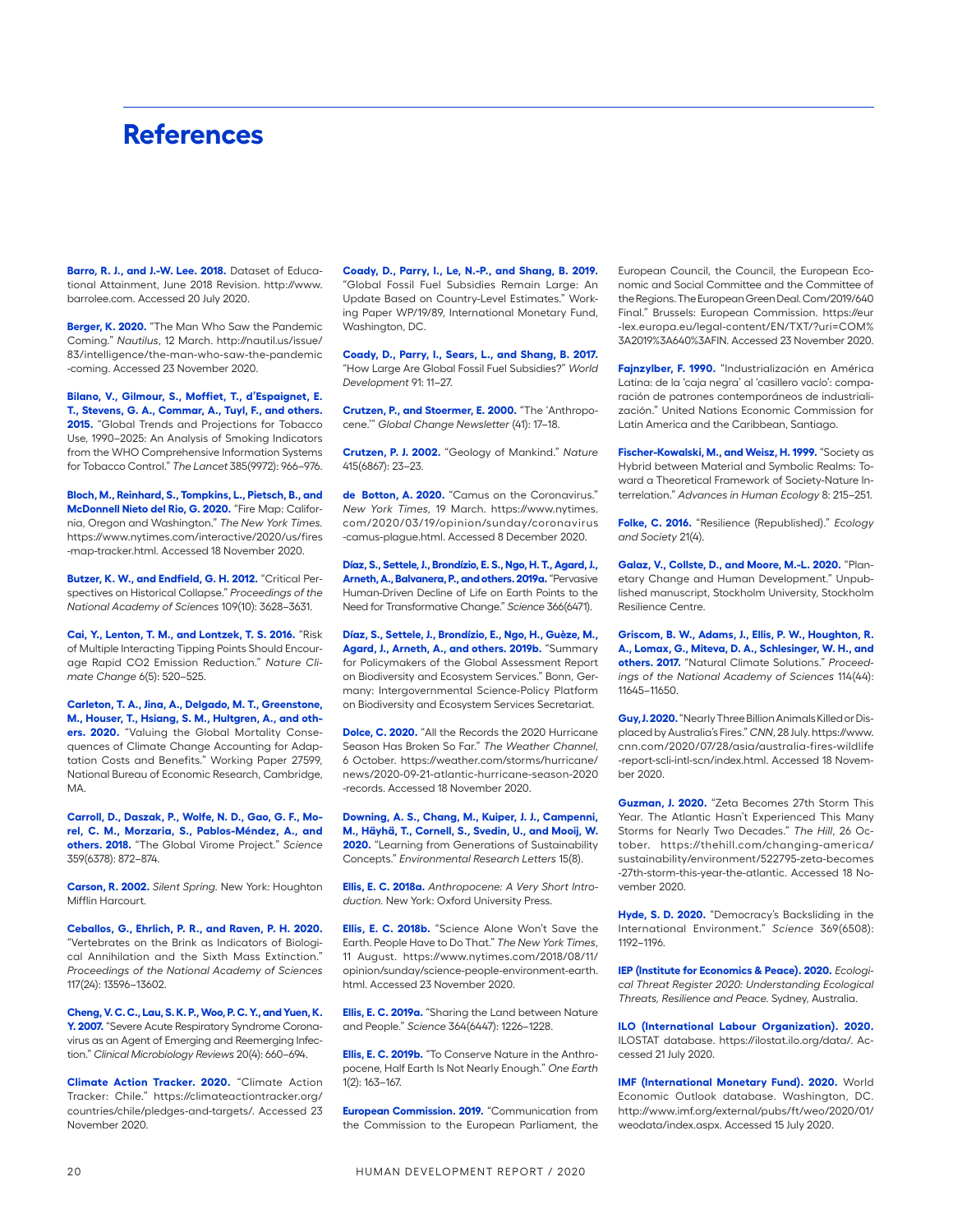**Jewell, J., McCollum, D., Emmerling, J., Bertram, C., Gernaat, D. E. H. J., Krey, V., Paroussos, L., and others. 2018.** "Limited Emission Reductions from Fuel Subsidy Removal except in Energy-Exporting Regions." *Nature* 554(7691): 229–233.

**Johnson, C. K., Hitchens, P. L., Pandit, P. S., Rushmore, J., Evans, T. S., Young, C. C. W., and Doyle, M. M. 2020.** "Global Shifts in Mammalian Population Trends Reveal Key Predictors of Virus Spillover Risk." *Proceedings of the Royal Society B: Biological Sciences* 287(1924): 20192736.

**Kolbert, E. 2014.** *The Sixth Extinction: An Unnatural History.* New York: Henry Holt and Company.

Lam, L. 2020. "Hurricane Epsilon Is the Seventh Atlantic Storm to Rapidly Intensify in 2020." *The Weather Channel*, 21 October. [https://weather.com/storms/](https://weather.com/storms/hurricane/news/2020-10-21-rapid-intensification-atlantic-2020) [hurricane/news/2020-10-21-rapid-intensification](https://weather.com/storms/hurricane/news/2020-10-21-rapid-intensification-atlantic-2020) [-atlantic-2020.](https://weather.com/storms/hurricane/news/2020-10-21-rapid-intensification-atlantic-2020) Accessed 18 November 2020.

**Leach, M., Reyers, B., Bai, X., Brondizio, E. S., Cook, C., Díaz, S., Espindola, G., and others. 2018.** "Equity and Sustainability in the Anthropocene: A Social– Ecological Systems Perspective on Their Intertwined Futures." *Global Sustainability* 1.

Lele, S. 2020. "Environment and Well-Being: A Perspective from the Global South." *New Left Review* 123(May–June): 41–63.

**Lenton, T. M. 2013.** "Environmental Tipping Points." *Annual Review of Environment and Resources* 38(1): 1–29.

**Lenton, T. M. 2020.** "Tipping Positive Change." *Philosophical Transactions of the Royal Society B: Biological Sciences* 375(1794): 20190123.

**Lenton, T. M., Held, H., Kriegler, E., Hall, J. W., Lucht, W., Rahmstorf, S., and Schellnhuber, H. J. 2008.** "Tipping Elements in the Earth's Climate System." *Proceedings of the National Academy of Sciences*  105(6): 1786–1793.

**Lin, D., Hanscom, L., Murthy, A., Galli, A., Evans, M., Neill, E., Mancini, M. S., and others. 2018.** "Ecological Footprint Accounting for Countries: Updates and Re‑ sults of the National Footprint Accounts, 2012–2018." *Resources* 7(3).

Maffi, L. 2005. "Linguistic, Cultural, and Biological Diversity." *Annual Review of Anthropology* 34(1): 599–617.

**McCurry, J. 2020a.** "Japan Will Become Carbon Neutral by 2050, PM Pledges." *The Guardian*, 26 Oc‑ tober. [https://www.theguardian.com/world/2020/](https://www.theguardian.com/world/2020/oct/26/japan-will-become-carbon-neutral-by-2050-pm-pledges) [oct/26/japan-will-become-carbon-neutral-by-2050](https://www.theguardian.com/world/2020/oct/26/japan-will-become-carbon-neutral-by-2050-pm-pledges) [-pm-pledges.](https://www.theguardian.com/world/2020/oct/26/japan-will-become-carbon-neutral-by-2050-pm-pledges) Accessed 18 November 2020.

**McCurry, J. 2020b.** "South Korea Vows to Go Carbon Neutral by 2050 to Fight Climate Emergency." *The Guardian*, 28 October. [https://www.theguardian.](https://www.theguardian.com/world/2020/oct/28/south-korea-vows-to-go-carbon-neutral-by-2050-to-fight-climate-emergency) [com/world/2020/oct/28/south-korea-vows-to-go](https://www.theguardian.com/world/2020/oct/28/south-korea-vows-to-go-carbon-neutral-by-2050-to-fight-climate-emergency) [-carbon-neutral-by-2050-to-fight-climate-emergency.](https://www.theguardian.com/world/2020/oct/28/south-korea-vows-to-go-carbon-neutral-by-2050-to-fight-climate-emergency) Accessed 18 November 2020.

**McDonnell, A. U., Ana F., and Samman, E. 2019.** "Reaching Universal Health Coverage: A Political Economy Review of Trends across 49 Countries." Working Paper 570, Overseas Development Institute, London.

Mega, E. R. 2020. "'Apocalyptic' Fires Are Ravaging the World's Largest Tropical Wetland." *Nature*, 25 September. [https://www.nature.com/articles/](https://www.nature.com/articles/d41586-020-02716-4) [d41586-020-02716-4](https://www.nature.com/articles/d41586-020-02716-4). Accessed 18 November 2020.

**Merçon, J., Vetter, S., Tengö, M., Cocks, M., Balvanera, P., Rosell, J., and Ayala-Orozco, B. 2019.** "From Local Landscapes to International Policy: Contributions of the Biocultural Paradigm to Global Sustain‑ ability." *Global Sustainability* 2(e7): 1–11.

**Morse, S. S., Mazet, J. A., Woolhouse, M., Parrish, C. R., Carroll, D., Karesh, W. B., Zambrana-Torrelio, C., and others. 2012.** "Prediction and Prevention of the Next Pandemic Zoonosis." *The Lancet* 380(9857): 1956–1965.

**Norman, G., and Chinchar, A. 2020.** "With Two Months Left, the 2020 Hurricane Season Has a Chance to Set the Record for Most Named Storms." *CNN*, 3 October. [https://www.cnn.com/2020/10/03/](https://www.cnn.com/2020/10/03/weather/gamma-rapid-intensification-on-record-season/index.html) [weather/gamma-rapid-intensification-on-record](https://www.cnn.com/2020/10/03/weather/gamma-rapid-intensification-on-record-season/index.html) [-season/index.html](https://www.cnn.com/2020/10/03/weather/gamma-rapid-intensification-on-record-season/index.html). Accessed 18 November 2020.

**Nyström, M., Jouffray, J.-B., Norström, A. V., Crona, B., Søgaard Jørgensen, P., Carpenter, S. R., Bodin, Ö., and others. 2019.** "Anatomy and Resilience of the Global Production Ecosystem." *Nature* 575(7781): 98–108.

**Parry, I. 2018.** "Fossil-Fuel Subsidies Assessed." *Nature* 554(7691): 175–176.

**Reyers, B., Folke, C., Moore, M.-L., Biggs, R., and Galaz, V. 2018.** "Social-Ecological Systems Insights for Navigating the Dynamics of the Anthropocene." *Annual Review of Environment and Resources* 43(1): 267–289.

Sen, A. 2013. "The Ends and Means of Sustainability." *Journal of Human Development and Capabilities* 14(1): 6–20.

Sengupta, S. 2020. "China, in Pointed Message to U.S., Tightens Its Climate Targets." *New York Times*, 22 September. [https://www.nytimes.](https://www.nytimes.com/2020/09/22/climate/china-emissions.html) [com/2020/09/22/climate/china-emissions.html](https://www.nytimes.com/2020/09/22/climate/china-emissions.html). Accessed 1 December 2020.

**Steffen, W., Crutzen, P. J., and McNeill, J. R. 2007.** "The Anthropocene: Are Humans Now Overwhelm‑ ing the Great Forces of Nature." *Ambio* 36(8): 614–621.

**Steffen, W., Leinfelder, R., Zalasiewicz, J., Waters, C. N., Williams, M., Summerhayes, C., Barnosky, A. D., and others. 2016.** "Stratigraphic and Earth System Approaches to Defining the Anthropocene." *Earth's Future* 4(8): 324–345.

**Steffen, W., Richardson, K., Rockström, J., Cornell, S. E., Fetzer, I., Bennett, E. M., Biggs, R., and others.**  2015. "Planetary Boundaries: Guiding Human Development on a Changing Planet." *Science* 347(6223).

**Steffen, W., Rockström, J., Richardson, K., Lenton, T. M., Folke, C., Liverman, D., Summerhayes, C. P., and others. 2018.** "Trajectories of the Earth System in the Anthropocene." *Proceedings of the National Academy of Sciences* 115(33): 8252–8259.

**Torres-Romero, E. J., Giordano, A. J., Ceballos, G., and López-Bao, J. V. 2020.** "Reducing the Sixth Mass Extinction: Understanding the Value of Human-Altered Landscapes to the Conservation of the World's Largest Terrestrial Mammals." *Biological Conservation* 249: 108706.

**Turner, J. M., and Isenberg, A. C. 2020.** "Earth Day at 50." *Science* 368(6488): 215.

**UNDESA (United Nations Department of Economic and Social Affairs). 2019.** *World Population Prospects: The 2019 Revision. Rev 1.* New York. [https://](https://population.un.org/wpp/) [population.un.org/wpp/](https://population.un.org/wpp/). Accessed 30 April 2020.

**UNDP (United Nations Development Programme). 2019.** *Human Development Report 2019: Beyond Income, Beyond Averages, Beyond Today: Inequalities in Human Development in the 21st Century.* New York.

**UNDP (United Nations Development Programme). 2020.** *Covid-19 and Human Development: Assessing the Crisis, Envisioning the Recovery*. 2020 Human Development Perspectives. New York.

**UNDP (United Nations Development Programme) and OPHI (Oxford Poverty and Human Development Initiative). 2020.** *Global Multidimensional Poverty Index 2020: Charting Pathways out of Multidimensional Povery: Achieving the SDGs*. New York. [http://hdr.undp.org/sites/default/files/2020\\_mpi\\_](http://hdr.undp.org/sites/default/files/2020_mpi_report_en.pdf) [report\\_en.pdf.](http://hdr.undp.org/sites/default/files/2020_mpi_report_en.pdf) Accessed 9 September 2020.

**UNESCO (United Nations Educational, Scientific and Cultural Organization) Institute for Statistics. 2020.** Data Centre. <http://data.uis.unesco.org>. Accessed 21 July 2020.

**United Nations. 2020.** "We Can End Poverty: Millennium Development Goals and Beyond 2015." [https://](https://www.un.org/millenniumgoals/poverty.shtml) [www.un.org/millenniumgoals/poverty.shtml.](https://www.un.org/millenniumgoals/poverty.shtml) Accessed 18 November 2020.

**United Nations Statistics Division. 2020.** National Accounts Main Aggregates Database. [http://](http://unstats.un.org/unsd/snaama) [unstats.un.org/unsd/snaama](http://unstats.un.org/unsd/snaama). Accessed 15 July 2020.

**Weisz, H., and Clark, E. 2011.** "Society–Nature Co‑ evolution: Interdisciplinary Concept for Sustainability." *Geografiska Annaler: Series B, Human Geography* 93(4): 281–287.

**WHO (World Health Organization). 2018.** *2018 Global Progress Report on Implementation of the WHO Framework Convention on Tobacco Control*. Geneva.

**WHO (World Health Organization). 2019.** *WHO Report on the Global Tobacco Epidemic, 2019.* Geneva.

**WHO (World Health Organization). 2020.** *WHO Framework Convention on Tobacco Control*. Ge‑ neva. [https://www.who.int/fctc/text\\_download/en/](https://www.who.int/fctc/text_download/en/). Accessed 18 November 2020.

**World Health Organization (WHO), United Nations Children's Fund (UNICEF), United Nations Population Fund (UNFPA), World Bank Group and United Nations Population Division. 2019.** *Trends in Maternal Mortality: 2000 to 2017: Estimates by WHO, UNICEF, UNFPA, World Bank Group and the United Nations Population Division.* Geneva: World Health Orga‑ nization. [http://www.who.int/reproductivehealth/](http://www.who.int/reproductivehealth/publications/maternal-mortality-2000-2017/) [publications/maternal-mortality-2000-2017/.](http://www.who.int/reproductivehealth/publications/maternal-mortality-2000-2017/) Accessed 4 August 2020.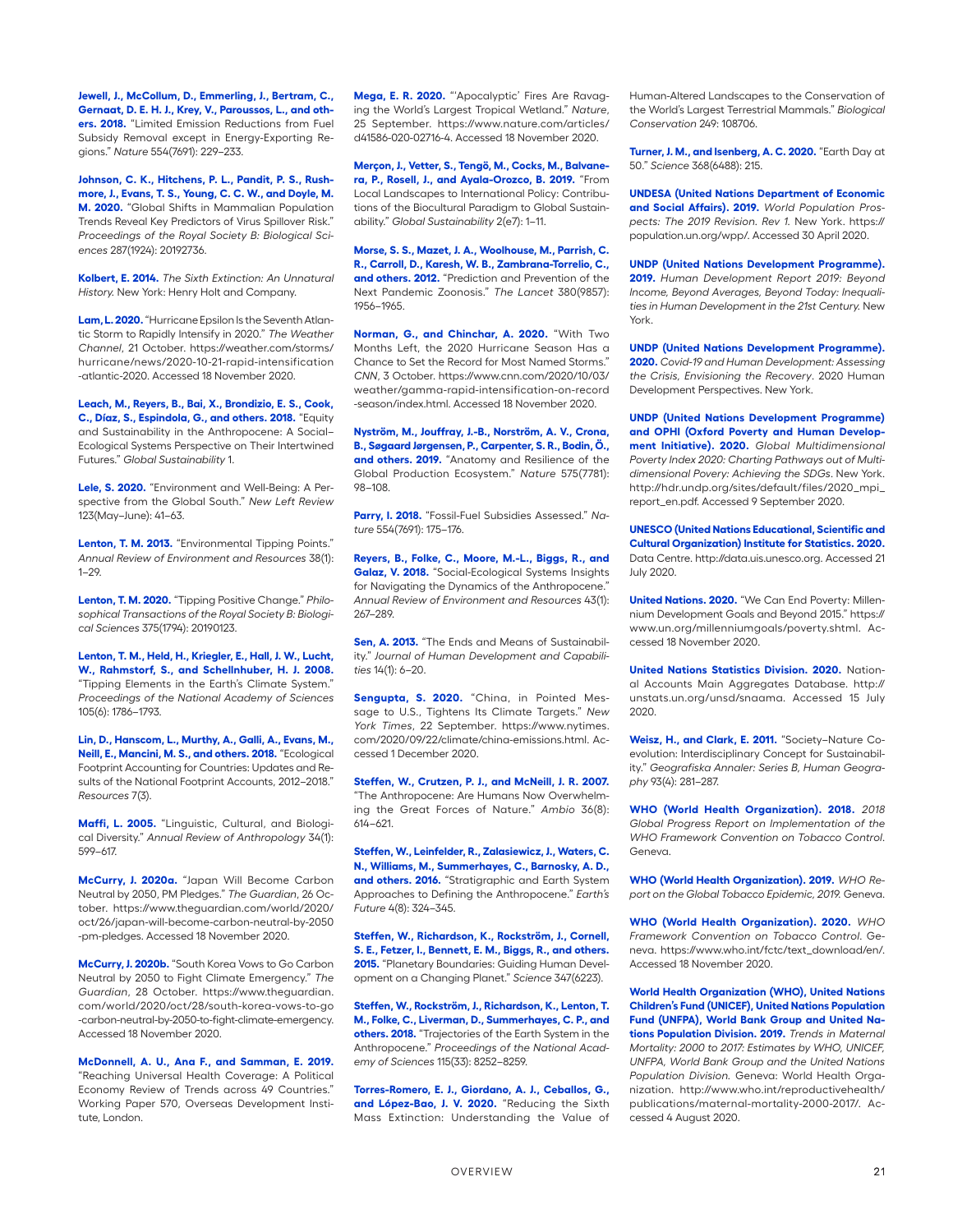**Wills, M. 2020.** "The First Earth Day, and the First Green Generation." *JSTOR Daily*, 15 April. [https://](https://daily.jstor.org/the-first-earth-day-and-the-first-green-generation/) [daily.jstor.org/the-first-earth-day-and-the-first](https://daily.jstor.org/the-first-earth-day-and-the-first-green-generation/) [-green-generation/](https://daily.jstor.org/the-first-earth-day-and-the-first-green-generation/). Accessed 23 November 2020.

**Wipfli, H., and Samet, J. M. 2016.** "One Hundred Years in the Making: The Global Tobacco Epidemic." *Annual Review of Public Health* 37: 149–166.

**Witze, A. 2020.** "The Arctic Is Burning Like Never Before—and That's Bad News for Climate Change." *Nature*, 10 September. [https://www.nature.com/](https://www.nature.com/articles/d41586-020-02568-y) [articles/d41586-020-02568-y.](https://www.nature.com/articles/d41586-020-02568-y) Accessed 18 November 2020.

**World Bank. 2020.** *Poverty and Shared Prosperity 2020: Reversals of Fortune*. Washington, DC.

**World Bank. 2020.** World Development Indicators database. Washington, DC. [http://data.worldbank.](http://data.worldbank.org) [org](http://data.worldbank.org). Accessed 22 July 2020.

**Zalasiewicz, J., Williams, M., Smith, A., Barry, T. L., Coe, A. L., Bown, P. R., Brenchley, P., and others. 2008.** "Are We Now Living in the Anthropocene." *GSA Today* 18(2): 4.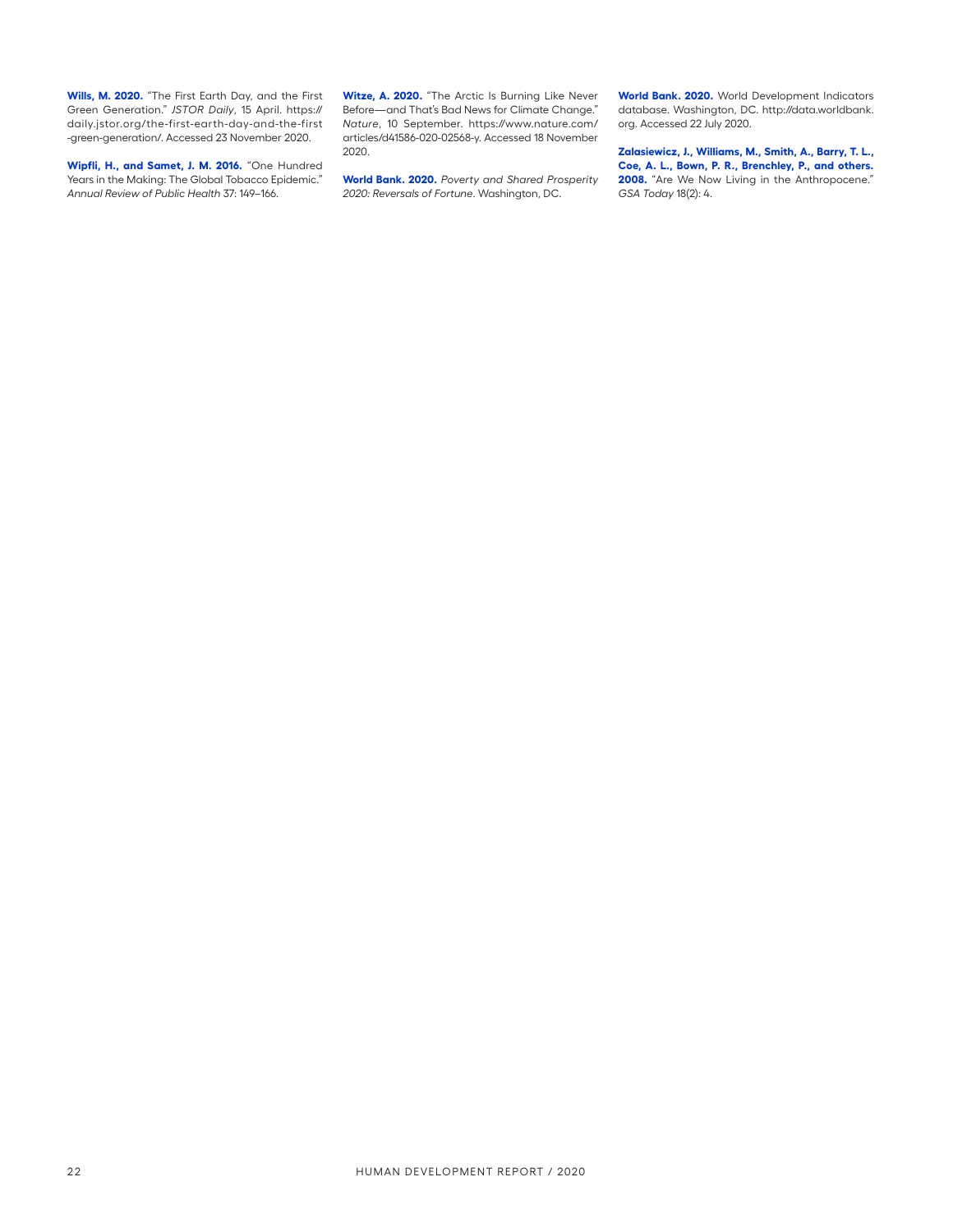# **KEY TO HDI COUNTRIES AND RANKS, 2019**

| Afghanistan                           | 169 |
|---------------------------------------|-----|
| Albania                               | 69  |
| Algeria                               | 91  |
| Andorra                               | 36  |
| Angola                                | 148 |
| Antigua and Barbuda                   | 78  |
| Argentina                             | 46  |
| Armenia                               | 81  |
| Australia                             | 8   |
| Austria                               | 18  |
| Azerbaijan                            | 88  |
| Bahamas                               | 58  |
| Bahrain                               | 42  |
| Bangladesh                            | 133 |
| <b>Barbados</b>                       | 58  |
| <b>Belarus</b>                        | 53  |
| Belgium                               | 14  |
| <b>Belize</b>                         | 110 |
| Benin                                 | 158 |
| Bhutan                                | 129 |
| Bolivia (Plurinational State of)      | 107 |
|                                       | 73  |
| Bosnia and Herzegovina<br>Botswana    | 100 |
|                                       |     |
| Brazil                                | 84  |
| Brunei Darussalam                     | 47  |
| Bulgaria                              | 56  |
| <b>Burkina Faso</b>                   | 182 |
| Burundi                               | 185 |
| Cabo Verde                            | 126 |
| Cambodia                              | 144 |
| Cameroon                              | 153 |
| Canada                                | 16  |
| Central African Republic              | 188 |
| Chad                                  | 187 |
| Chile                                 | 43  |
| China                                 | 85  |
| Colombia                              | 83  |
| Comoros                               | 156 |
| Congo                                 | 149 |
| Congo<br>(Democratic Republic of the) | 175 |
| Costa Rica                            | 62  |
| Côte d'Ivoire                         | 162 |
| Croatia                               | 43  |
| Cuba                                  | 70  |
| Cyprus                                | 33  |
| Czechia                               | 27  |
| Denmark                               | 10  |
| Djibouti                              | 166 |
| Dominica                              | 94  |

| Dominican Republic                  | 88             |
|-------------------------------------|----------------|
| Ecuador                             | 86             |
| Egypt                               | 116            |
| El Salvador                         | 124            |
| Equatorial Guinea                   | 145            |
| Eritrea                             | 180            |
| Estonia                             | 29             |
| Eswatini (Kingdom of)               | 138            |
| Ethiopia                            | 173            |
| Fiji                                | 93             |
| Finland                             | 11             |
| France                              | 26             |
| Gabon                               | 119            |
| Gambia                              | 172            |
| Georgia                             | 61             |
| Germany                             | 6              |
| Ghana                               | 138            |
| Greece                              | 32             |
| Grenada                             | 74             |
| Guatemala                           | 127            |
| Guinea                              | 178            |
| Guinea-Bissau                       | 175            |
| Guyana                              | 122            |
| Haiti                               | 170            |
| Honduras                            | 132            |
| Hong Kong, China (SAR)              | 4              |
|                                     | 40             |
| Hungary                             |                |
| Iceland                             | 4              |
| India                               | 131            |
| Indonesia                           | 107            |
| Iran (Islamic Republic of)          | 70             |
| Iraq                                | 123            |
| Ireland                             | $\overline{2}$ |
| Israel                              | 19             |
| Italy                               | 29             |
| Jamaica                             | 101            |
| Japan                               | 19             |
| Jordan                              | 102            |
| Kazakhstan                          | 51             |
| Kenya                               | 143            |
| Kiribati                            | 134            |
| Korea (Democratic People's Rep. of) |                |
| Korea (Republic of)                 | 23             |
| Kuwait                              | 64             |
| Kyrgyzstan                          | 120            |
| Lao People's                        |                |
| Democratic Republic                 | 137            |
| Latvia                              | 37             |
| Lebanon                             | 92             |
| Lesotho                             | 165            |

| Liberia                   | 175      |
|---------------------------|----------|
| Libya                     | 105      |
| Liechtenstein             | 19       |
| Lithuania                 | 34       |
| Luxembourg                | 23       |
| Madagascar                | 164      |
| Malawi                    | 174      |
| Malaysia                  | 62       |
| Maldives                  | 95       |
| Mali                      | 184      |
| Malta                     | 28       |
| Marshall Islands          | 117      |
| Mauritania                | 157      |
| Mauritius                 | 66       |
| Mexico                    | 74       |
| Micronesia                |          |
| (Federated States of)     | 136      |
| Moldova (Republic of)     | 90       |
| Monaco                    |          |
| Mongolia<br>Montenegro    | 99<br>48 |
|                           | 121      |
| Morocco                   | 181      |
| Mozambique<br>Myanmar     | 147      |
| Namibia                   | 130      |
| Nauru                     |          |
| Nepal                     | 142      |
| Netherlands               | 8        |
| New Zealand               | 14       |
| Nicaragua                 | 128      |
| Niger                     | 189      |
| Nigeria                   | 161      |
| North Macedonia           | 82       |
| Norway                    | 1        |
| Oman                      | 60       |
| Pakistan                  | 154      |
| Palau                     | 50       |
| Palestine, State of       | 115      |
| Panama                    | 57       |
| Papua New Guinea          | 155      |
| Paraguay                  | 103      |
| Peru                      | 79       |
| Philippines               | 107      |
| Poland                    | 35       |
| Portugal                  | 38       |
| Qatar                     | 45       |
| Romania                   | 49       |
| <b>Russian Federation</b> | 52       |
| Rwanda                    | 160      |
| Saint Kitts and Nevis     | 74       |

| Saint Lucia                           | 86             |
|---------------------------------------|----------------|
| Saint Vincent and                     |                |
| the Grenadines                        | 97             |
| Samoa                                 | 111            |
| San Marino                            |                |
| Sao Tome and Principe                 | 135            |
| Saudi Arabia                          | 40             |
| Senegal                               | 168            |
| Serbia                                | 64             |
| Seychelles                            | 67             |
| Sierra Leone                          | 182            |
| Singapore                             | 11             |
| Slovakia                              | 39             |
| Slovenia                              | 22             |
| Solomon Islands                       | 151            |
| Somalia                               |                |
| South Africa                          | 114            |
| South Sudan                           | 185            |
| Spain                                 | 25             |
| Sri Lanka                             | 72             |
| Sudan                                 | 170            |
| Suriname                              | 97             |
| Sweden                                | 7              |
| Switzerland                           | $\overline{2}$ |
| Syrian Arab Republic                  | 151            |
| Tajikistan                            | 125            |
| Tanzania (United Republic of)         | 163            |
| Thailand                              | 79             |
| <b>Timor-Leste</b>                    | 141            |
| Togo                                  | 167            |
| Tonga                                 | 104            |
| Trinidad and Tobago                   | 67             |
| Tunisia                               | 95             |
| Turkey                                | 54             |
| Turkmenistan                          | 111            |
| Tuvalu                                |                |
| Uganda                                | 159            |
| Ukraine                               | 74             |
| <b>United Arab Emirates</b>           | 31             |
| United Kingdom                        | 13             |
| <b>United States</b>                  | 17             |
| Uruguay                               | 55             |
| Uzbekistan                            | 106            |
| Vanuatu                               | 140            |
| Venezuela<br>(Bolivarian Republic of) | 113            |
| Viet Nam                              | 117            |
| Yemen                                 | 179            |
| Zambia                                | 146            |
| Zimbabwe                              | 150            |
|                                       |                |